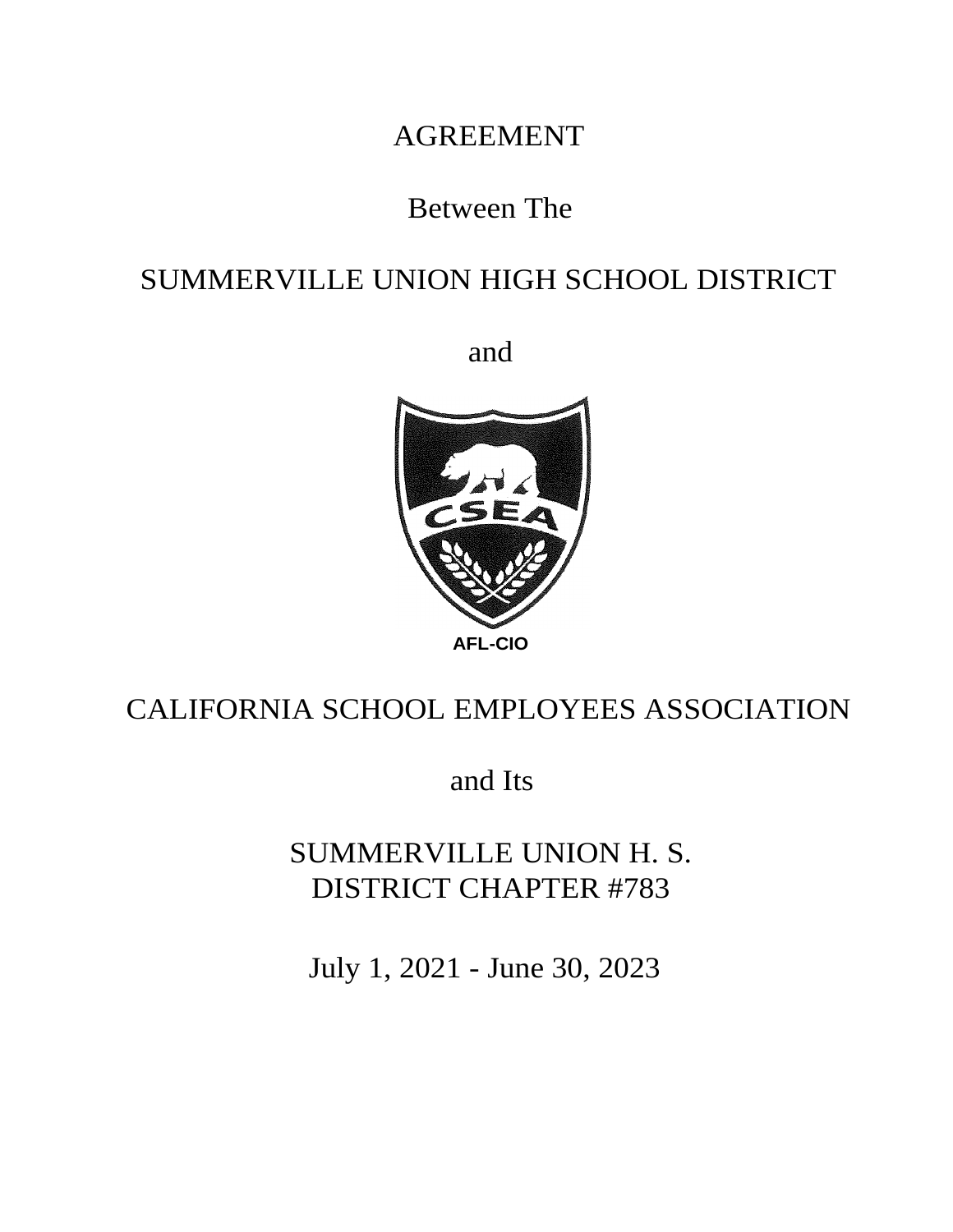## **PREAMBLE**

This Agreement is made and entered into by and between SUMMERVILLE UNION HIGH SCHOOL DISTRICT, hereinafter referred to as the "DISTRICT" and the CALIFORNIA SCHOOL EMPLOYEES ASSOCIATION and its Summerville Chapter #783 or its successors hereinafter referred to as "CSEA".

This Agreement is entered into pursuant to Chapter 10.7, Section 3540-3549 of the Government Code of the State of California.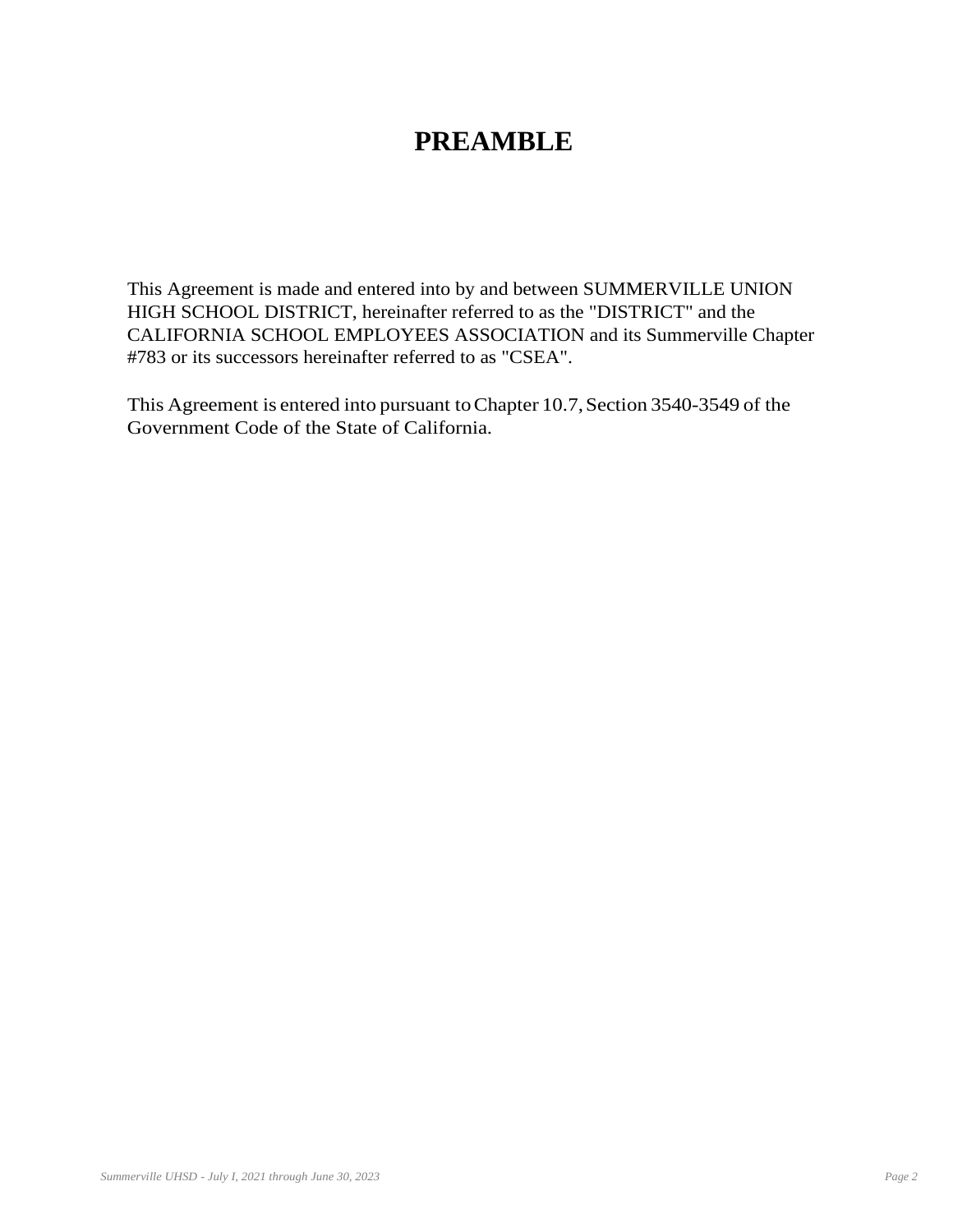# **ARTICLE** I

## RECOGNITION

1.1 Acknowledgement - The District hereby acknowledges that CSEA is the exclusive bargaining representative for all Classified employees in the District, with the exception of management, confidential, supervisory, short-term and substitute employees. The determination of whether new positions are in the bargaining unit shall be made by mutual agreement between the District and CSEA. Disputed cases shall be submitted to the PERB for resolution.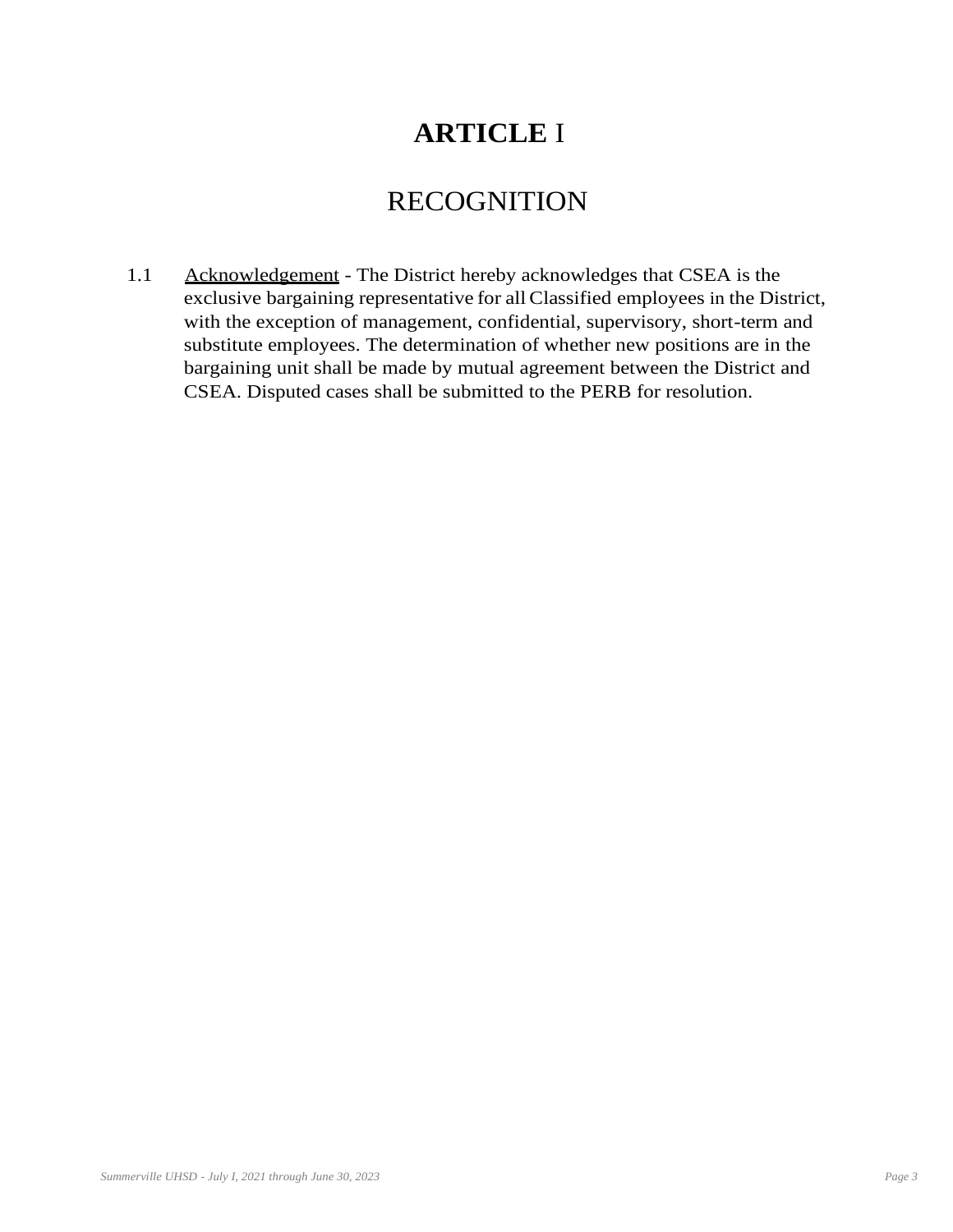# **ARTICLE II**

### NO DISCRIMINATION

- 2.1 Discrimination Prohibited No employee in the bargaining unit shall in any way be favored or discriminated against in wages, hours, or other terms and conditions of employment because of his/her political opinions or affiliations, or because of race, national origin, religion or marital status, and to the extent prohibited by law, no person shall be discriminated against because of age, sex, or physical handicap.
- 2.2 No Discrimination on Account of CSEA Activity- Neither the District nor CSEA shall interfere with, intimidate, restrain, coerce, or discriminate against employees because of the exercise of rights to engage or not to engage in CSEA activity.
- 2.3 Sexual Harassment
	- 2.3.1 CSEA and the District are committed to work together to prevent the sexual harassment of any CSEA unit member by a student, a member of the public, another CSEA employee, or a District employee.
	- 2.3.2 CSEAemployees are notified that Board Policy and Administrative Regulation 4119.11 set forth the District's sexual harassment policy.
	- 2.3.3 Unit members are encouraged to report to their immediate supervisor any action or activity which they may deem to constitute sexual harassment.
	- 2.3.4 This section is not subject to the grievance process.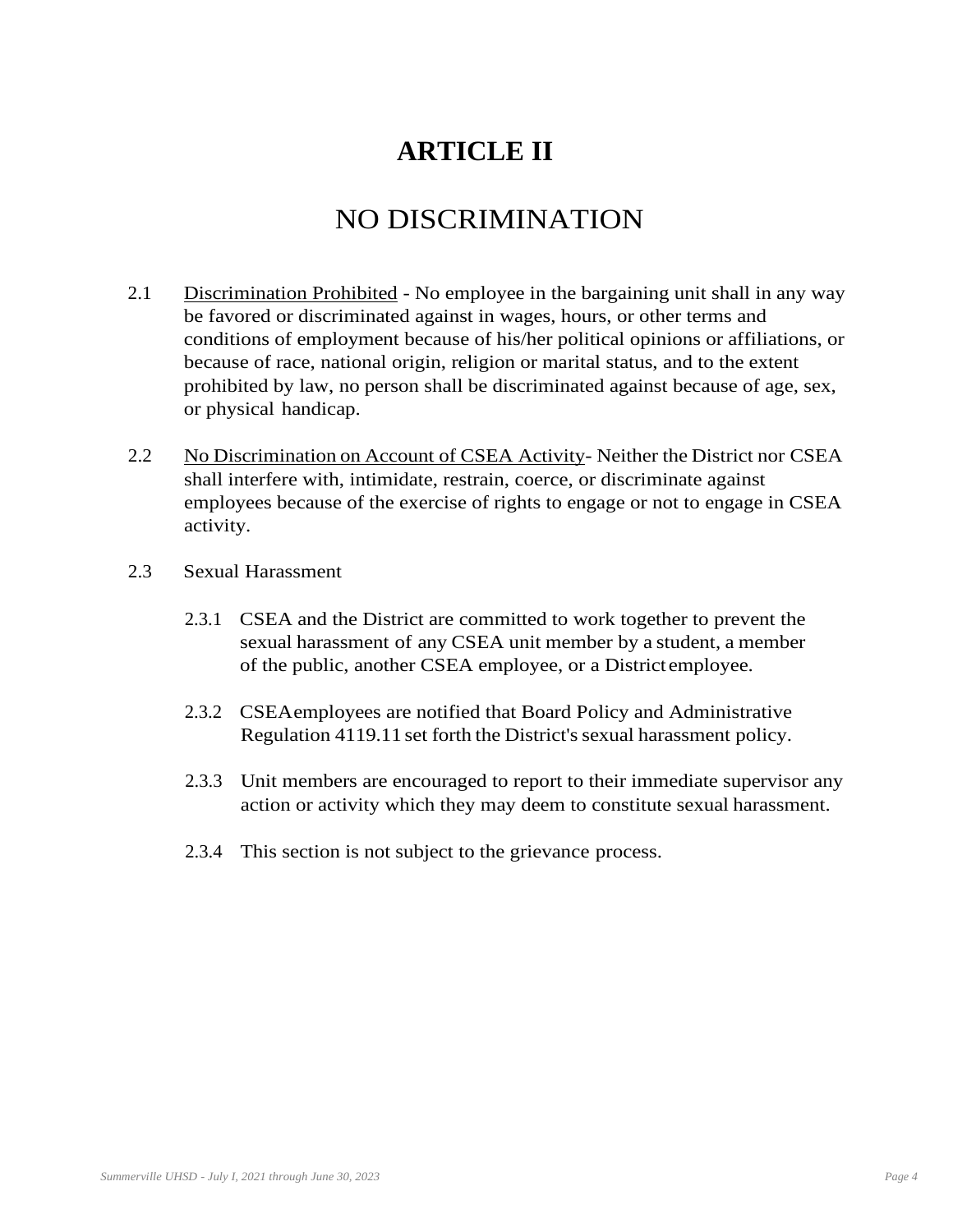# **ARTICLE III**

# CHECK OFF AND ORGANIZATIONALSECURITY

- 3.1 Check Off CSEA shall have the sole and exclusive right to have membership dues, deducted for employees in the bargaining unit by the District. The District shall, upon appropriate written authorization from **CSEA**, deduct and make appropriate remittance for union dues. (revised June-2019 September 2021)
- 3.2 Hold Harmless CSEA shall indemnify and save the District harmless from any and all claims, demands, suits, or any other action arising from this Article or from complying with any demand for termination under this Article. (revised June 2019)
- 3.3 AB119; New Employee Orientation
- 3.3.1 New employee Orientation
- 3.3.2 "New employee orientation" means the on boarding process of a newly hired public employee, whether in person, on line, or through other means or mediums, in which employees are advised of their employment status, rights, benefits, duties and responsibilities, or any other employmentrelated matters.
- 3.3.3 "Newly hired employee" or "new hire" within this section means any classified employee hired by SUHSD in a CSEA bargaining unit position, whether permanent, full time, or part time, and who is still employed as of the date of the new employee orientation.
- 3.3.4 SUHSD shall provide CSEA with the following contact information on all new hires into the classified bargaining unit within 30-calendar days of the first date of paid service or the first pay period of the month following the first date of paid service, whichever event occurs first. This contact information shall include the following items, with each field in its own column.
	- First Name
	- Middle Initial
	- Last Name
	- Siffix (e.g., Jr, III)
	- Job Title/Classification
	- Department
	- Primary worksite name
	- Work telephone number
	- Work extension
	- Home street address (incl apartment #)
	- City
	- State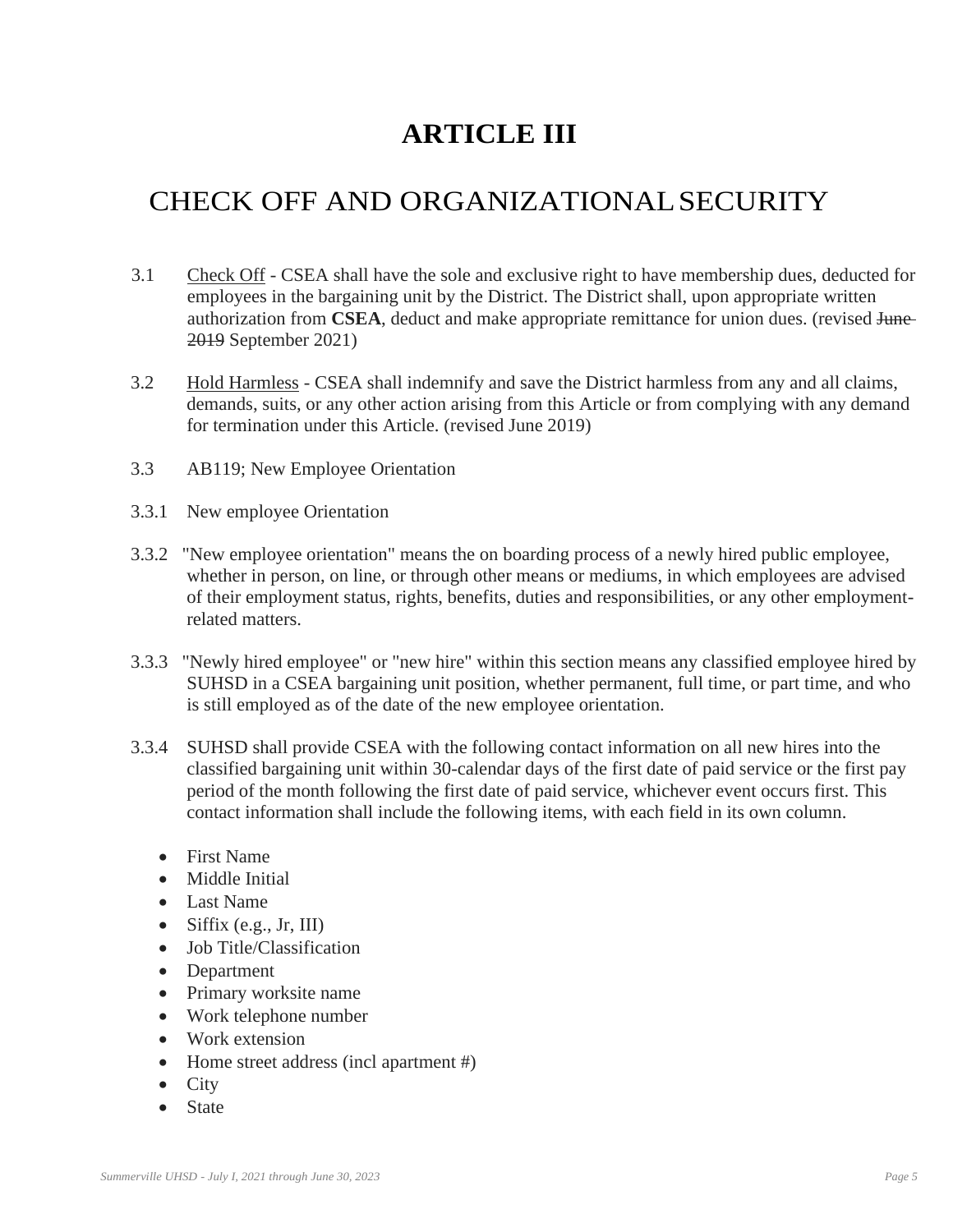- Zip code (5 or 9 digits)
- Home telephone number (10 digits)
- Personal cellular telephone number (10 digits)
- Personal email address
- First date of paid service
- Employee number as assigned by SUHSD
- 3.3.5 SUHSD shall also provide CSEA with a list of the above-referenced information for all classified employees in the CSEA bargaining unit on the last working day of October, February and June. The file will be provided within 30 calendar days of the first date of paid service or the first pay period of the month following the first date of paid service, whichever event occurs first.
- 3.3.6 SUSHD shall provide this information to CSEA electronically via a mutually agreeable secure FTP site or service.
- 3.3.7 Notice and release Time for CSEA Chapter President SUHSD shall provide the CSEA Chapter President with notice 10 calendar days prior to all new employee orientations. The required notice may be shortened when the District has an urgent need critical to its operations that was not reasonably foreseeable. SUSHD shall schedule 15 minutes during the New Employee Orientation during the work day of the CSEA Chapter President or designee. The CSEA Chapter President or designee, at his or her discretion, may meet personally with the net unit member or participate electronically in the new employee orientation. The CSEA Labor Relations Representative may also attend the orientation session.
- 3.3.8 The orientation session shall be held on SUHSD property during the workday of the classified employee(s), who shall be on paid time.
- 3.3.9 During CSEA's orientation session, no District manager, supervisor, or non-unit employee may be present unless requested by CSEA or the unit member.

(Section 3.3.x revised September 2021)

3.4 SB1960 Implementation -The District and CSEA acknowledge that CSEA has notified the employer to implement the provisions of Government Code Section 3546(a) requiring as a condition of employment, the deduction of CSEA dues or fair share fee from the wages or salary of every bargaining unit member effective September 1, 2001 (hereinafter referred to as" statutory fair share arrangement"). In the event that the statutory fair share arrangement is no longer in effect inthe negotiating unit, the language in Sections 3.1 through 3.4 shall continue in full force and effect.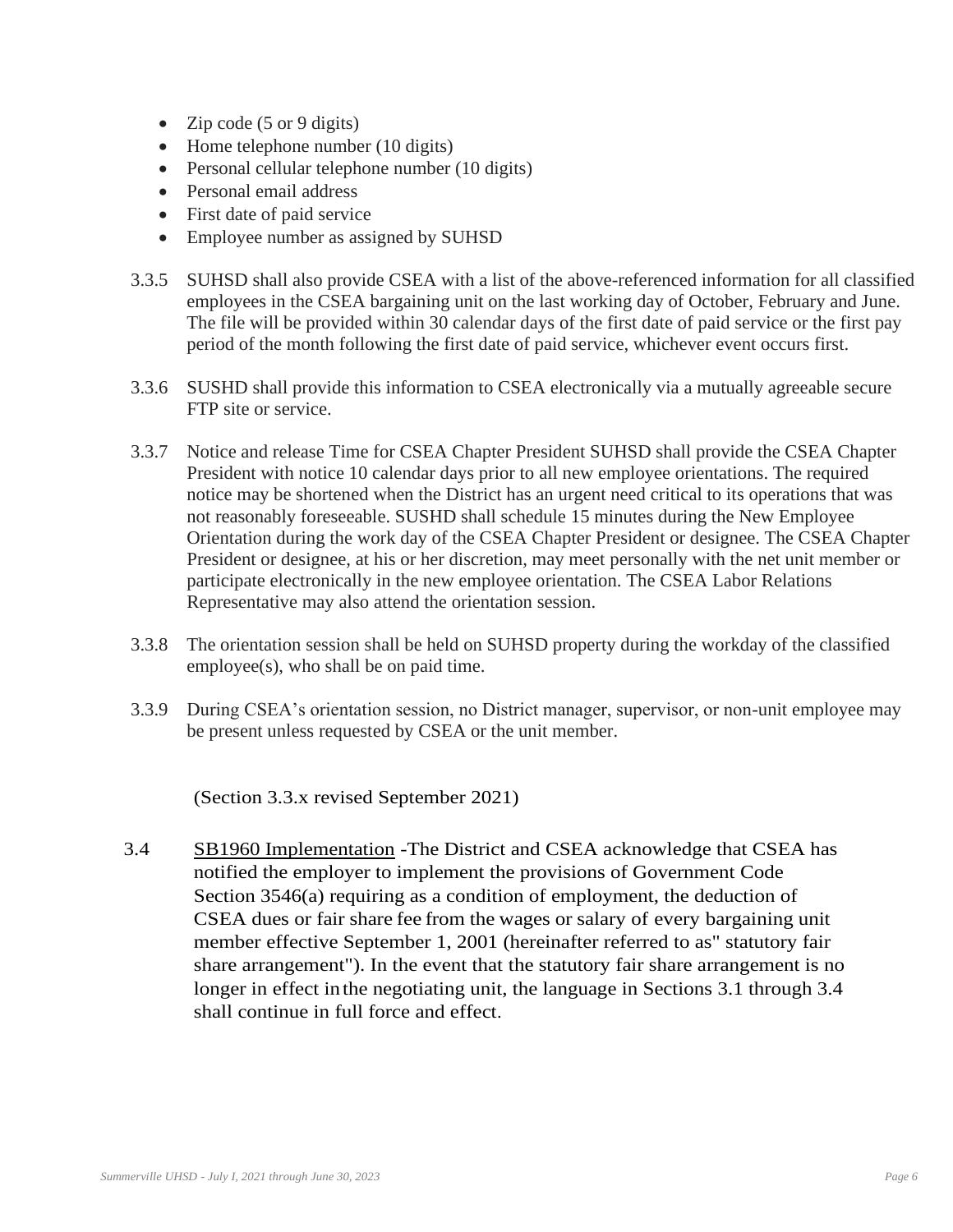# **ARTICLE IV**

# EMPLOYEE EVALUATIONS AND PERSONNEL FILES

#### 4.1 Personnel Files

- 4.1.1 The personnel file of each employee shall be maintained at the District's central administrative office. No adverse action of any kind shall be taken against an employee based upon materials that are not in the personnel file.
- 4.1.2 Information of a derogatory nature shall not be entered into or filed unless and until the employee is given notice and an opportunity to review and comment. An employee shall have the right to enter, and have attached to any such derogatory statement, his/her own comments. Such review shall take place during normal business hours, and the employee shall be released from duty for this purpose without salary reduction. Employees shall have fifteen (15) working days to notify the District as to their intent to respond to any derogatory material placed in their personnel file. The employee will then have an additional fifteen (15) working days after notification to submit a response in writing.
- 4.1.3 An employee shall have the right at any reasonable time to examine and/ or obtain copies of any material from the employee's personnel file with the exception of material that includes ratings, reports, or records which were obtained prior to the employment of the employee involved, were prepared by identifiable committee members, or were obtained in connection with a promotion examination. Derogatory information placed in an individual employee's personnel file may, at the option of the employee, be transferred to a separate, sealed file after three years, provided that the employee has not engaged in the same or similar conduct in the intervening period. Material transferred to the sealed file may be opened only in response to a lawful subpoena issued by a court or administrative tribunal of competent jurisdiction or, upon order of the superintendent, in the event that the employee thereafter engages in substantially the same conduct as reflected in the sealed file.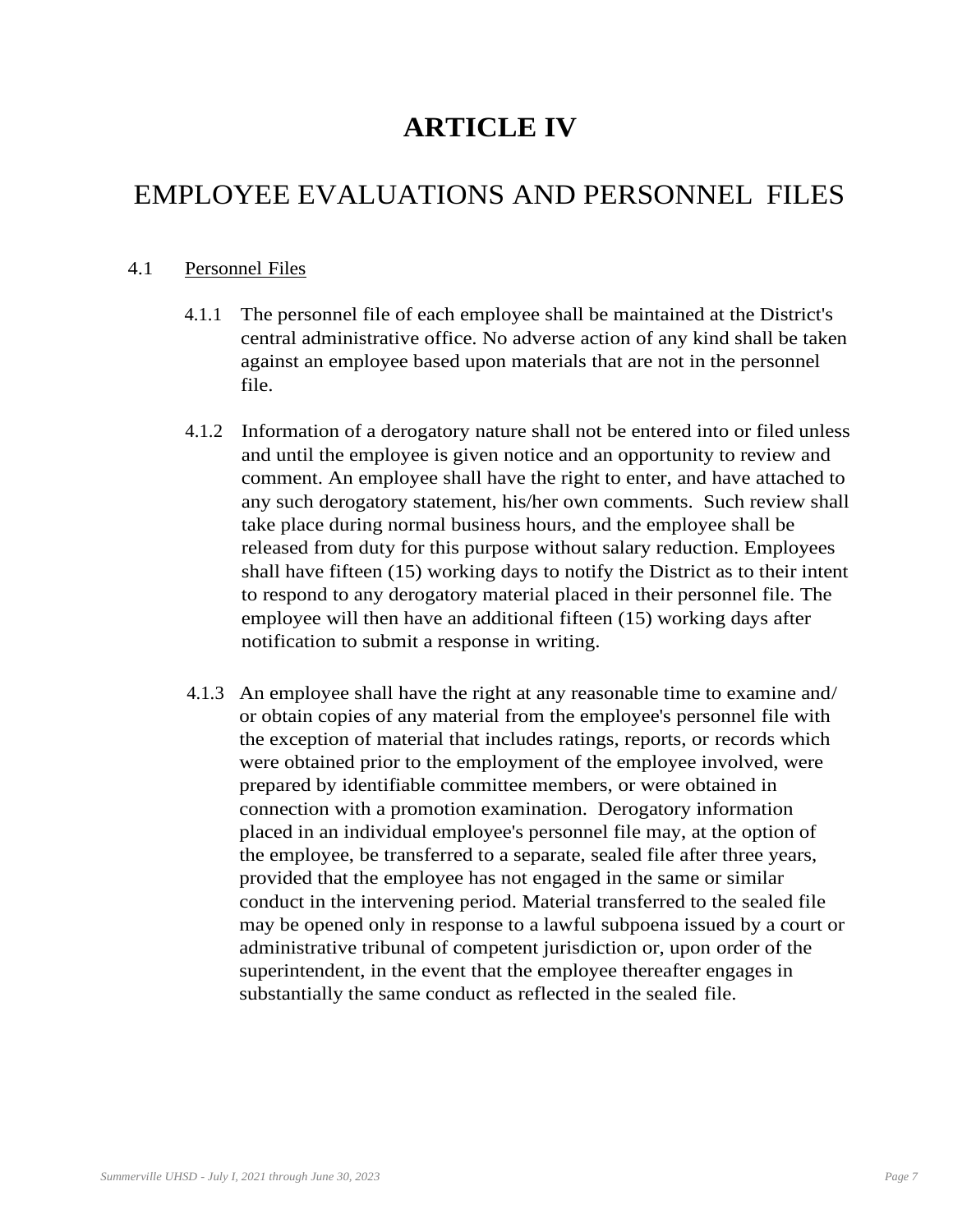- 4.1.4 All personnel files shall be kept in confidence and shall be available for inspection only to other employees of the District when actually necessary in the proper administration of the District's affairs or the supervision of the employee. The employee's personnel file shall be available for examination by the employee or his/her CSEA representative if authorized by the employee.
- 4.1.5 Any person who places written material or drafts written material for placement in an employee's file shall sign the material and signify the date on which such material was drafted. Any written materials placed in a personnel file shall indicate the date of such placement.
- 4.2 Evaluations No evaluation of any employee shall be placed in any personnel file without an opportunity for discussion between the employee and the evaluator. No evaluation shall be made based purely on hearsay statements. An evaluator must rely only upon his or her direct observation or verifiable information in evaluating a unit member. Any negative evaluation shall include specific recommendations for improvements and provisions for assisting the employee in implementing any recommendations made. The employee shall have the right to review and respond to any derogatory evaluation in accordance with Section 4.1above. (Evaluation form revised and agreed to June 2019)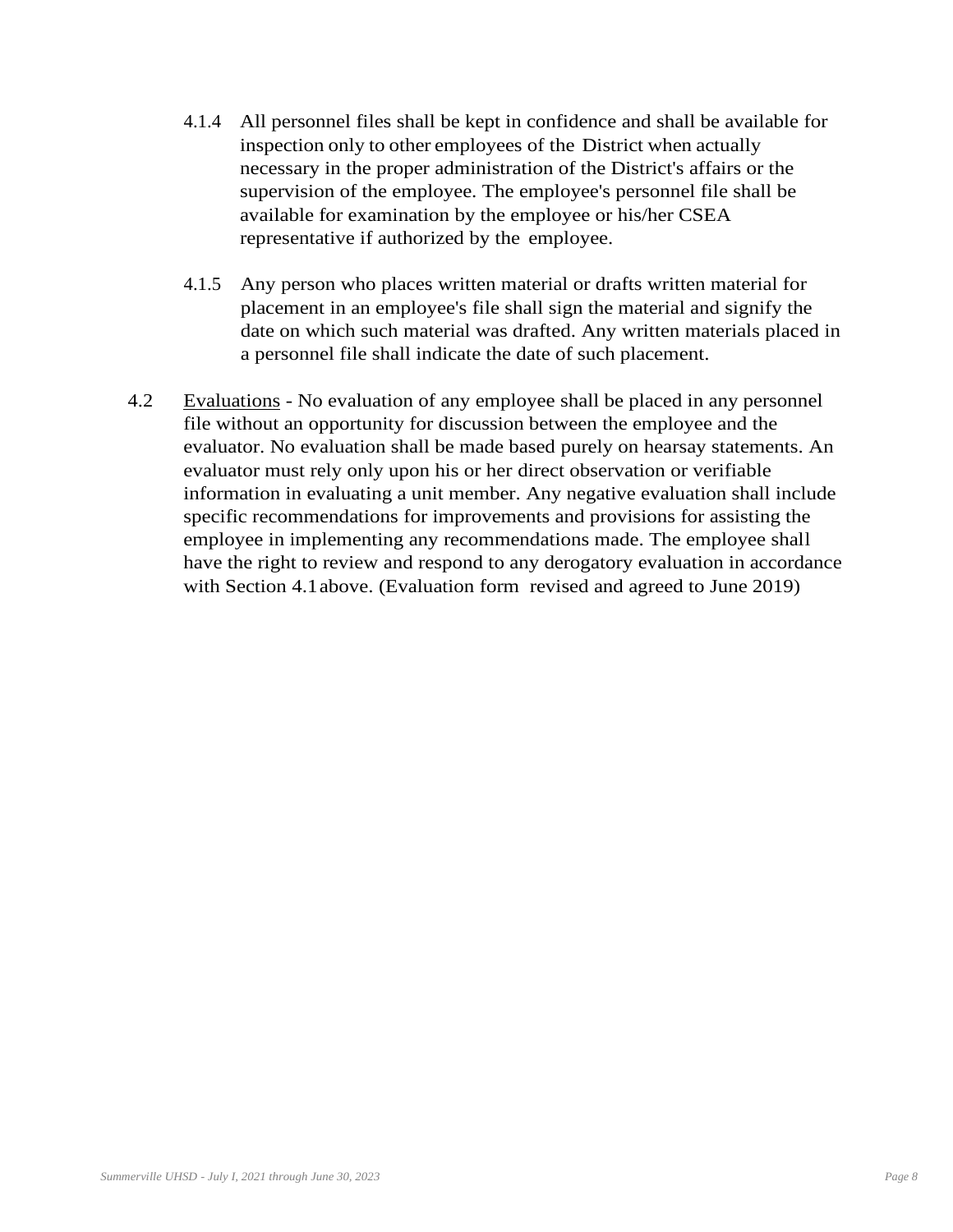# **ARTICLE V**

### ORGANIZATIONAL RIGHTS

- 5.1 CSEA Rights: CSEA shall have the following rights in addition to the rights contained in another portion of this agreement:
	- 5.1.1 The right of access at reasonable times to areas in which employees work, for the purpose of representing bargaining unit members on grievances and matters related thereto.
	- 5.1.2 The right to use, without charge institutional bulletin boards, mailboxes, and the use of the school mail system, and other District means of communication for the posting or transmission of information or notices concerning CSEA members.
	- 5.1.3 The right to use, without charge, facilities and buildings at reasonable times, for the purpose of Chapter or Regional Presidents Meetings and for the purpose of processing grievances and matters related thereto. Regional Presidents Meetings will be with prior approval of theDistrict.
	- 5.1.4 The right to review employees' personnel files and any other records dealing with employees when accompanied by the employee or on presentation of a written authorization signed by the employee.
	- 5.1.5 The right to be supplied with a complete seniority roster of all bargaining unit employees on the effective date of this agreement. The roster shall indicate the employee's present classification and primary job site.
	- 5.1.6 The right to receive upon request copies of any and all public materials related to wages, hours and other terms and conditions of employment which are relevant for CSEA to fulfill its duties and obligations as the exclusive representative of bargaining unit employees covered by this agreement.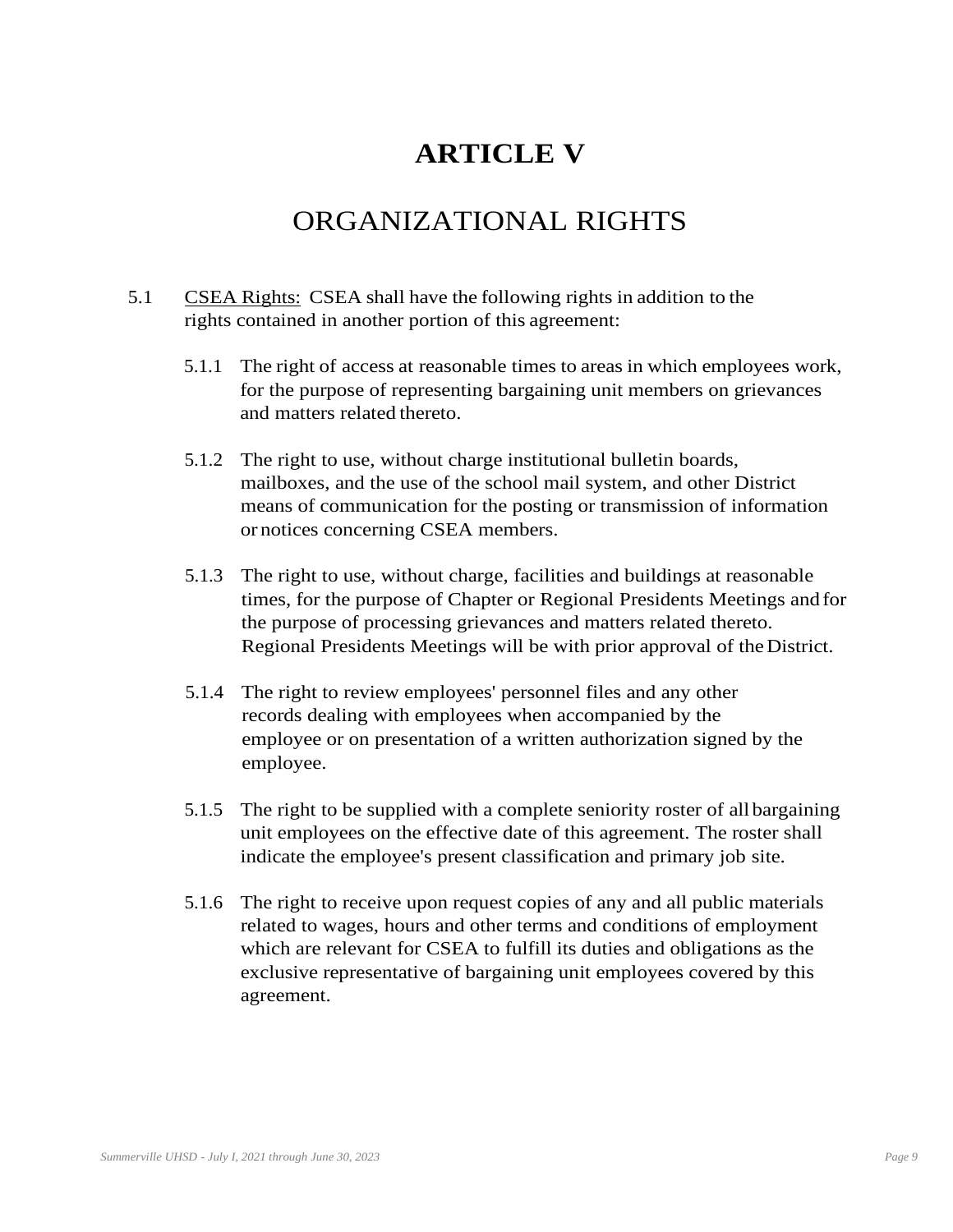- 5.1.7 The right of CSEA chapter delegates to attend the CSEA annual conference utilizing vacation days or other non-paid leave shall be upheld.
- 5.1.8 Any volunteer or prisoner work shall only be conducted after notification of local chapter for review. Any dispute shall be settled through the grievance process.
- 5.2 Distribution of Contract: Within thirty (30) days after the execution of this contract, the District shall print or duplicate, or put on computer diskette and provide without charge a copy of this contract to every employee in the bargaining unit. Members of the bargaining unit shall be provided with a copy of this agreement or changes to this agreement by the District without charge at the time of their employment or upon request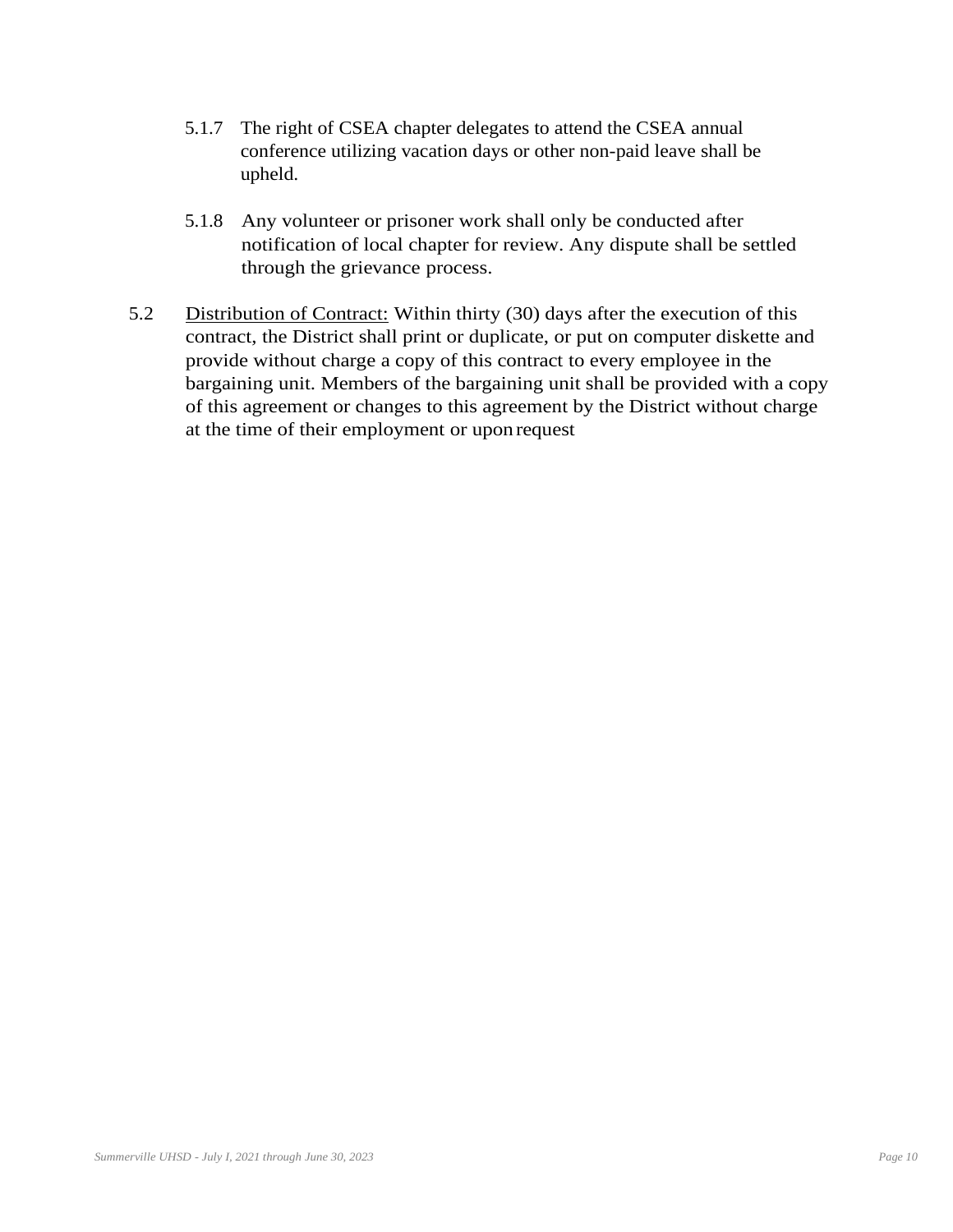# **ARTICLE VI**

# HOURS AND OVERTIME

- 6.1 Workweek: The workweek shall consist of five (5) consecutive days, Monday through Friday, of eight (8) hours per day and forty (40) hours per week. This Article shall not restrict the extension of the regular workday or workweek on an overtime basis when such is necessary to carry on the business of the District, nor keep the District from establishing a workday of less than eight (8) hours or a workweek of less than forty (40) hours.
- 6.2 10 Hour Workday: The District may establish a 10 hour per day, 40 hour, four consecutive day workweek for all, or certain of its employees, or for employees within a class when, by reason of the work location and duties actually performed by such employees, their services are not required for a workweek of five consecutive days, provided the establishment of such a workweek has the concurrence of CSEA.
- 6.3 Workday: The length of the workday shall be designated by the District for each classified assignment in accordance with the provisions set forth in the agreement. Each bargaining unit employee shall be assigned a fixed, regular, and ascertainable minimum number of hours per day, days per week, and months per year. No shift assigned shall be less than two (2) hours in duration.
- 6.4 Reduction in Assigned Time: Any reduction in assigned time shall be accomplished in accordance with Article XVI.
- 6.6 Increase in Hours: 'When additional hours are assigned to a part-time position on a regular basis, the assignment shall be offered to the employee in the appropriate class with the greatest bargaining unit seniority. If the senior employee declines the assignment, it shall be offered to the remaining employees in the class in descending order of bargaining unit seniority until the assignment is made.
- 6.7 Lunch Periods: All employees covered by this agreement shall be entitled to an uninterrupted lunch period after the employee has been on duty for four (4) hours. The length of time for such lunch period shall be for a period of no longer than one (1) hour nor less than one-half (1/2) hour and shall be scheduled for full-time employees at or about the midpoint of each work shift. An employee required to work during his/her lunch period shall receive compensation at the appropriate rate of pay as determined in this agreement for all time worked during the normal lunch period.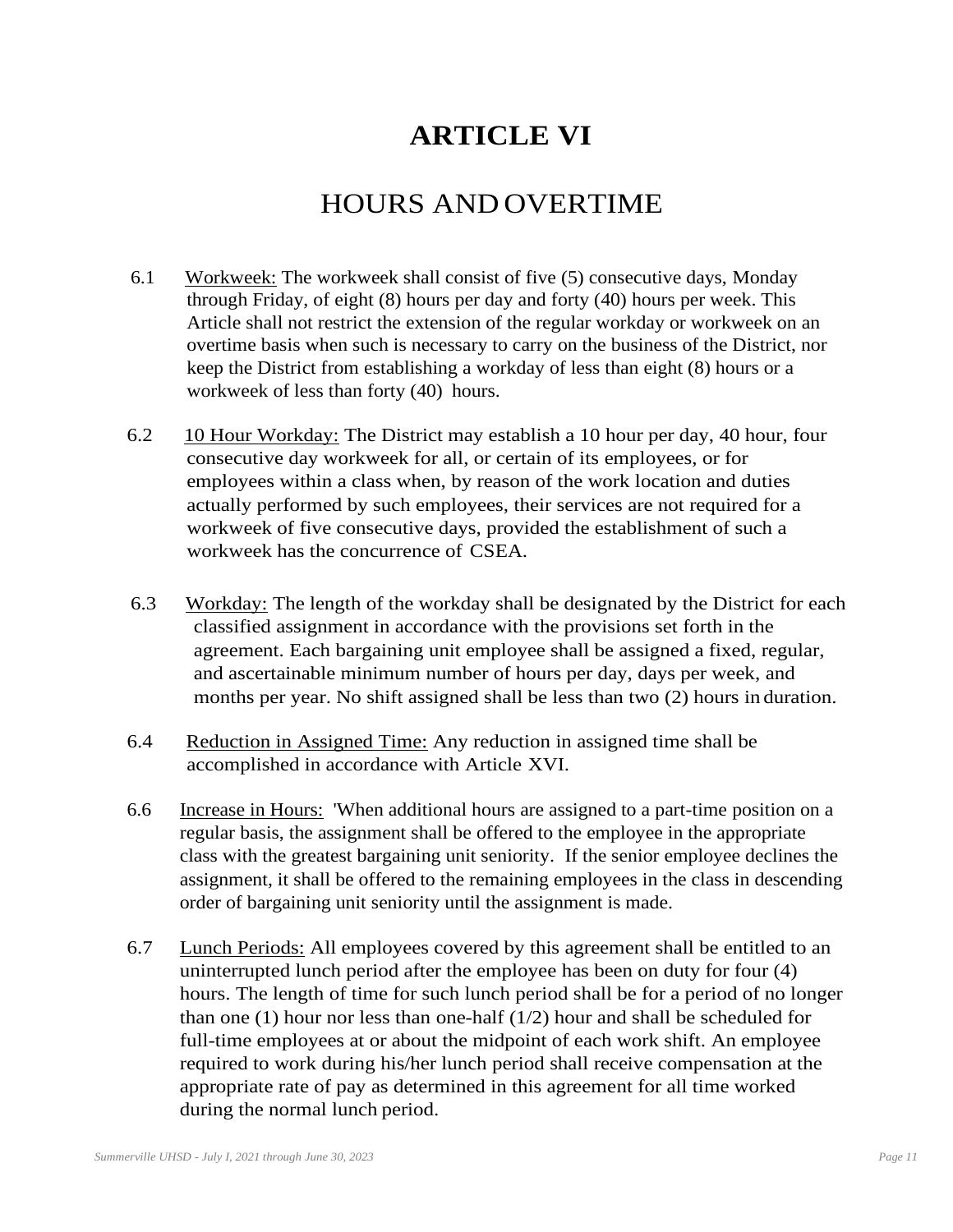- 6.8 Rest Periods: All bargaining unit employees shall be granted rest periods which, insofar as practicable, shall be in the middle of each work period at the rate of fifteen (15) minutes per four (4) hours worked or major fraction thereof. Rest periods are a part of the regular workday and shall be compensated at the regular rate of pay of the employee.
- 6.9 Rest Facilities: The District shall make available at each work site adequate lunchroom, restroom and lavatory facilities for classified employees use.
- 6.10 Overtime: Except as otherwise provided herein, all overtime hours as defined in this section shall be compensated at a rate of pay equal to time one and one half  $(1\frac{1}{2})$  the regular rate of pay of the employee for all hours worked in an overtime status. Overtime is defined to include any time worked in excess of eight (8) hours in any one day or on any one shift or in excess of forty (40) hours in any calendar week, whether such hours are worked prior to the commencement of a regularly assigned starting time or subsequent to the assigned quitting time.
	- 6.10.1 All hours worked beyond the workweek of five (5) consecutive daysshall be compensated at the overtime rate commencing on the sixth and seventh day of work.
	- 6.10.2 All hours worked by an employee on any holiday designated by this Agreement, shall be compensated at one and one-half (1½) times the regular rate of pay, in addition to his/her regular pay for theholiday.
	- 6.10.3 If the District establishes a four-day workweek, the overtime rate shall be paid for all hours worked in excess of the required workday of ten (10) hours. Work performed on the fifth, sixth, and seventh days shall be compensated for at a rate equal to one and one-half  $(1 \frac{1}{2})$  times the regular rate of pay of the employee designated and authorized to perform the work.
	- 6.10.4 For the purposes of computing the number of hours worked, time during which an employee is excused from work because of holidays, sick leave, vacation, compensating time off, or other paid leave of absence shall be considered as time worked by the employee.
- 6.11 Compensatory Time Off: An employee shall have the option to elect to take compensatory time off in lieu of cash compensation for overtime work. Compensatory time off shall be granted within the calendar year in which it is earned by mutual agreement between the employee and his/her immediate supervisor. If this is not feasible, the employee shall be paid at the end of the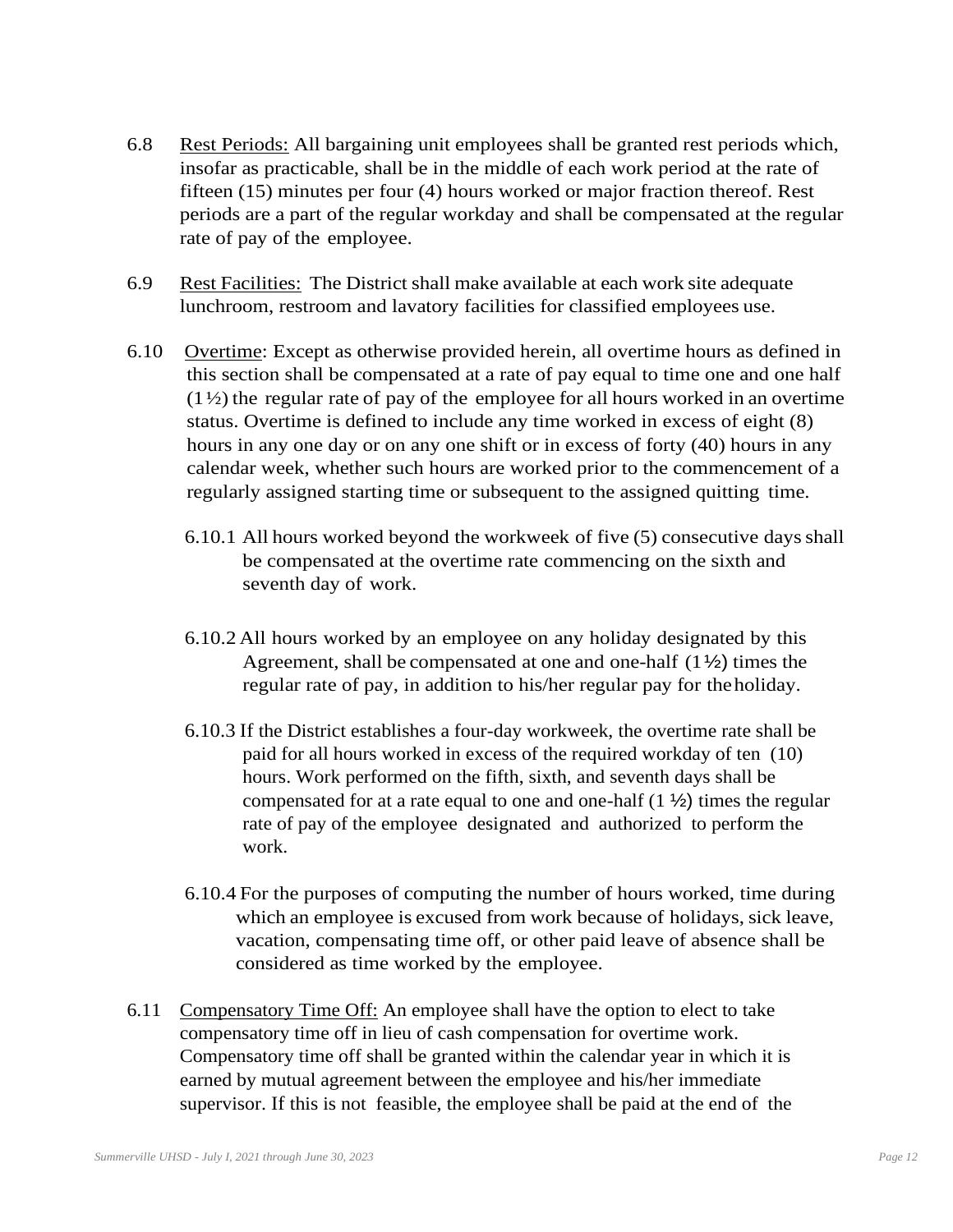school year in which the compensatory time was earned. Compensatory time off shall be granted at the appropriate rate of overtime in accordance with Section 6.10 of this Article.

- 6.12 Shift Differential Compensation: The District agrees to provide any employee in the bargaining unit whose assigned work shift shall lastlater than 6:00 p.m. a paid thirty (30) minute lunch period during the eight (8) hour shift.
	- 6.12.1 An employee who receives a shift differential premium on the basis of his/her shift shall suffer no reduction in pay, including differential, when assigned for 20 working days or less to a day shift.
- 6.13 Extra-Duty Assignments- Equal Distribution: Extra-Duty Assignments in each classification, regardless of whether such an assignment results in overtime for a unit member, shall be distributed and rotated as equally as is practical among employees in the bargaining unit within each classification.

An extra-duty assignment occurs when the Governing Board authorizes the Administration to employ a unit member to perform the duties of an existing classification beyond the recognized hours for that classification. An extra-duty assignment is not the same as a substitute assignment or any of the other positions or assignments listed at Education Code section 45103.

- 6.14 Minimum Call-in and Call-back Time: Any employee called in to work on aday when the employee is not scheduled to work or called back to work after completion of his/her regular assignment shall be compensated for at least two (2) hours at the appropriate overtime rate of pay.
- 6.15 Turn Down Work: Any employee shall have the right to turn down any offer or request for overtime or call back, on call, or call in time, except in emergencies.
- 6.16 Standby Compensation: All standby time shall be considered as regular hours worked and shall be compensated at the appropriate straight time or overtime rate of pay as defined in this agreement.
- 6.17 Hours in Paid Status: "Hours in Paid Status" is defined to include all hours worked and time during which the employee is excused from work because of holidays, sick leave, vacation, compensating time off, or other paid leave of absence.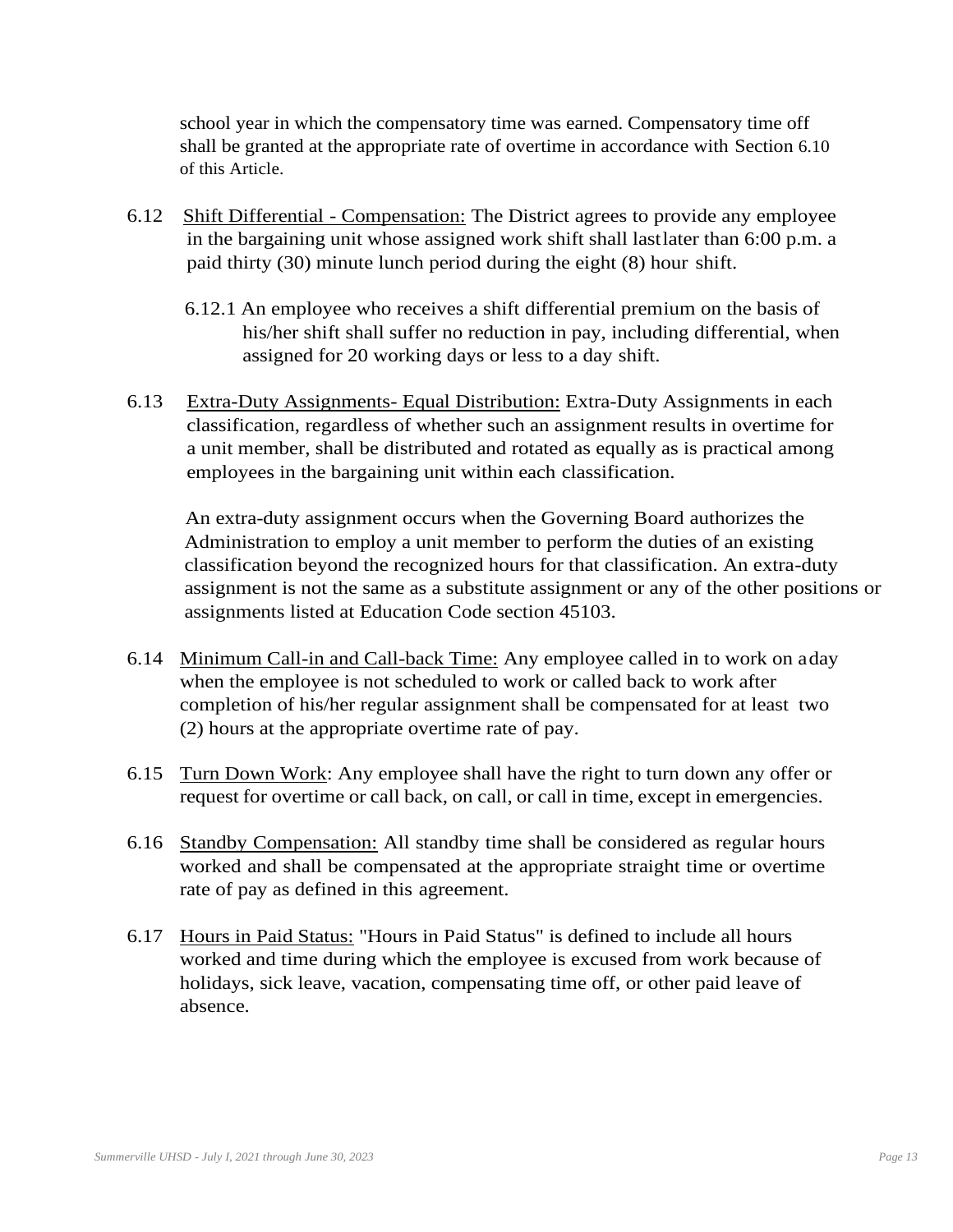- 6.18 Summer Assignments: When work normally and customarily performed by employees is available to be performed at times other than during the regular September-June academic year, the work shall be offered to employees in the appropriate classification(s) as provided in this section.
	- 6.18.1 Assignment of employees not regularly so assigned to serve during a summer recess period shall be made in order of seniority.
	- 6.18.2 An employee who accepts a summer assignment in accordance with the provisions of this section shall receive, on a pro-rata basis, not less than the compensation and benefits applicable to that classification during the regular academic year, and in no event shall his/her compensation and benefits be less on a pro-rata basis, than the compensation and benefits he/ she was receiving immediately prior to the commencement of the summer assignment. No prorating of compensation and benefits shall be applied on any basis other than on the relationship which the number of hours assigned for summer employment bears to the number of hours assigned to the employee during the regular September-June academic year. No employee shall be required to accept a summer assignment that is not so regularly assigned.
	- 6.18.3 All hours assigned to an employee for a summer assignment shall be considered "Hours in Paid Status" for the purpose of this agreement.
- 6.19 Cancelled Workdays: A cancelled workday shall be any workday or portion thereof that is cancelled by the District Administration/ designee. A cancelled "school day" shall not constitute a cancelled ' <sup>1</sup>workday" unless the unit member's immediate supervisor notifies the unit member that the Administration has also cancelled the workday.
	- 6.19.1 All employees scheduled to work on a cancelled workday shall receive their regular compensation. During any unit member's regularly scheduled assignment, all unit members shall remain in a standby status pursuant to Section 6.16 of this Article. If any unit member is required to work outside of his or her regularly scheduled assignment, the District shall compensate that unit member for his or her standby time, pursuant toSection 6.16, plus the time he or she agreed to work. This section shall not apply to calendared late start day or minimum days.
	- 6.19.2 If the Administrationcancels a "workday" for one shift of classified unit members, thisdoes notautomatically constitute a cancelled "workday" for all other shifts.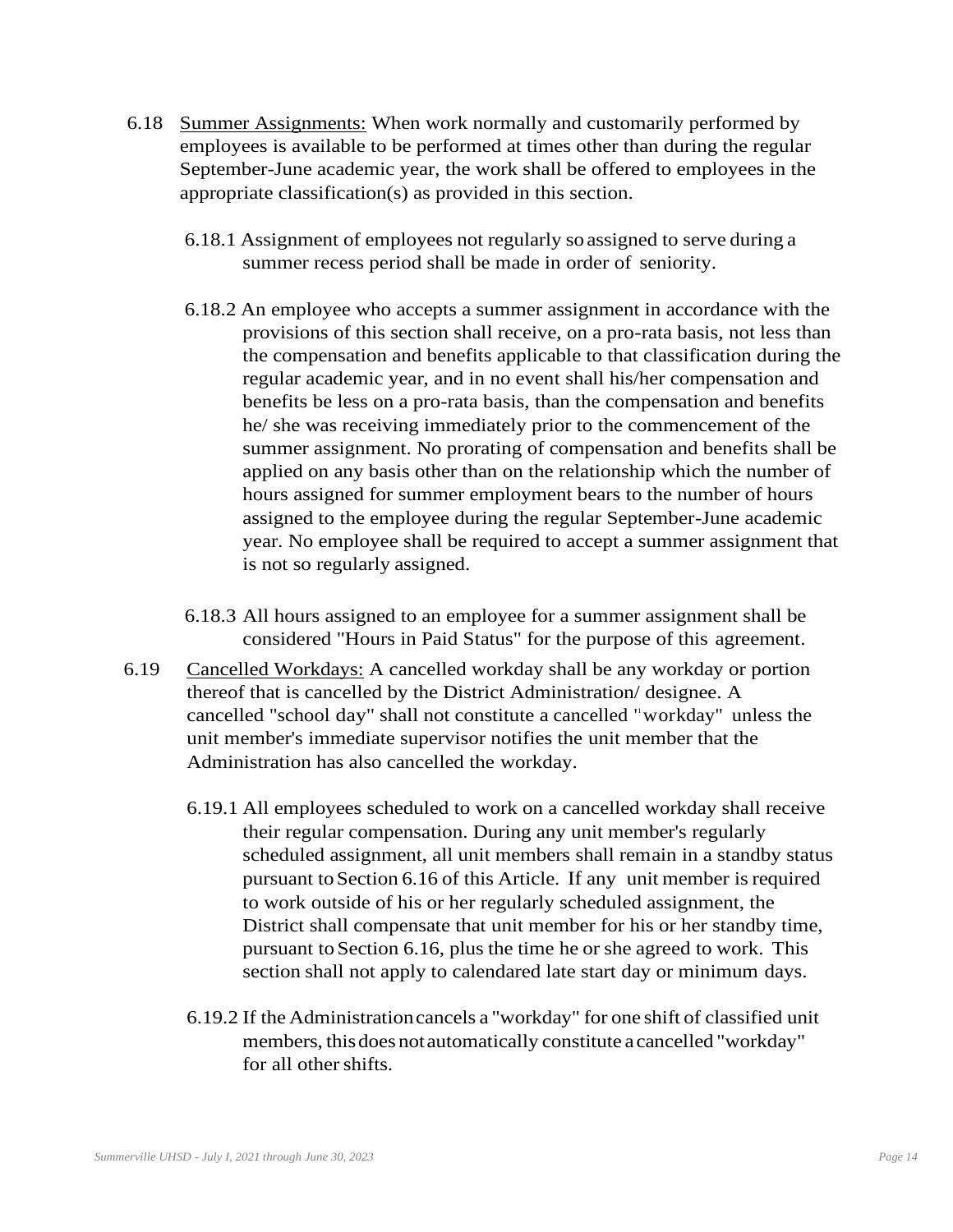- 6.19.3 Ten (10) month employees will be required to make up any cancelled workday, without additional compensation, that also resulted in a cancelled school day unless the District obtains a waiver from the State for the cancelled school day.
- 6.19.4 On a cancelled workday, twelve (12) month employees will receive their regular compensation. If a twelve (12) month employee is required to work on a cancelled workday, he or she shall receive additional compensation for the actual hours worked. Such additional pay shall be at the employee's regular rate of pay or overtime, whichever is appropriate.
- 6.19.5 Whenever a unit member has commenced work and the workday is subsequently cancelled, the unit member shall receive their regular compensation for the cancelled workday. If the cancelled workday also resulted in a cancelled school day and the District must make up the cancelled school day, any non-twelve month unit member who received compensation for the cancelled school day, which must be made up, must work the make up day without additional compensation. If he or she is unable to work the make up day, he or she may use a vacation day or a personal necessity day with the approval of his or her supervisor. However, those unit members who were at work at the time that the workday was cancelled shall receive, following the make up day, a minimum of two (2) hours of pay or the actual number of hours worked on the cancelled workday, whichever is more. Such additional pay shall be at the employee's regular rate of pay or overtime, whichever is appropriate.
- 6.20 TransportationOvertime: Notwithstanding thelanguage inSection6.13,extraduty assignments will be assigned to Bus Drivers who drive regular routes on a rotational basis by seniority as established in this agreement. If no regular driver is available to do the extra work, the rotation will then proceed to other Transportation Department employees qualified to drive a school bus by seniority and then will proceed to substitute BusDrivers.

An extra-duty transportation assignment results from the Governing Board's authorization for the Administration to have students transported to and from activities such as field trips, sporting events, co-curricular activities, etc. An extra -duty transportation assignment is not the same as a substitute transportation assignment.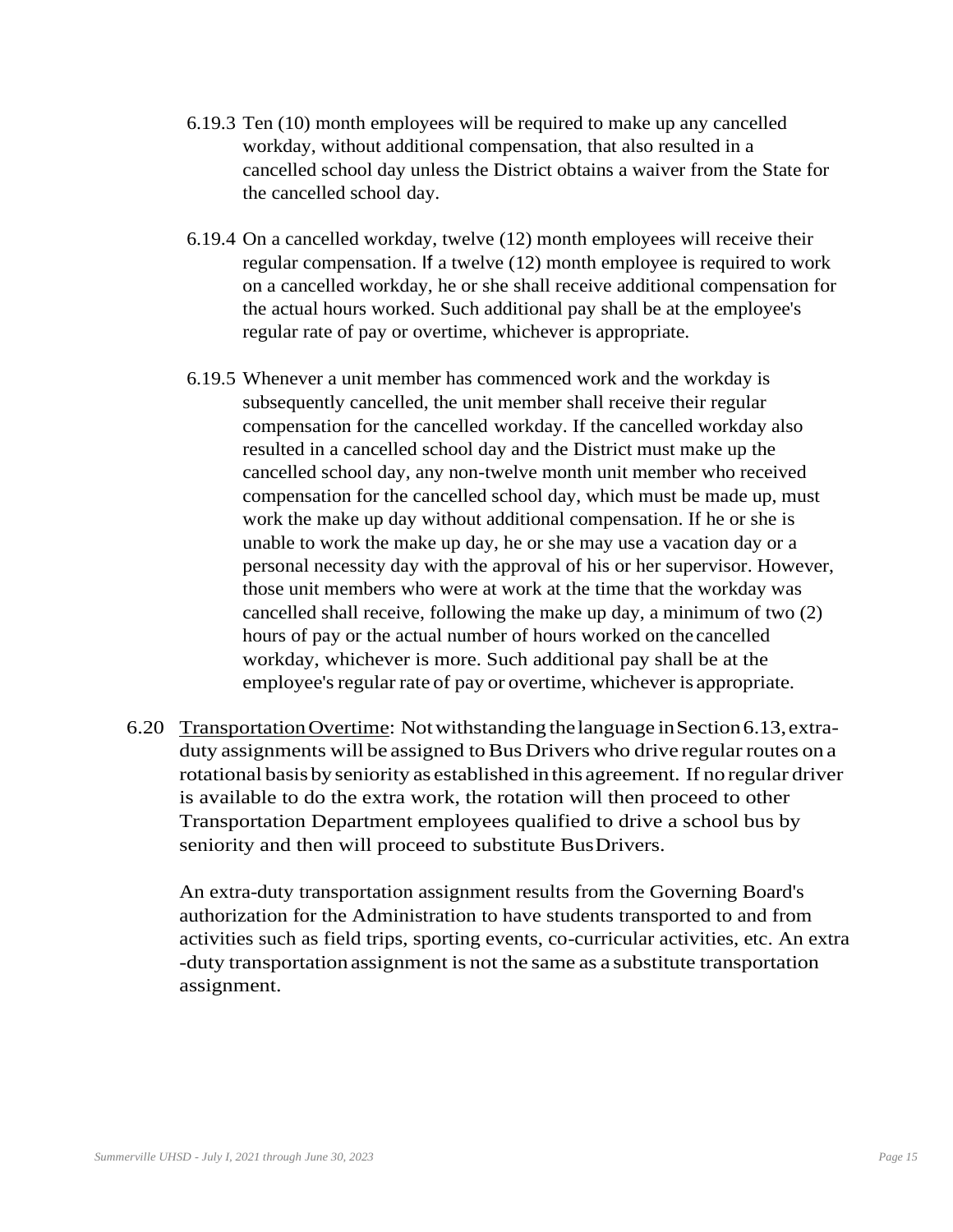# **ARTICLE VII**

# PAY AND ALLOWANCE

- 7.1 Regular Rate of Pay: The regular rate of pay for each position in the bargaining unit shall be in accordance with the rates established for each class as provided for in Appendix" A", which is attached hereto and by reference incorporated as a part of this agreement. The regular rate of pay shall include any shift differential to be paid under this agreement.
	- a) Add steps 6-20 to the salary schedule with 1% between each step. This placement will occur prior to negotiated increases. The current longevity steps will be eliminated from the salary schedule. (revised/added September 2021)
	- 7.1.1 The proposal for salary increase is as follows for each of the two years.
		- 2021-2022:  $2.5\% = $30,887.50$  on the schedule and  $3.5\% =$ \$43,242.50 off the schedule
		- 2022-2023:  $2.5\% = 32.292.88$  on the schedule and  $3.5\% =$ \$45,210.04 off the schedule
		- The proposed off schedule increase will be calculated and applied prior to the proposed on schedule increase. The 2.5% on schedule salary increases are effective on July 1, 2021 and July 1, 2022 respectively. The off schedule increase applies to contracted hours.
		- The district does not agree to any "Me-Too" clauses for any of the 2021-2022 and 2022-2023 years.

(revised September 2021)

- 7.2 Paychecks: All regular paychecks of employees in the bargaining unit shall be itemized to include all deductions, overtime, holiday pay, additional wage benefits, differentials, and longevity. All employees in the bargaining unit shall be paid once per month payable on or before the last working day of the month. If the normal pay date falls on a holiday, the paycheck shall be issued on the preceding workday.
- 7.3 Payroll Errors: Whenever it is determined that an error has been made in the calculation or reporting in any classified employee payroll or in the payment of any classified employee's salary, the District shall, within five (5) workdays following such determination, provide the employee with a statement ofthe correction and a supplemental payment drawn against any available funds.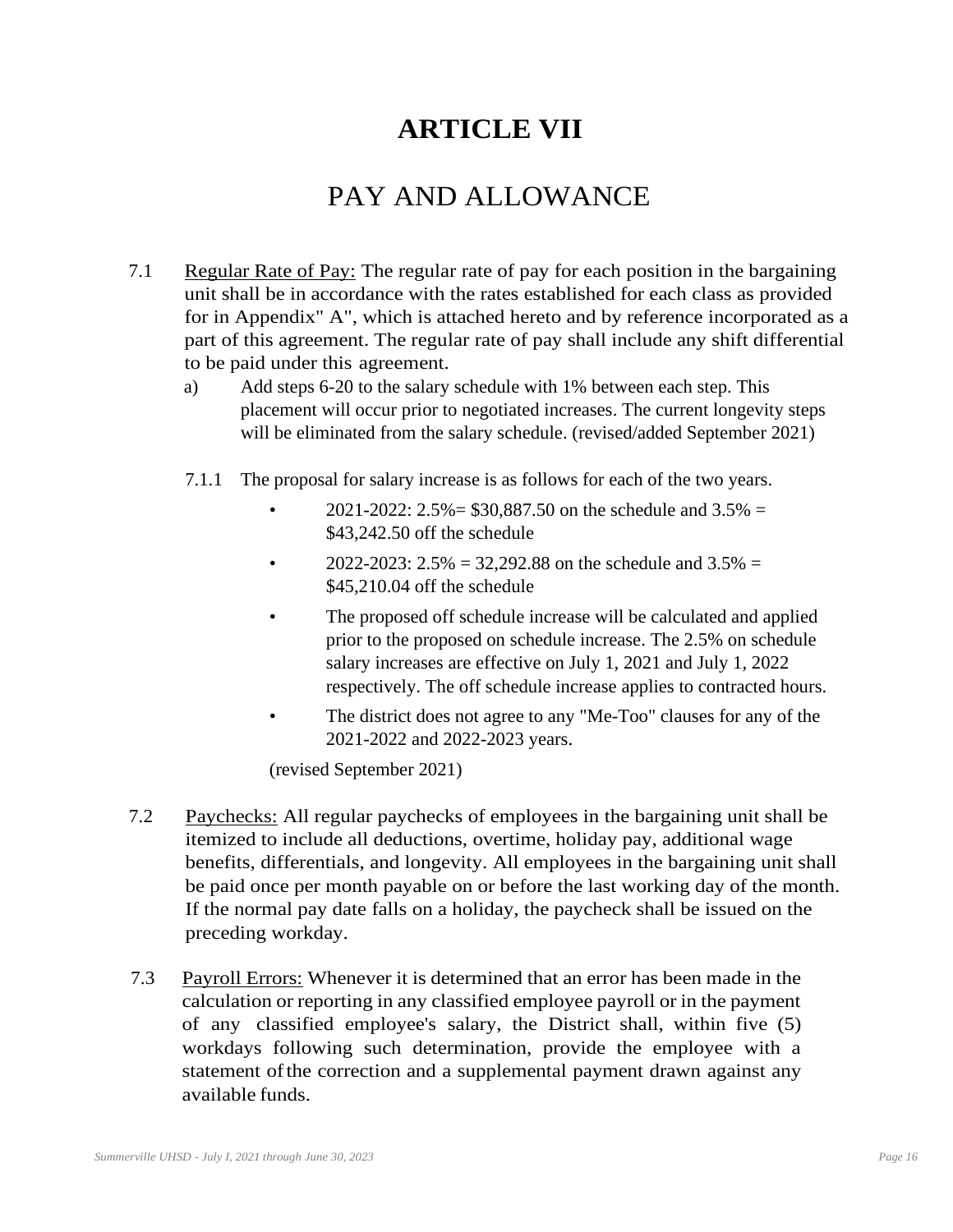- 7.4 Promotion: Any employee in the bargaining unit receiving a promotion under the provisions of this agreement shall be moved to the appropriate range and step of the new class to insure an increase in salary as a result of that promotion.
- 7.5 Mileage: No employee shall be required to use his/her vehicle on District business.
- 7.6 Compensation For An Employee Working Out of Classification: An employee shall not be required to perform duties not a part of his/her classification except as provided in this Section.
	- 7.6.1 An employee assigned duties not a part of his/her job description for that classification shall have his/her salary adjusted upward for the entire period he/ she is required to work out of classification.
	- 7.6.2 If assigned to duties normally performed by employees in a higher classification, the employee's rate of pay shall be moved to the appropriate range and step of the higher classification to insure an increase in salary.
- 7.7 Compensation During Required Training/In-service Periods: Anemployee who is required to attend training/in-service sessions or otherwise engage in training of any kind in order to continue his/her employment in a position shall receive compensation as follows:
	- 7.7.1 If training occurs during regularly assigned working hours, he/ she shall receive his/her regular salary.
	- 7.7.2 When the training occurs at times other than the employee's regular working hours, the employee will be paid at the appropriate rate of pay as defined in this agreement.
	- 7.7.3 Costs incurred under a mandated training program for employee transportation, registration fees and supplies shall be paid for by the District.
- 7.8 Meals: Any employee authorized in advance by the Superintendent/Principal or his/her designee to take meals away from work in the course of conducting District business shall be reimbursed in an amount not to exceed \$5.00for breakfast, \$7.00 for lunch and \$12.00 for dinner, tax and gratuity included. The employee shall present a receipt for such meals.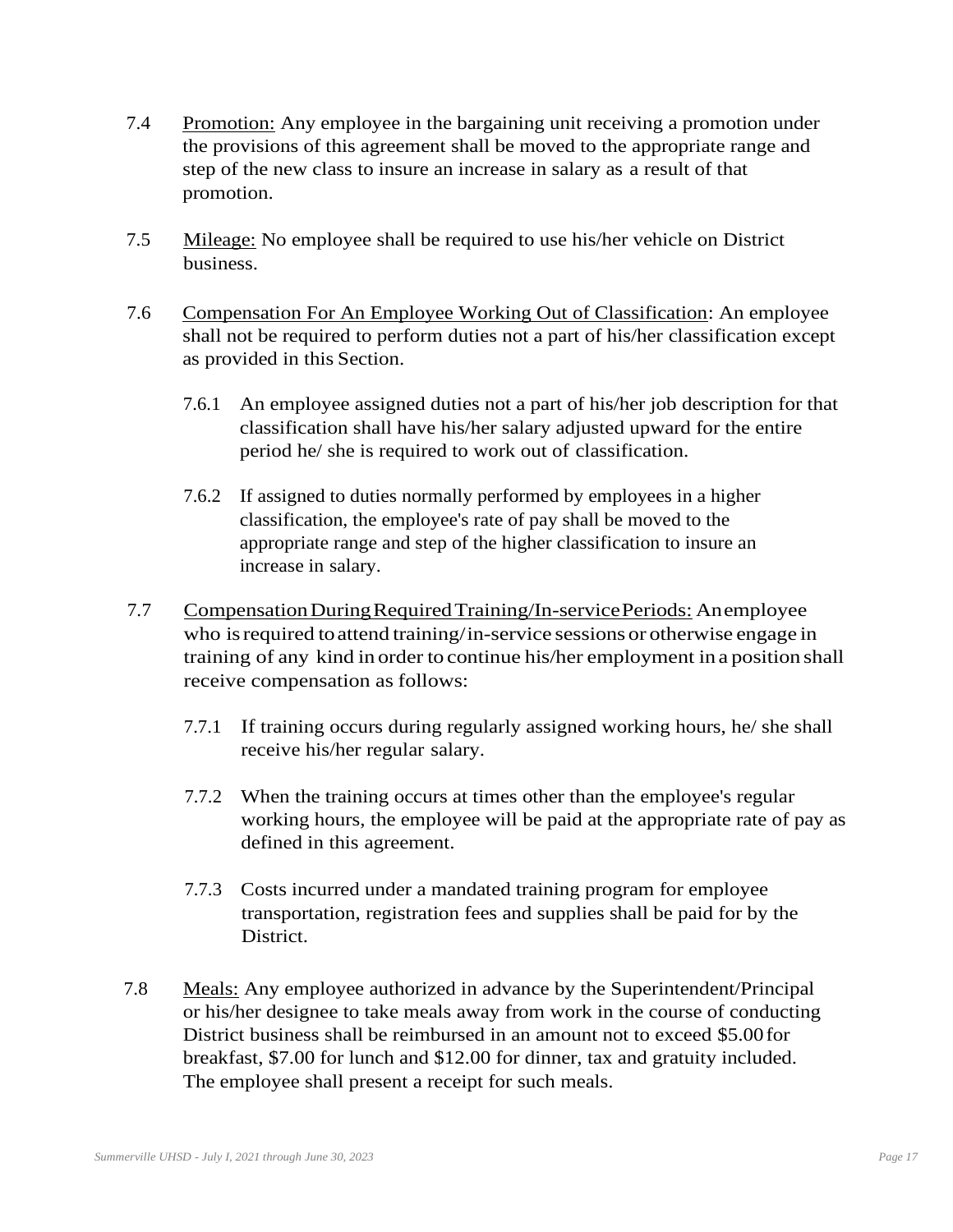7.9 Lodging: Any employee who is authorized in advance by the Superintendent/Principal or his/her designee and as a result of a work assignment must be lodged away fromhomeovernightshall present a receipt for such lodging. When requested, the District shall provide advance funds to the employee for such lodging.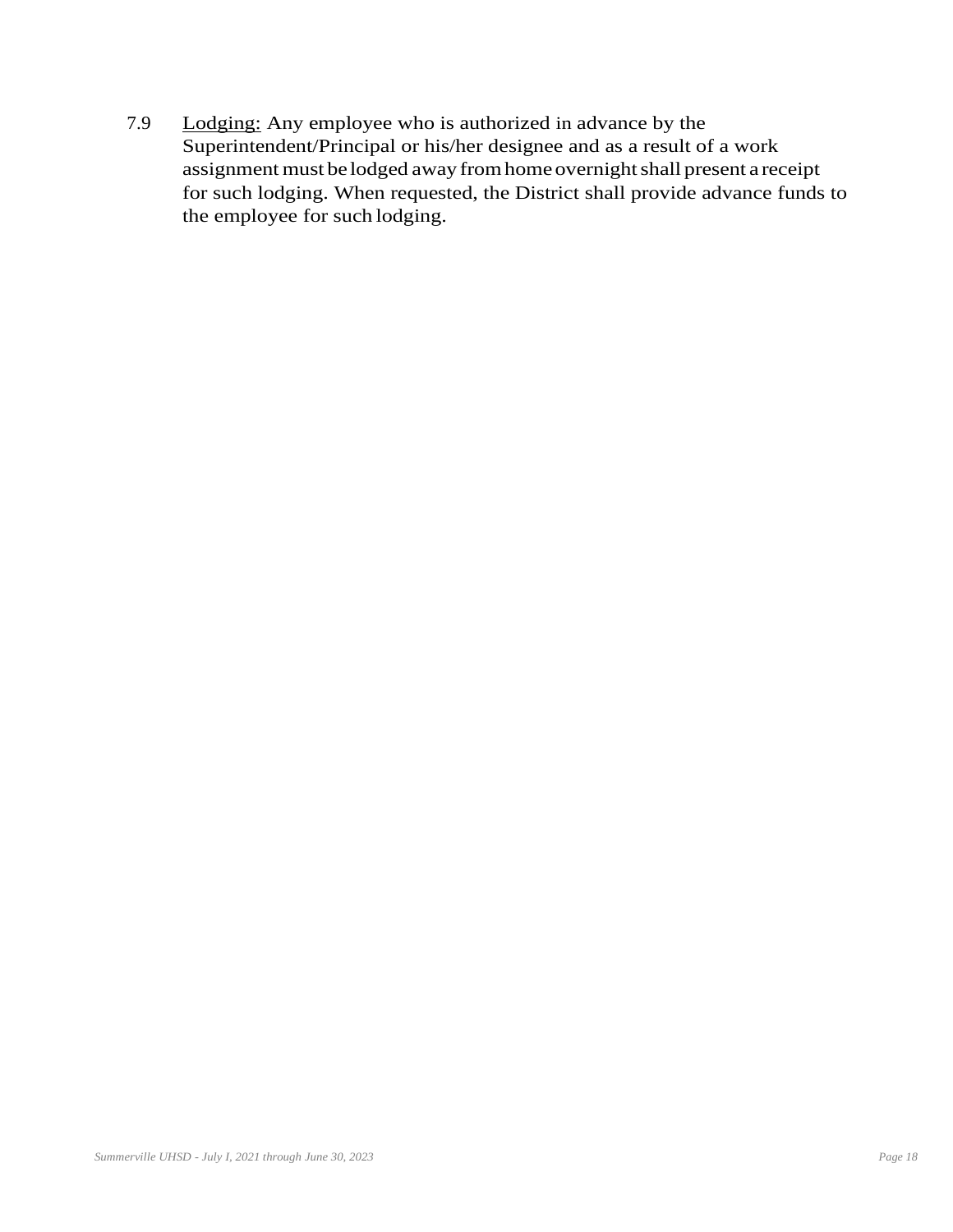# **ARTICLE VIII**

## EMPLOYEE EXPENSES AND MATERIALS

- 8.1 Uniforms: The District shall pay the full cost of the purchase, lease, rental, cleaning and maintenance of uniforms, equipment, identification badges, and cards required by the District to be worn or used by bargaining unit employees.
- 8.2 Tools: The District agrees to provide all tools, equipment, and supplies reasonably necessary to bargaining unit employees with the exception of Mechanics and Vehicle Service Workers in the Transportation Department, for performance of employment duties. For those Mechanics and Vehicle Service Workers in the Transportation Department, the District agrees to provide all specialty tools, equipment and supplies reasonably necessary for the performance of employment duties. Employees who have authorization to use their own tools and equipment in the course of their employment shall have such tools or equipment stolen or broken on the job replaced with like kind by the District.
- 8.3 Safety Equipment: Should the employment duties of an employee in the bargaining unit require use of any equipment or gear to insure the safety of the employee or others, the District agrees to furnish such equipment or gear.
- 8.4 Physical Examinations: The District agrees to provide the full cost of any medical examination required as a condition of continued employment.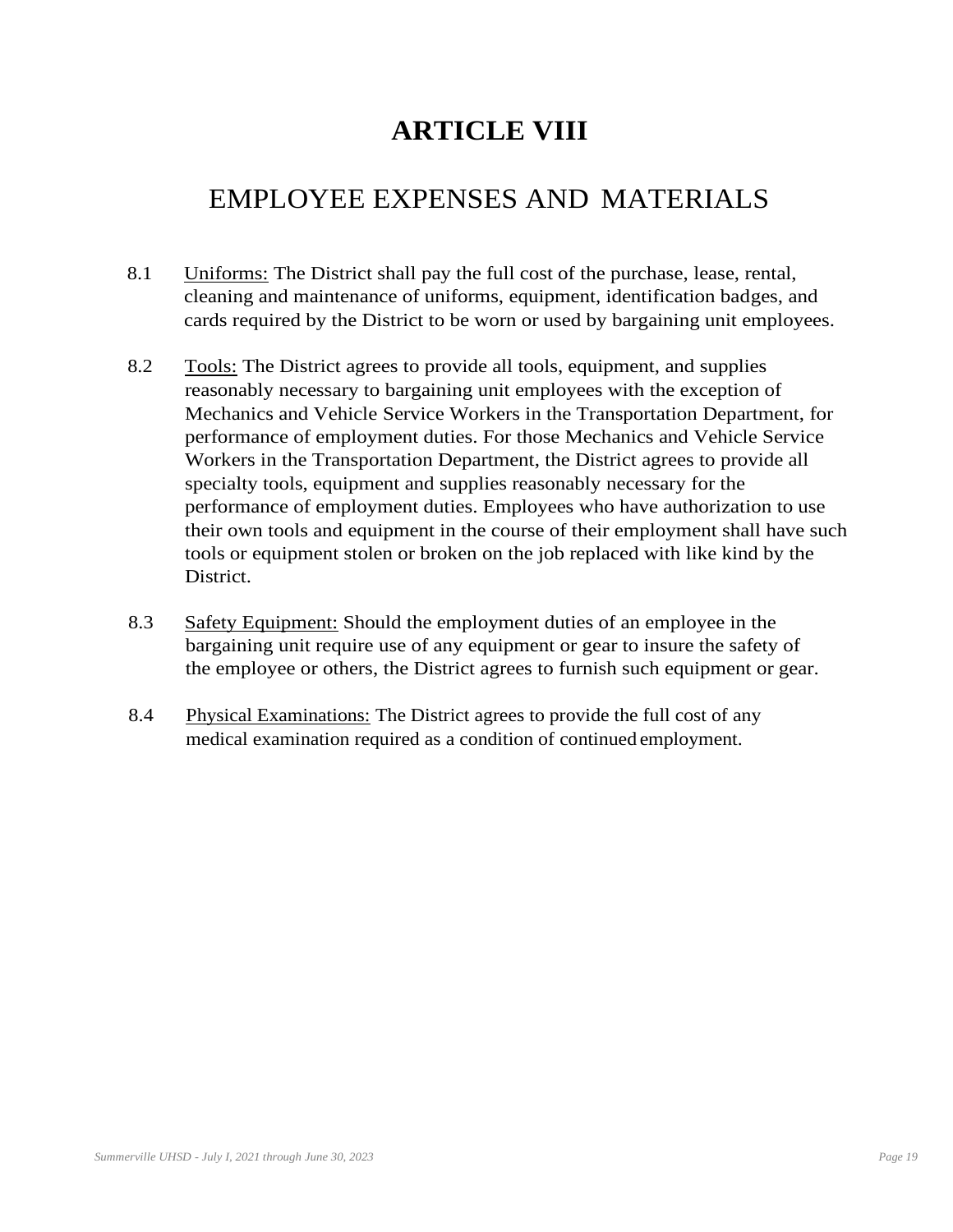# **ARTICLE IX**

## HEALTH AND WELFARE BENEFITS

- 9.1 Employees and Dependent Insurance Coverage: Effective July 1, 2021, the District agrees to increase the contribution towards and health and benefit package on behalf of each member from \$9,200 per year to \$10,600. Effective July 1, 2021, the monthly health cap will be \$883.33 for full time staff members. (revised September 2021)
	- 9.1.1 Medical/hospital/surgical/prescription drug coverage for employee and dependents subject to provider options(s) and District and/ or District and employee contributions.
	- 9.1.2 Dental coverage for employee and dependents subject to provider option(s) and District and/ or District and employee contributions.
	- 9.1.3 Vision coverage for employee and dependents subject to provider option(s) and District and/ or District and employee contributions.
	- 9.1.4 State Disability Insurance shall be offered to employees at their expense.
	- 9.1.5 Orthodontic coverage for employees' children shall be the 50%/\$1,000 plan.
- 9.2 Eligibility: All current full-time employees who work in the bargaining unit shall be covered under the program. All current part-time employees and all bargaining unit members hired after July 1, 1988, shall have the above fringe benefits paid by the District as follows:

| Less than 20 hours per week              | $0\%$ |
|------------------------------------------|-------|
| 20 hours but less than 30 hours per week | 50%   |
| 30 hours but less than 36 hours per week | 75%   |
| 36 or more hours per week                | 100%  |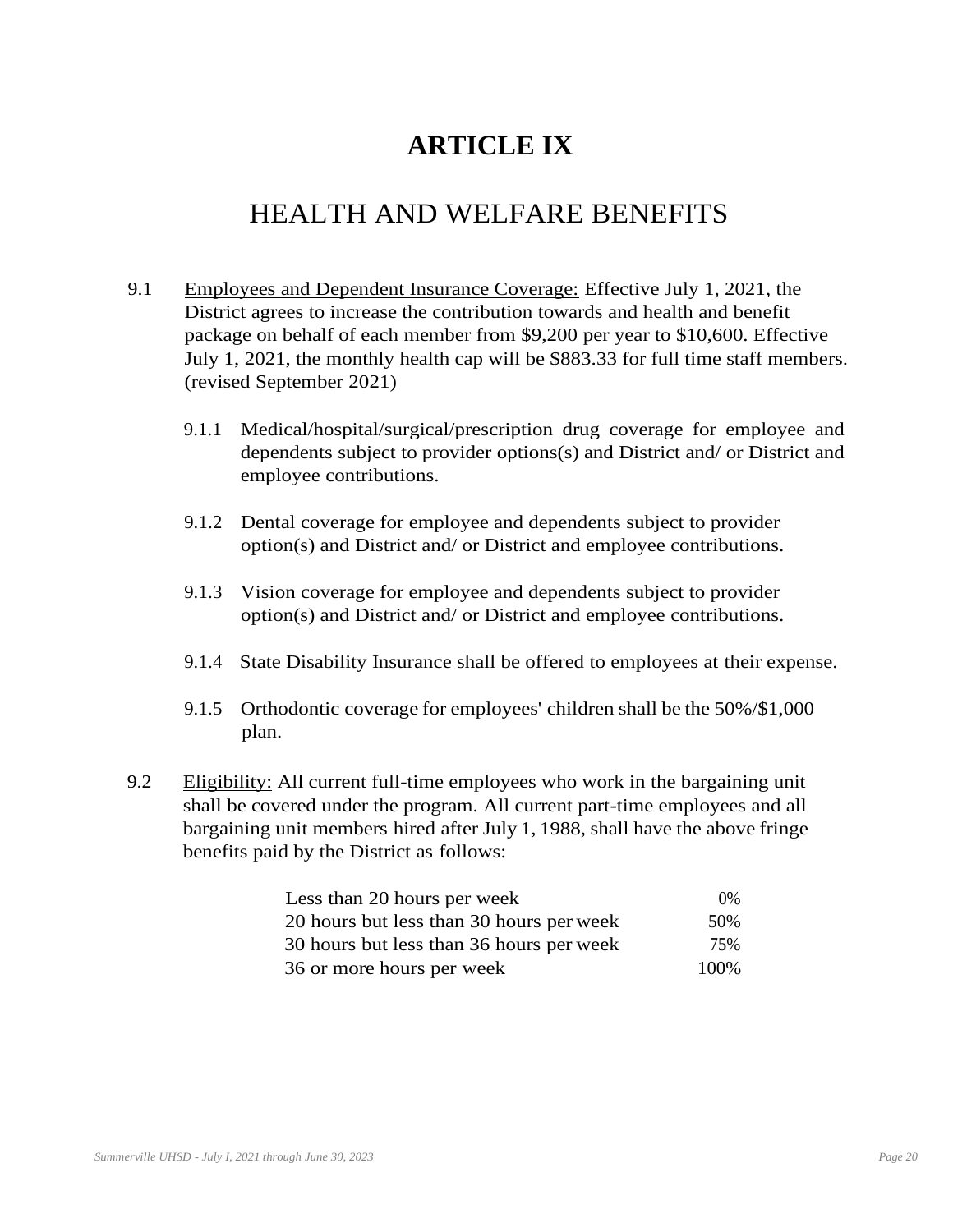Employees shall be enrolled in insurance programs on the first of the month following the fulfillment of the eligibility requirement.

- 9.3 Benefit Plan Continuation: The District agrees to allow retirees to participate in the District's health and welfare benefits at their expense.
- 9.4 Negotiations on Contributions: The District agrees to contribute \$10,600 toward a health and benefit package on behalf of each member annually beginning July 1, 2021. (revised September 2021)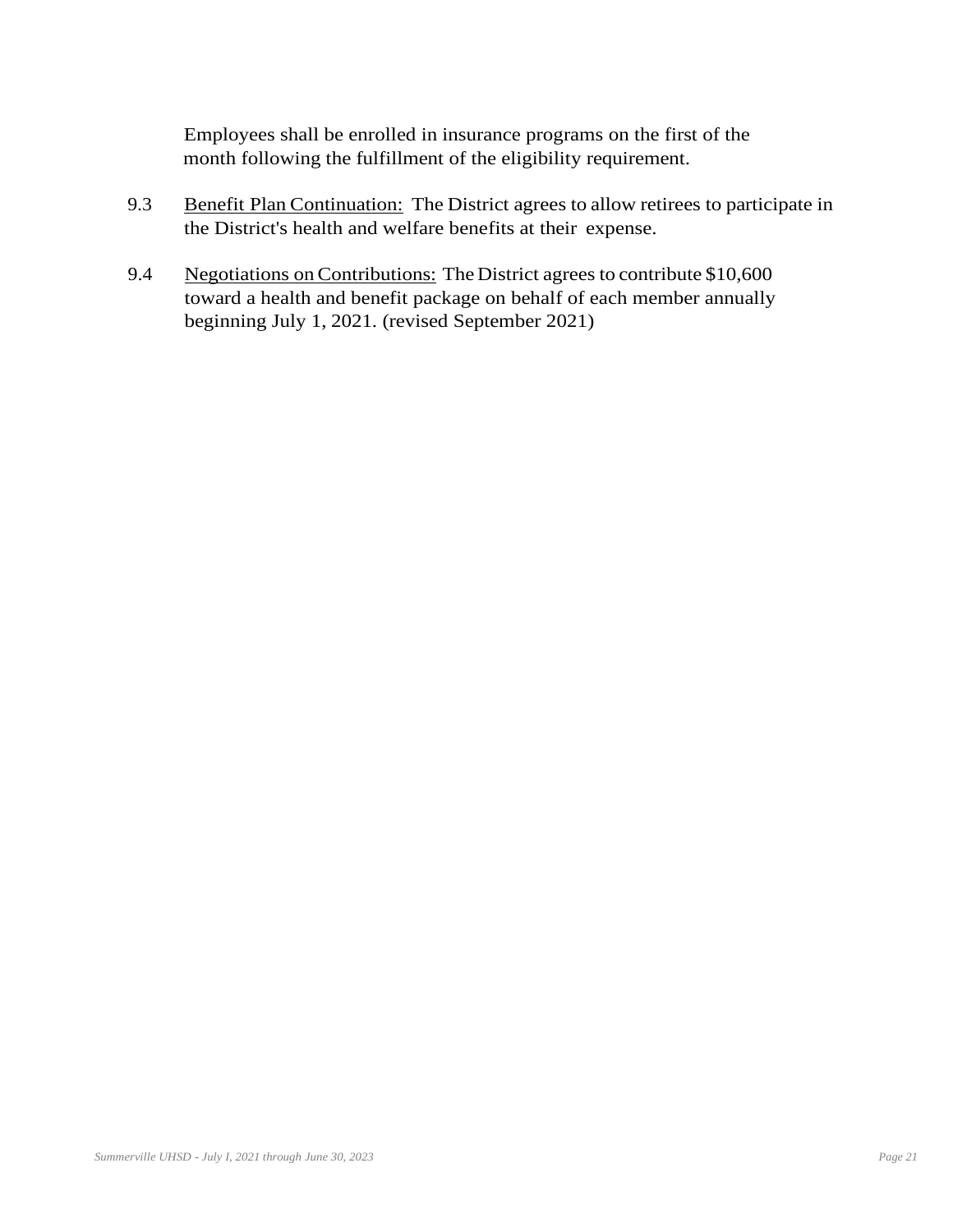# **ARTICLE X**

## HOLIDAYS

10.1 Scheduled Holidays: The District agrees to provide all employees in the bargaining unit with the following paid holidays: (revised September 2021)

#### Total 16

- 1. Independence Day
- 2. Juneteenth
- 3. Labor Day
- 4. Veteran's Day
- 5. Day Before Thanksgiving (in lieu of Admission Day)
- 6. Thanksgiving Day
- 7. Day After Thanksgiving
- 8. Christmas Eve
- 9. Christmas Day
- 10. New Year's Eve
- 11. New Year's Day
- 12. Martin Luther King Day
- 13. Lincoln Day
- 14. President's Day
- 15. Spring Vacation Day (Friday of Spring Vacation)
- 16. Memorial Day
- 10.2 Additional Holidays: Every day declared by the President or Governor of this state as a public fast, mourning, Thanksgiving, or holiday, or any day declared a holiday by the Governing Board under Education Code Sections 37222, 37221, or 1318 or their successors shall be a paid holiday for all employees in the bargaining unit.
- 10.3 Holidays on a Saturday or Sunday: When a holiday falls on a Saturday, the preceding workday not a holiday shall be deemed to be that holiday. When a holiday falls on a Sunday, the following workday not a holiday shall be deemed to be that holiday.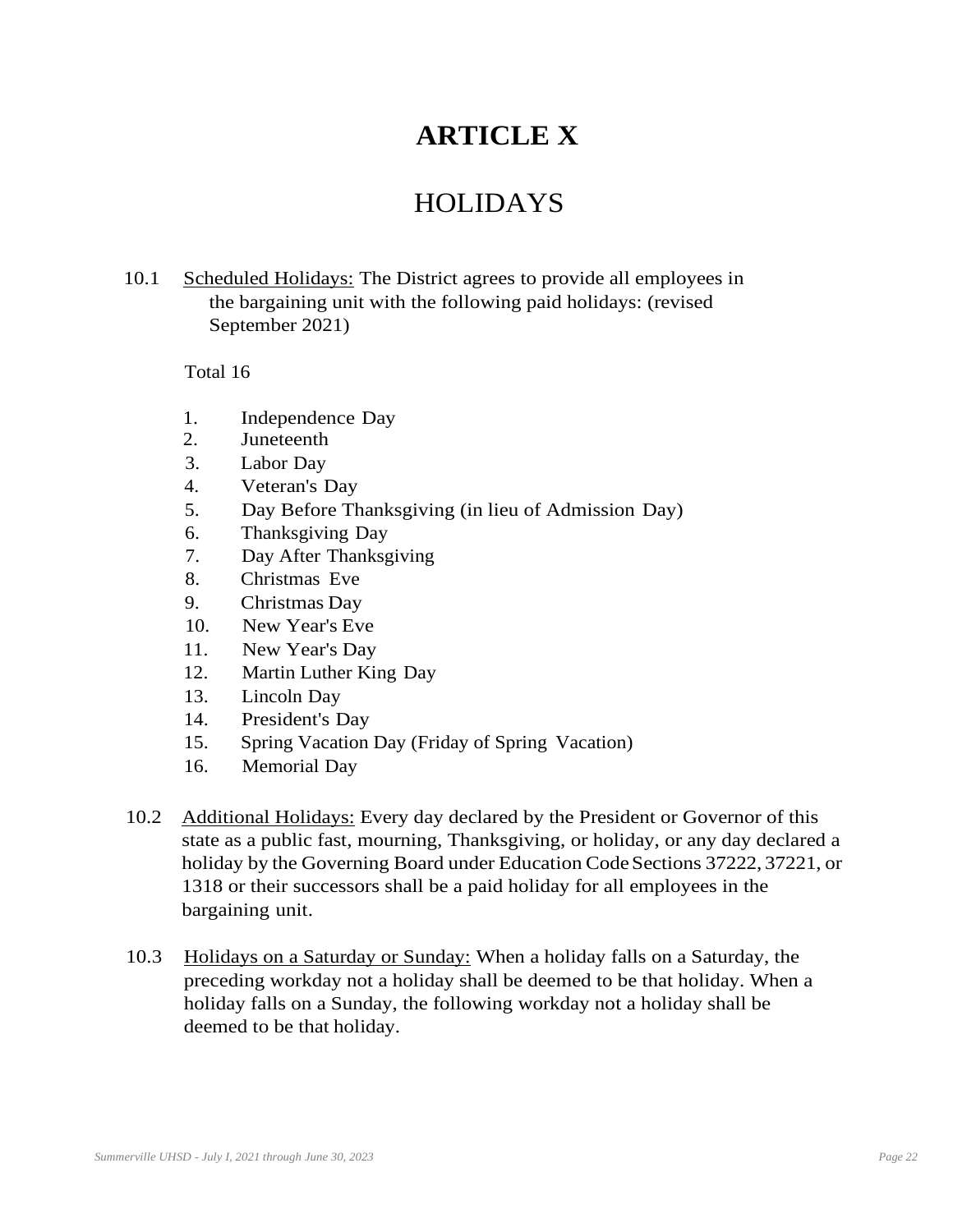- 10.4 Teacher Training Days: Any day granted as a teacher training day, teacher institute or in-service training day by whatever name for whatever purpose is a regular workday for all classified employees a part of the bargaining unit who normally would have worked that day with the exception of ten (10) month employees. Any employee required or requested to work beyond their contractual 181 days shall be compensated at their regular rate of pay.
- 10.5 Holiday Eligibility: Except as otherwise provided in this Article, an employee must be in paid status on the working day immediately preceding or succeeding the holiday to be paid for the holiday.
	- 10.5.1 Employees in the bargaining unit who are not normally assigned to duty during the school holidays of December 24, December 25, December 31, January 1 or Spring Vacation Day, shall be paid for those holidays provided that they were in a paid status during any portion of the working day of the normal assignment immediately preceding or succeeding the holiday period.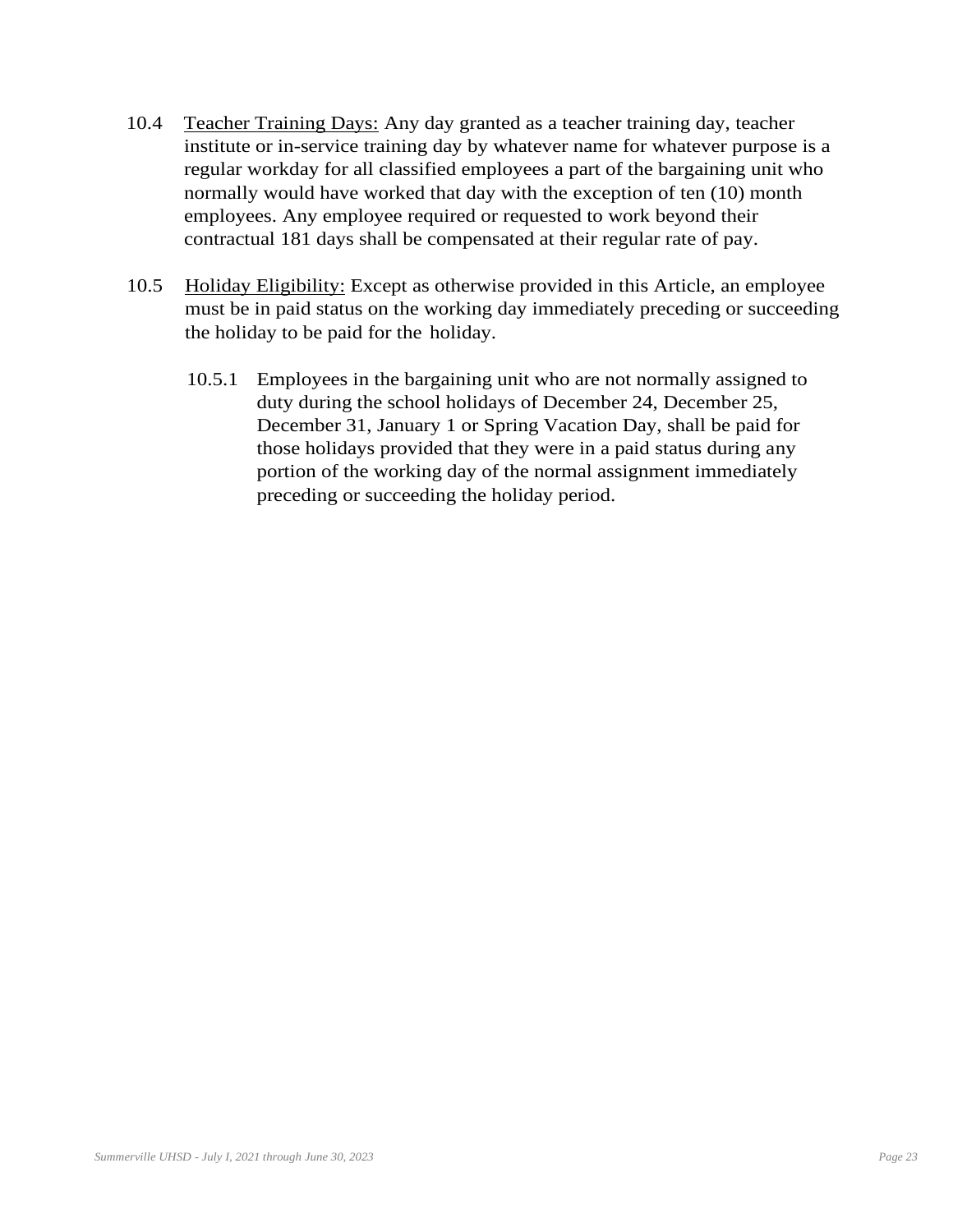# **ARTICLE XI**

## VACATION PLAN

- 11.1 Eligibility: All employees shall earn vacation time with full pay under this Article. Vacation benefits are earned on a fiscal year basis, July 1 - June 30.
- 11.2 Paid Vacation: Except as otherwise provided in this Article, paid vacation shall be granted no later than the fiscal year immediately following the fiscal year in which it is earned. Where desired by the employee, the paid vacation shall be granted in the fiscal year in which it is earned.
- 11.3 Accumulation: Vacation time shall be earned and accumulated on a monthly basis in accordance with the schedule listed in the salary schedule, attached hereto and by reference incorporated as a part of this Agreement.
- 11.4 Vacation Carry-over: If for any reason an employee is not able to take all or any part of his/her annual vacation, the amount not taken, not to exceed ten (10) days shall, at the option of the employee, be accumulated for use not later than the end of the following fiscal year or be paid for in cash.
- 11.5 Vacation Pay Upon Termination: When an employee is terminated for any reason, he/ she shall be entitled to all vacation pay earned and accumulated up to and including the last day of paid status.
- 11.6 Vacation Postponement: If an employee's vacation becomes due during a period when he/ she is on leave due to illness or injury, he/ she may request that his/her vacation date be changed, and the District shall grant such request in accordance with vacation dates available at that time. The employee may elect to have his/her vacation rescheduled in accordance with the vacation schedule available at that time, or may request to carry over his/her vacation to the following year, or he/ she may elect to receive compensation for all vacation earned and accumulated during the fiscal year.
- 11.7 Interruption of Vacation: An employee shall be permitted to interrupt or terminate vacation leave in order to begin another type of paid leave provided the employee supplies notice and supporting information regarding the basis for such interruption or termination to the District.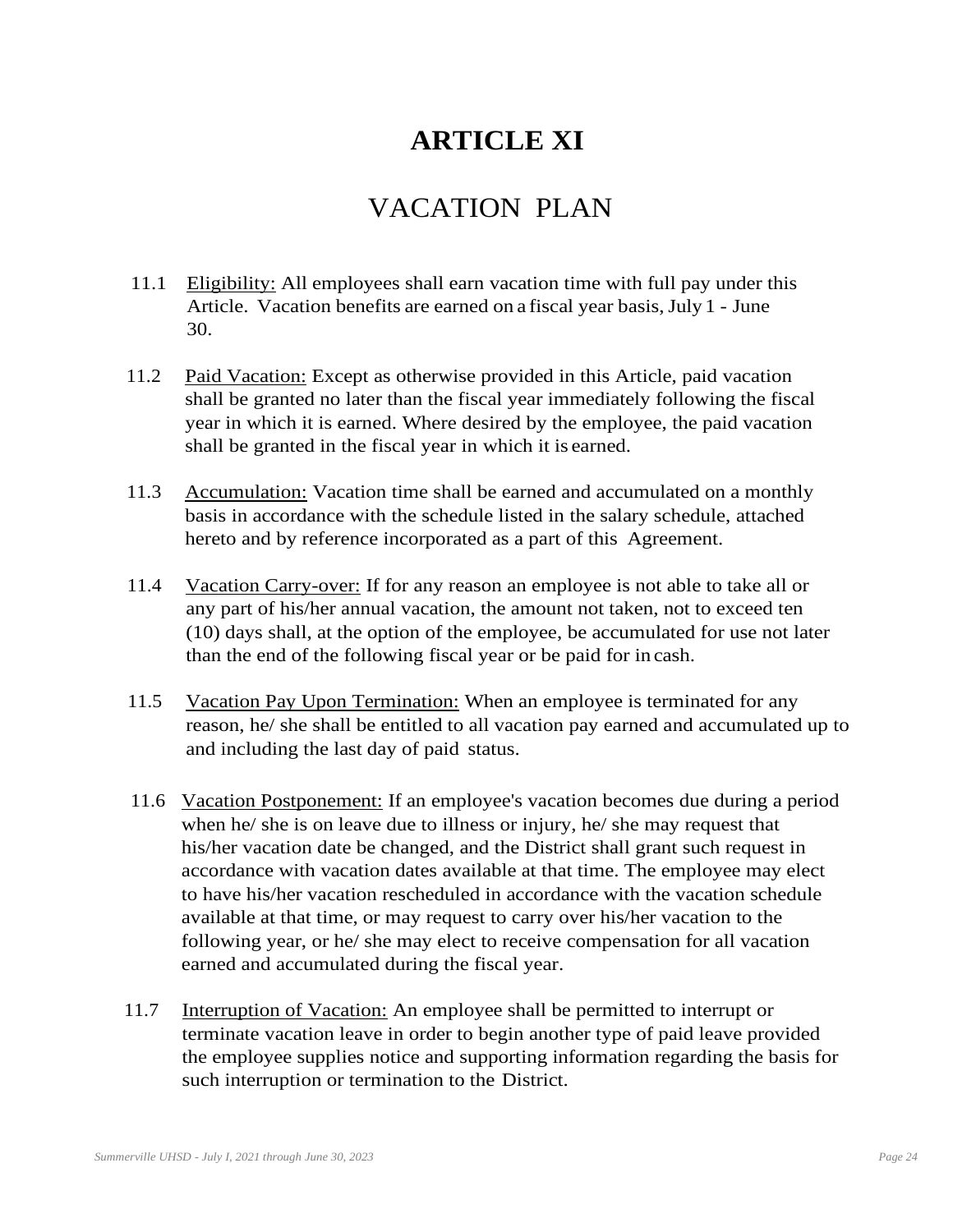- 11.8 Holidays During Vacation: When a holiday falls during the schedule vacation of any employee, such employee shall be granted an additional day's vacation and pay for each holiday falling within that period.
- 11.9 Vacation Scheduling: Vacations shall be scheduled at times requested by employees so far as possible within the District's work requirements. Requests for vacation leave shall be made to and approved by the immediate supervisor at least five (5) days prior to taking such leave. If there is any conflict between employees who are working on the same or similar operations as to when vacations shall be taken, the employee with the greatest seniority shall be given his/her preference.
- 11.10 Short-Notice Vacation Daysfor Personal Business Leave: A unit member may use up to a maximum of two (2) of his or her vacation days each school year to conduct personal business.
	- 11.10.1 Notwithstanding the notice requirement set forth in Section 11.9 of the contract for scheduling regular vacations, a unit member must provide his or her immediate supervisor with written notice as soon as the need is known, but no later than twenty-four (24) hours prior to the use of such vacation leave to conduct personal business. A unit member is expected to act in good faith in noticing his or her immediate supervisor.
	- 11.10.2 The unit member's immediate supervisor may deny a unit member the use of such vacation leave to conduct personal business if the unit member's immediate supervisor concludes that the unit member's absence would negatively disrupt or impact the operational needs of the District on that day. The unit member's immediate supervisor may not arbitrarily deny a unit member the use of a vacation day for personal business.
	- 11.10.3A unit member may not use the two vacation days pursuant to this Section to miss consecutive scheduled work days. If a unitmember needs to miss two consecutive scheduled work days, the unit member must comply with the requirements of Article XI.
	- 11.10.4 A unit member may not use a vacation day under this Section for any concerted activity.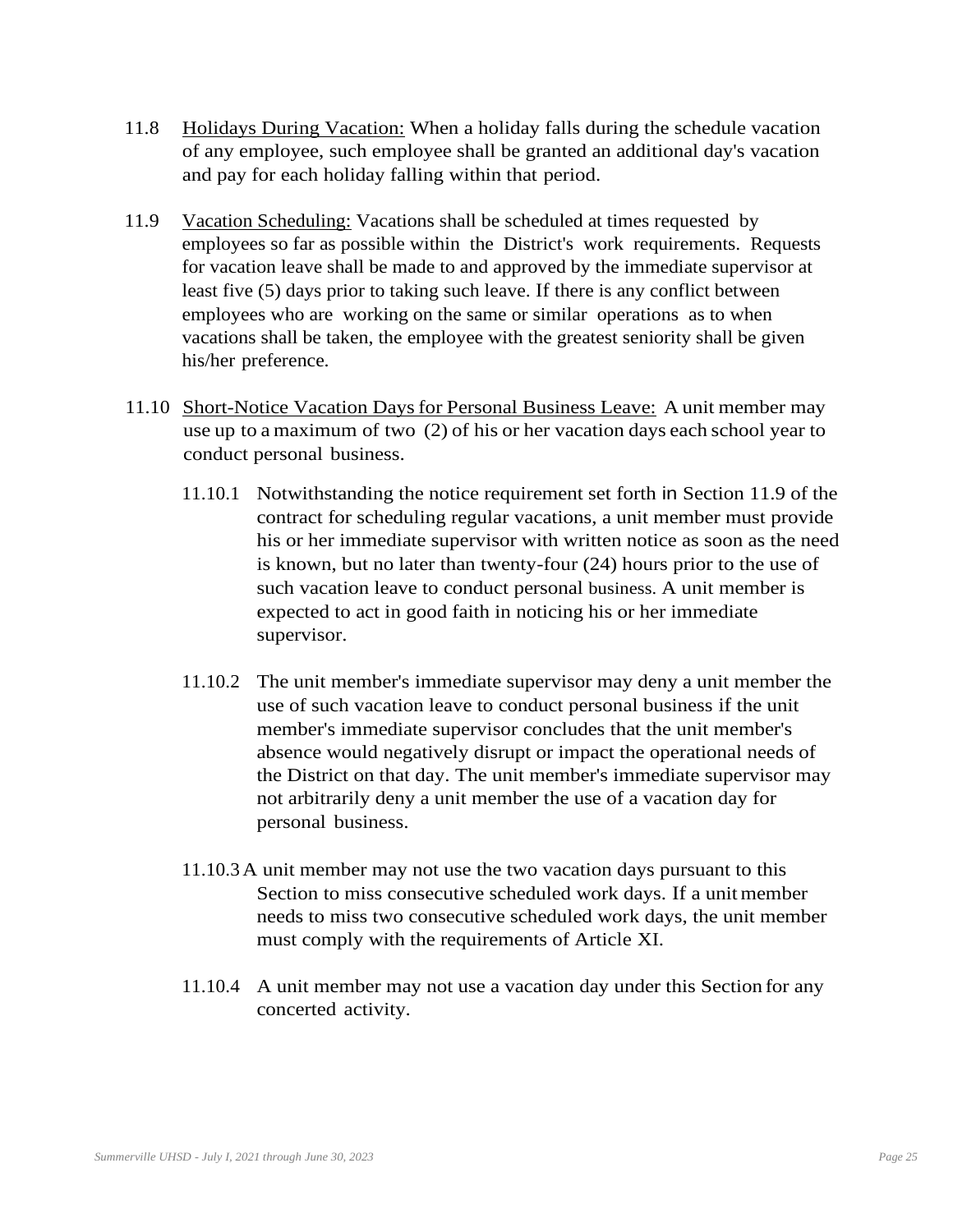- 11.10.5 If the unit member is a ten-month employee, the District will reduce the unit member's monthly vacation pay adjustment during the pay period in which the vacation day is used.
- 11.10.6 The terms of this Section shall sunset without establishing a past practice or precedent on June 30, 2007.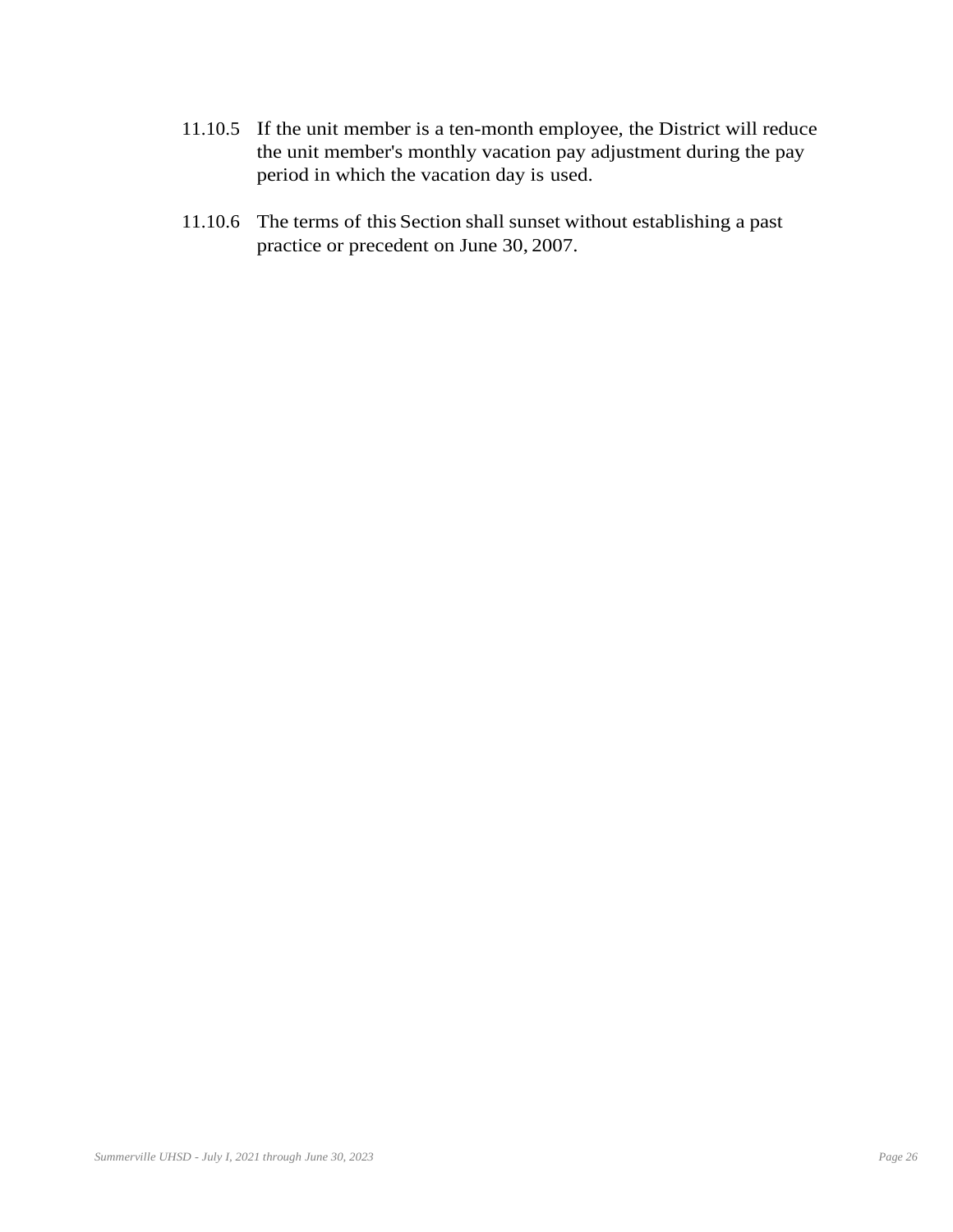## **ARTICLE XII**

### LEAVES

#### 12.1 Sick Leave:

- 12.1.1 An employee shall be granted twelve (12) days of leave of absence for illness, quarantine, or injury, exclusive of all days he/ she is not required to render service to the District, with full pay for a fiscal year of service. An employee who is employed for less than a full fiscal year of service is entitled to that proportion of twelve (12) daysleave of absence for illness, quarantine, or injury as the number of months he/ she is employed bears to twelve (12). (Example: 12 month employee gets 12 days; 10 month [school term] employee gets 10 days.)
- 12.1.2 At the beginning of each fiscal year, the full amount of sick leave granted under this Section shall be credited to each employee. Credit for sick leave need not be accrued prior to taking such leave and such leave may be taken at any time during the year. However, a new employee of the District shall not be eligible to take more than six (6) days until the first day of the calendar month after completion of six (6) months of service with the District. Employees who terminate their employment with the District and have used more sick leave than they have accrued at time of termination shall have those extra unearned days deducted from their final check.
- 12.1.3 Pregnancy shall be treated as an illness for the purposes of sick leave.
- 12.1.4 If an employee does not take the full amount of leave allowed in any year under this Section, the amount not take shall be accumulated from year to year.
- 12.1.5 The employee may convert unused sick leave to retirement credit in accordance with Government Code Section 20862.5 or its successor, if the employee is filing a request for retirement.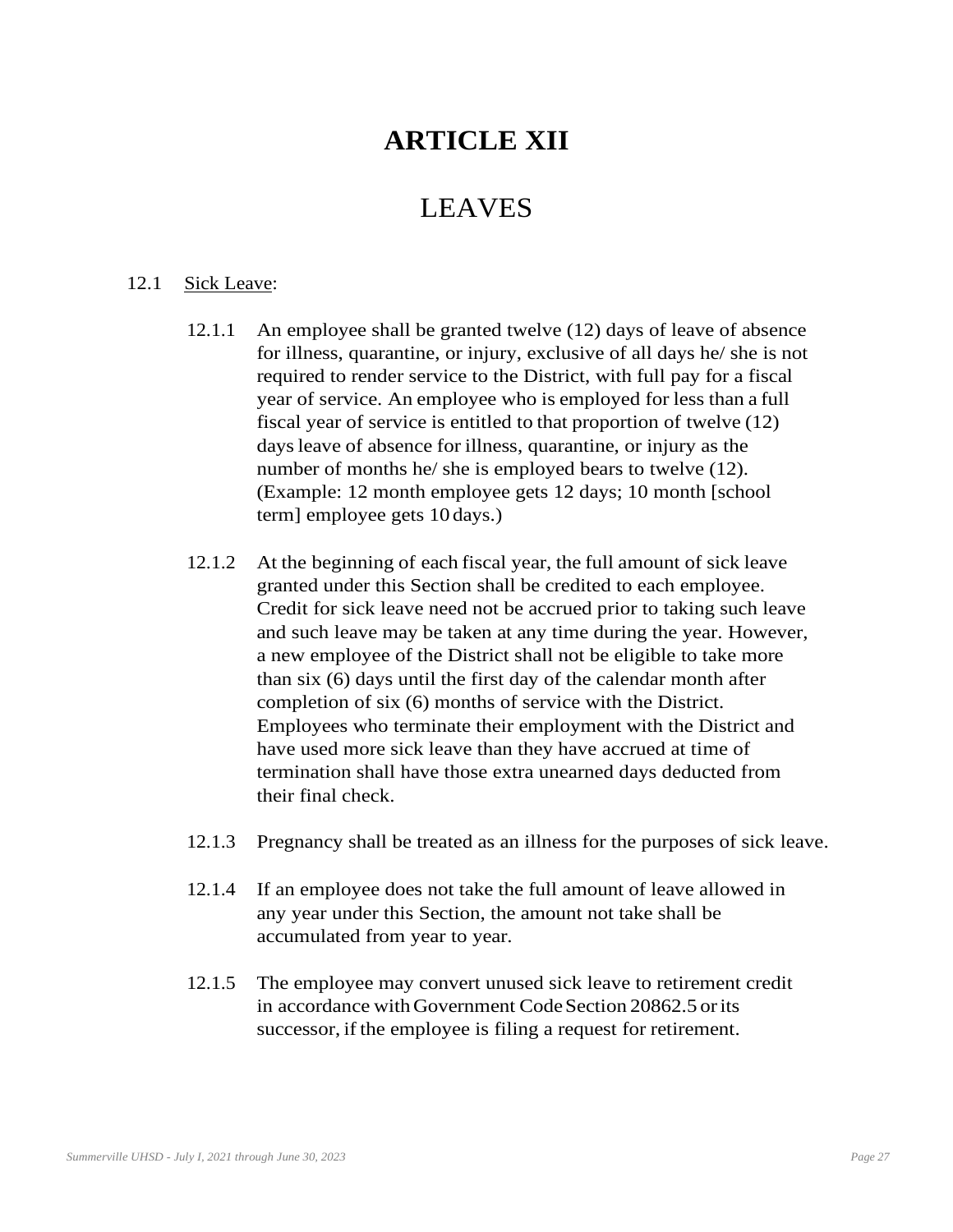#### 12.2 Entitlement to Other Sick Leave

- 12.2.1 Each time a unit member is absent from his or her duties on account of illness or accident, whether or not the absence arises out of or in the course of employment of the employee, the unit member is entitled tobe absent fromhis or her regular assignment for a period of five (5) months or until he or she has exhausted all current and accrued sick leave, whichever occurs last.
- 12.2.2 During any such absence, the unit member shall be entitled to use his or her entitlement to all regular sick leaves, accumulated compensatory time, vacation and other paid leave. If an employee exhausts his or her current and accrued sick leave during the initial five (5) month period, the unit member shall be entitled to receive "differential pay" for the remainder of the five (5) month period. "Differential pay" is the difference between the unit member's regular per diem amount and the sum which is actually paid a substitute employee employed to fill his position during his absence. The parties agree, however, that a unit member shall not receive less than fifty percent (50%) of his or her regular salary during the period of differential pay. During the period of differential pay, the unit member may supplement his or her differential pay with accumulated compensatory time, vacation, or other paid leave.
- 12.2.3 For purposes of calculating the five (5) month period, the District shall convert the five (5) month period into 105 working days (5 months x 21 days per month).
- 12.2.4 The five (5) month period for each illness or accident shall commence with the unit member's first day of absence, whether such absence arises out of or in the course of employment. The five (5) month period shall run concurrently with the unit member's entitlements to current and accrued sick leave, accumulated compensatory time, vacation and other paid leaves.
- 12.2.5 If the unit member is unable to return to his or her assignment at the end of the five (5) month period or when he or she has exhausted all entitlements to current and accrued sick leave, whichever occurs last, the unit member shall be placed on the 39 month reemployment list pursuant to Education Code Section 45192.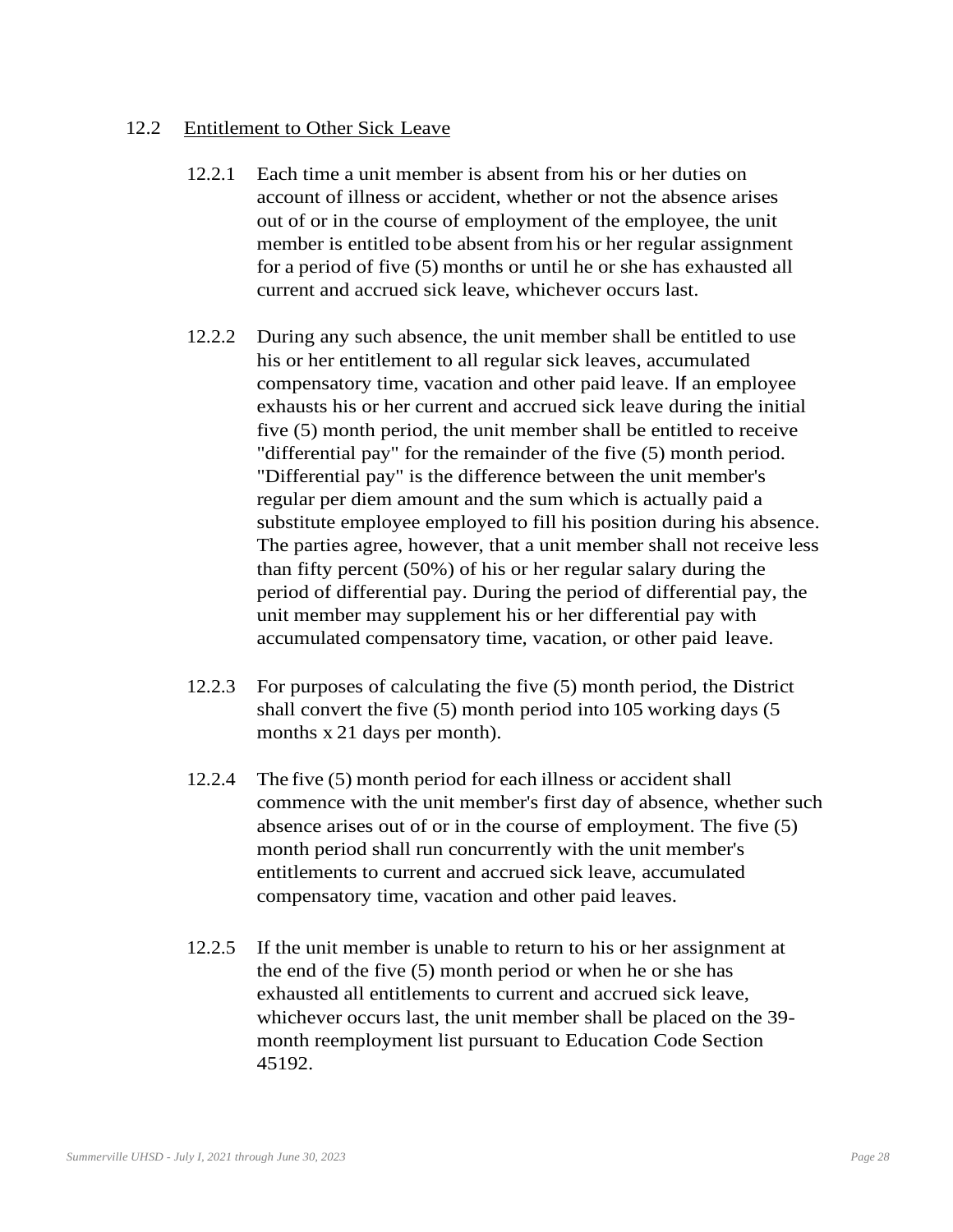- 12.3 Additional Leave For Non-industrial Accident or Illness: An employee who exhausted all entitlement to sick leave, compensatory overtime, vacation, or other available paid leave may be granted additional leave as found in Education Code Section 45195 or its successor.
- 12.4 Industrial Accident and Illness Leave: In addition to other benefits that an employee may be entitled to under the Worker's Compensation Laws of this state, employees shall be entitled to the following benefits:
	- 12.4.1 An employee suffering an injury or illness arising out of and in the course and scope of his/her employment shall be entitled to a leave of up to sixty (60) working days in any one fiscal year for the same accident or illness. This leave shall not be accumulated from year to year, and when anyleave will overlap a fiscal year, the employee shall be entitled to only that amount remaining at the end of the fiscal year in which the injury or illness occurred. This leave shall run concurrently with leave entitlement in Section 12.2 and shall not exceed 105 days.
	- 12.4.2 Payment for any wages lost on any day shall not, when added to an award granted the employee under the Worker's Compensation laws of this state, exceed the normal wages for that day.
	- 12.4.3 The industrial accident or illness leave is to be used in lieu of normal sick leave benefits. When entitlement to industrial accident or illness leave under this Section has been exhausted, entitlement to other sick leave, vacation or other paid leave may then be used. If however, an employee is still receiving temporary disability payments under the Worker's Compensation laws of this state at the time of the exhaustion of benefits under this Section, he/ she shall be entitled to use only so much of his/her accumulated and available normal sick leave and vacation leave, which, when added to the Worker's Compensation award, provides for a day's pay at the regular rate of pay.
	- 12.4.4 Any time an employee on Industrial Accident or Illness leave is able to return to work, he/ she shall be reinstated in his/her position without loss of pay or benefits.
- 12.5 Personal Necessity Sick Leave: Up to seven (7) days of absence earned for sick leave under Section 12.1 of this Article may be used by the employee, at his/ her election, in cases of personal necessity on the following basis: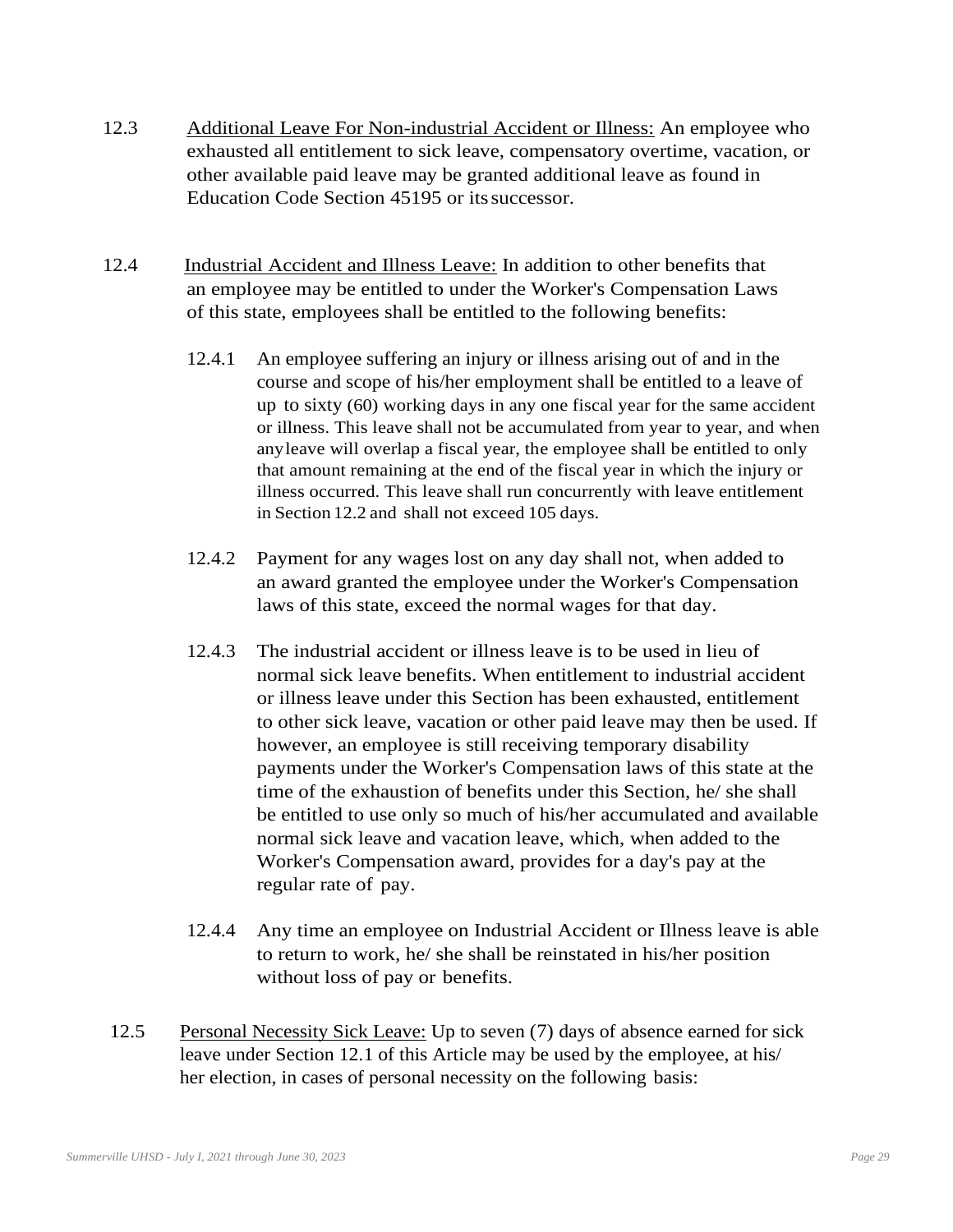- 12.5.1 The death of a member of the employee's immediate family when additional leave is required beyond that provided in Section 12.6 of this Article.
- 12.5.2 As a result of an accident or illness involving an employee's personor property or the person or property of his/her immediate family.
- 12.5.3 When resulting from an appearance in any court or before any administrative tribunal as a litigant, party, or witness.
- 12.5.4 Such other reasons mutually agreed upon by CSEA and the District.
- 12.5.5 Participate in school activities of a child for whom the unit member is a parent, guardian, or caregiver pursuant to Labor Code Section230.8.
- 12.5.6 In addition to this leave, employees may use vacation time as outlined in Article 11.10.
- 12.6 Bereavement Leave: Employees shall be granted a leave with full pay in the event of the death of any member of the employee's immediate family. The leave shall be granted for up to three (3) working days, or five (5) working days if distance to be traveled is four hundred (400) miles or more away, or if out of state travel is required. The immediate family is defined as husband, wife, mother, father, sister, brother, son, daughter, mother-in-law, father-inlaw, grandfather, grandmother, son-in-law, daughter-in-law, grandchild, stepparent, stepson, stepdaughter, brother-in-law, sister-in-law, or any relative of either spouse living in the immediate household of the employee.
- 12.7 Jury Duty: An employee shall be entitled to leave without loss of pay for any time the employee is required to perform jury duty. The District shall pay the employee his/her regular salary, subject to the forfeiture of jury duty allowance, excluding meals, mileage, and/or parking allowances. Any day during which any employee in the bargaining unit whose regular assigned shift commences at 1:00 p.m. or after and who is required to serve all or any part of the day on jury duty shall be relieved from work with pay.
- 12.8 Military Leave: An employee shall be entitled to any military leave provided by law and shall retain all rights and privileges granted by law arising out of the exercises of military leave.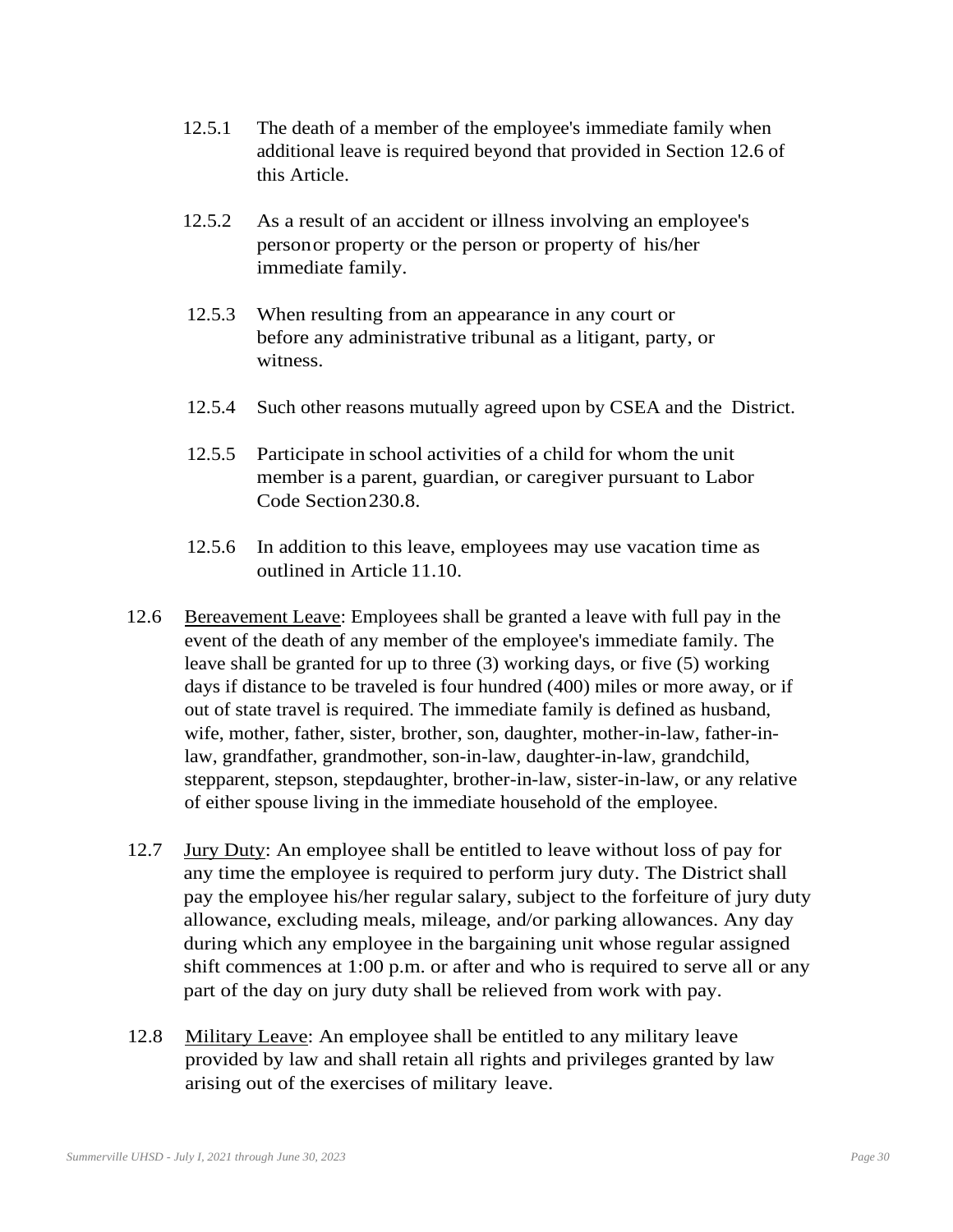12.9 General Leaves: When no other leaves are available, a leave of absence maybe granted to an employee on a paid or unpaid basis at any time upon any terms acceptable to CSEA, the District, and the employee.

#### 12.10 General Provisions Governing Leaves:

- 12.10.1 No absence under any paid leave provisions of this Article shall be considered as a break in service for any employee who is in paid status, and all benefits accruing under the provisions of this Agreement shall continue to accrue under such absence.
- 12.10.2 The time during which an employee is on involuntary unpaid leave shall be counted for seniority purposes.

#### 12.11 Unpaid FMLA/CFRA Leave

#### Family Medical Leave Act ("FMLA") and California Family Rights Act ("CFRA") **Compliance**

- 12.11.1 As set forth in federal and state statutes, family care and medical leave is available to any unit member who has been (1) employed by the District for at least twelve months and (2) has been employed for at least 1,250 hours during the 12-month period immediately preceding the commencement of the leave.
	- 12.11.1.1 Except as set forth in this paragraph, family care and medical leave is an unpaid leave of absence.
	- 12.11.1.2 Family care and medical leave does not constitute a break in service and the unit member remains in regular employee status with the District.
	- 12.11.1.3 A unit member must have actually worked 1,250 hours during the 12-month period immediately preceding the commencement of their leave in order to qualify for FMLA/CFRA leave.
	- 12.11.1.4 A unit member may request unpaid family care and medical leave for up to 12-workweeks during a fiscal year for:
		- 12.11.1.4.1 The birth of a child of the unit member, or the placement of a child with the unit member in connection with adoption or foster care;
		- 12.11.1.4.2 The care of the unit member's child, spouse, or parent who has a serious health condition; or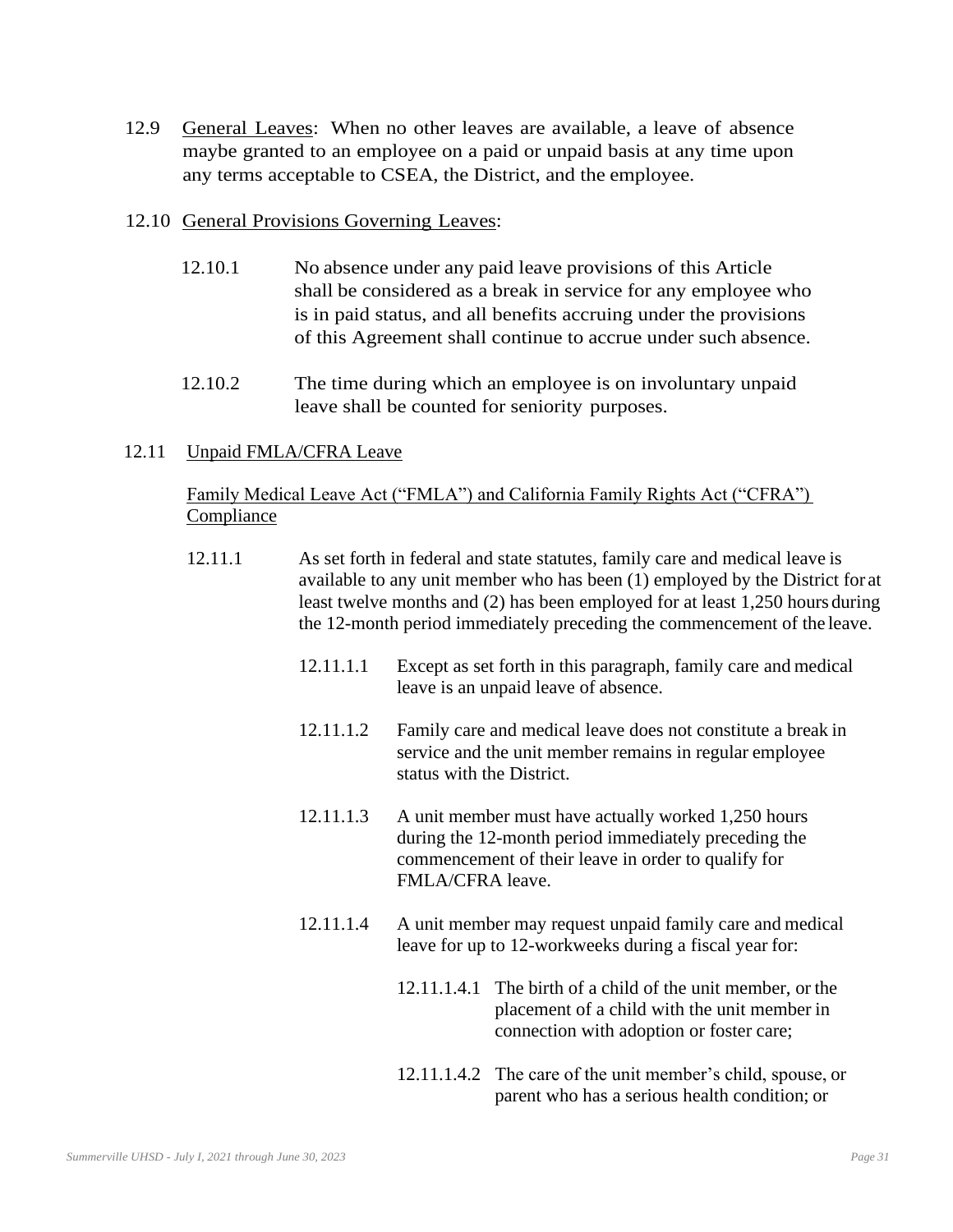- 12.11.1.4.3 A unit member's own serious health condition that makes the unit member unable to perform any one of the essential functions of the position held by the unit member, except for leave taken for disability on account of pregnancy, childbirth, or related medical conditions.
- 12.11.1.5 The District shall require the unit member to use paid sick leave and paid differential pay concurrently with an unpaid FMLA/CFRA leave when the unit member's unpaid FMLA/CFRA leave is for reasons set forth at Section 12.11.1.4.3. For an unpaid FMLA/CFRA leave for reasons set forth at Sections 12.11.1.4.1 or 12.11.1.4.2, an employee may not use paid sick leave or paid differential leave concurrently unless otherwise authorized by law.
- 12.11.2 A unit member who requests leave to care for a child, a spouse, or a parent who has a serious health condition shall be required to submit a certificate from the health care provider for the child, spouse, or parent.
	- 12.11.2.1 The certificate shall verify the date on which the serious health condition commenced and the probable duration of the condition, and shall estimate the amount of time that the health care provider believes the unit member needs to care for the individual requiring the care. The certificate shall also contain a statement that the affected individual's condition warrants the participation of a family member to provide care [District has the necessary forms].
	- 12.11.2.2 When it is medically necessary, the leave may be taken intermittently, but in no case in increments of less than one (1) work day.
	- 12.11.2.3 If additional leave time is needed after the time estimated by the health care provider expires, the unit member is required to provide re-certification in the same manner specified above.
		- 12.11.2.3.1 The maximum amount of leave permitted by state and federal law is 12 workweeks within a 12-month period. Any additional unpaid leave would have to be Board approved.
	- 12.11.2.4 When the leave is for "child rearing" connected with the birth, adoption, or placement of a child in foster care and both parents of the child are employed by the District, each unit member shall be entitled to 12-workweeks of unpaid FMLA/CFRA Leave. Each employee shall retain whatever unused portion of the 12-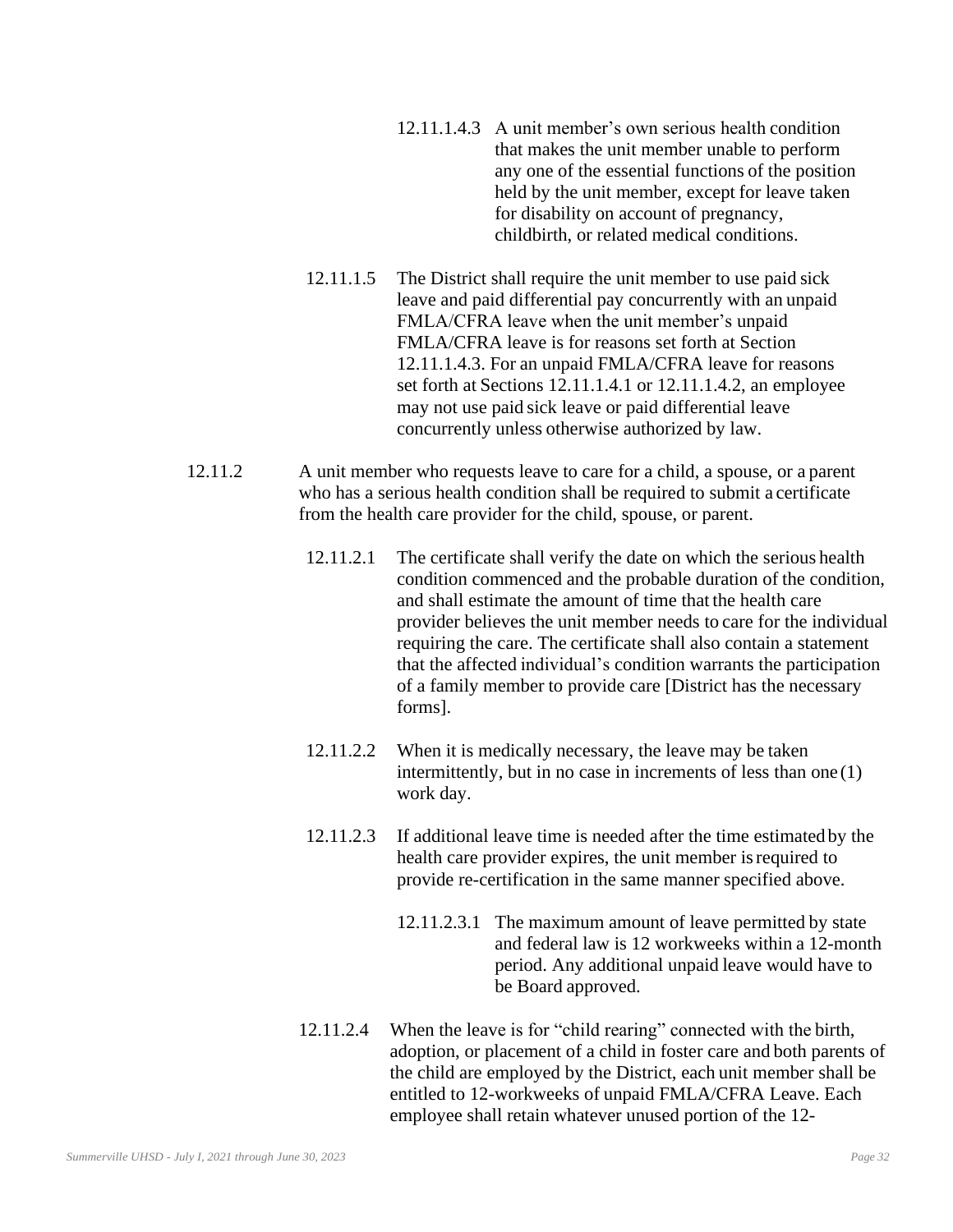workweeks for other eligible unpaid FMLA/CFRA leaves for which they are entitled during that 12-month period.

- 12.11.3 A unit member who requests leave for the unit member's own serious health condition may be required to submit a certificate from the health care provider.
	- 12.11.3.1 The certificate shall verify the date on which the serious health condition commenced and the probable duration of the condition, and shall contain a statement that the unit member is or will be unable to perform one of the essential functions of the unit member's position due to the serious health condition.
	- 12.11.3.2 If additional leave time is needed after the time estimated by the health care provider expires, the unit member is required to provide re-certification in the same manner specified above.
	- 12.11.3.3 The unit member shall be required to use all available accrued sick leave pursuant to Section 12.11.1.5.
	- 12.11.3.4 As a condition of the unit member's return to work, the unit member shall provide acceptable medical certification of the ability to resume the duties and responsibilities of the unit member's position.
- 12.11.4 If a unit member's need for family care and medical leave is foreseeable, reasonable advance notice shall be given. Where the need for family care and medical leave is known more than 30-calendar days before the leave isto begin, the unit member shall provide written notice to the District at least 30 calendar days prior to the commencement of the leave.
	- 12.11.4.1 If a unit member learns of the need to take FMLA/CFRA Leave less than 30-calendar before the leave is to begin, the unit member shall verbally notify his or her immediate supervisor within one or two school days of learning about the need to take unpaid FMLA/CFRA Leave. In such a case, the District will then provide written notification to the unit member of the commencement date of the leave.
	- 12.11.4.2 When leave is needed for a planned medical treatment or supervision, the unit member is required to make a reasonable effort to schedule the treatment or supervision to avoid disruption of District operations. This scheduling requirement shall be subject to approval of the health care provider.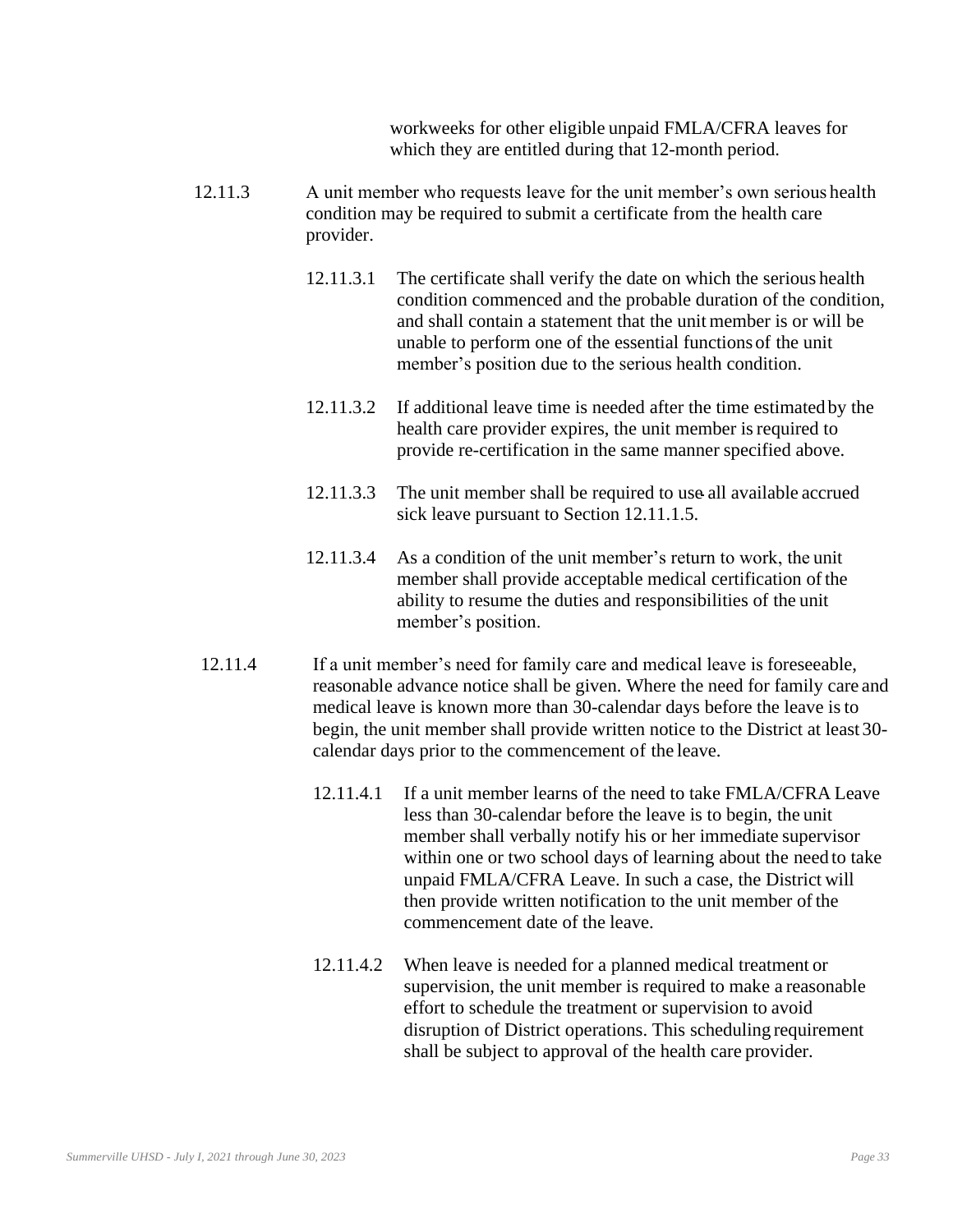- 12.11.5 A unit member who is granted an unpaid FMLA/CFRA leave continue to be eligible for health insurance for 12-workweeks at the level and under the conditions that coverage would have been provided if the unit member had continued in active employment.
	- 12.11.5.1 The District is entitled to reimbursement from the unit member for its contribution to the unit member's health coverage if the unit member fails to return from leave for reasons other than the continuation, recurrence, or onset of a serious health condition that otherwise entitles the unit member to take family care and medical leave or for other circumstances beyond the unit member's control.
	- 12.11.5.2 At the conclusion of the family care and medical leave, the unit member shall be returned to the same or similar position held by the unit member prior to the commencement of the leave.
	- 12.11.5.3 For the purpose of Section 12.11, "child" means biological, adopted, a foster child, a stepchild, a legal ward, or a child of a person standing in loco parentis as long as the child is under eighteen (18) years of age or an adult dependent child.
	- 12.11.5.4 "Parent" means biological, foster or adoptive parent, a stepparent or a legal guardian, or other person who stood in loco parentis to the unit member when the unit member was a child.
	- 12.11.5.5 "Serious health condition" means an illness, injury, impairment or physical or mental condition that involves either inpatient care in a hospital, hospice, or residential care facility, or continuing treatment or supervision by a health care provider as defined by applicable law.

#### 12.12 Parental Leave

- 12.12.1 Parental Leave is for any unit member who is an expectant mother or father or in connection with the adoption or foster care placement of a child within the previous 12 months.
	- 12.12.1.1 Pursuant to Education Code section 45196.1, a full-time certificated unit member shall be granted a maximum of 12 working weeks of Paid Parental Leave. A part-time certificated unit member shall be granted a prorated share of the 12-working weeks of Paid Parental Leave.
	- 12.12.1.2 The 12-workweeks of Paid Parental Leave must be used within 12-months of the birth, adoption, or foster-care placement of a child.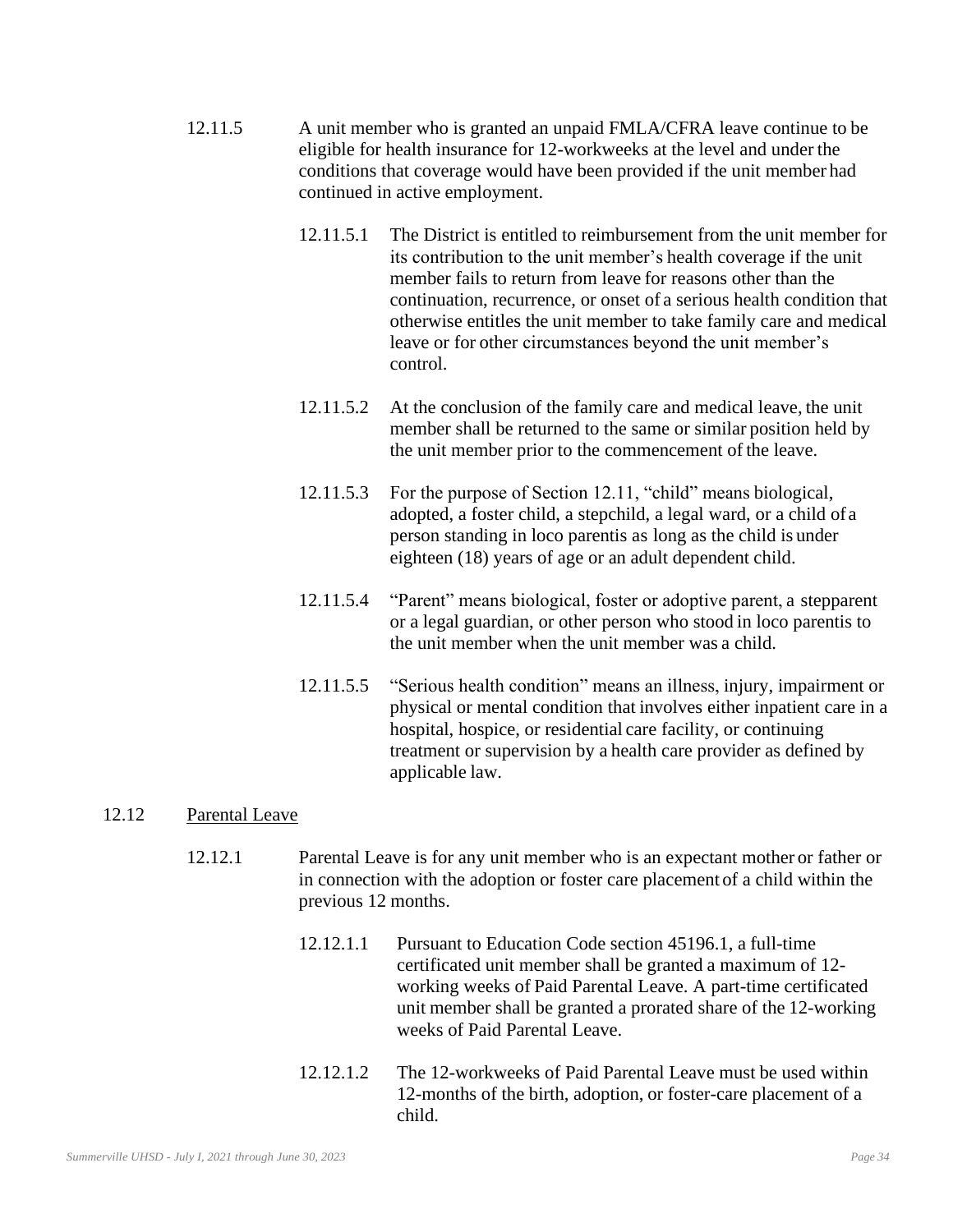- 12.12.2 During a unit member's Parental Leave, the unit member must first exhaust all of his or her current and accrued Paid Sick Leave.
	- 12.12.2.1 A unit member is not required to take all 12-workweeks of Paid Parental Leave if he or she does not want to use all of his or her Paid Sick Leave.
- 12.12.3 If the unit member exhausts all of his or her Paid Sick Leave during the 12 workweeks of Parental Leave, the unit member shall be entitled to Paid Differential Leave for the remainder of the 12-workweek period.
	- 12.12.3.1 Pursuant to Education Code section 45196.1, a unit member shall receive no less than 50 percent of his or her regular salary for the remaining portion of the 12-workweek period of Parental Leave.
- 12.12.4 A unit member may use Paid Parental Leave on an intermittent basis during the 12-month period following the birth, adoption, or foster-care placement of a child.
	- 12.12.4.1 A unit member's intermittent leave must be for at least two weeks at a time.
	- 12.12.4.2 The District Superintendent reserves the right to transfer a unit member to an assignment for which he or she is credentialed and qualified if the District Superintendent concludes that the unit member's intermittent leave is disrupting the educational program. The unit member would have a right to return to the previous assignment at the beginning of the school year in which he or she has completed the Paid Parental Leave.

12.13 Summerville Union High School District will follow all local, state and/or federal leave laws. If the contract leave is greater than local, state and/or federal law, then the contract leave language shall be granted. (revised September 2021)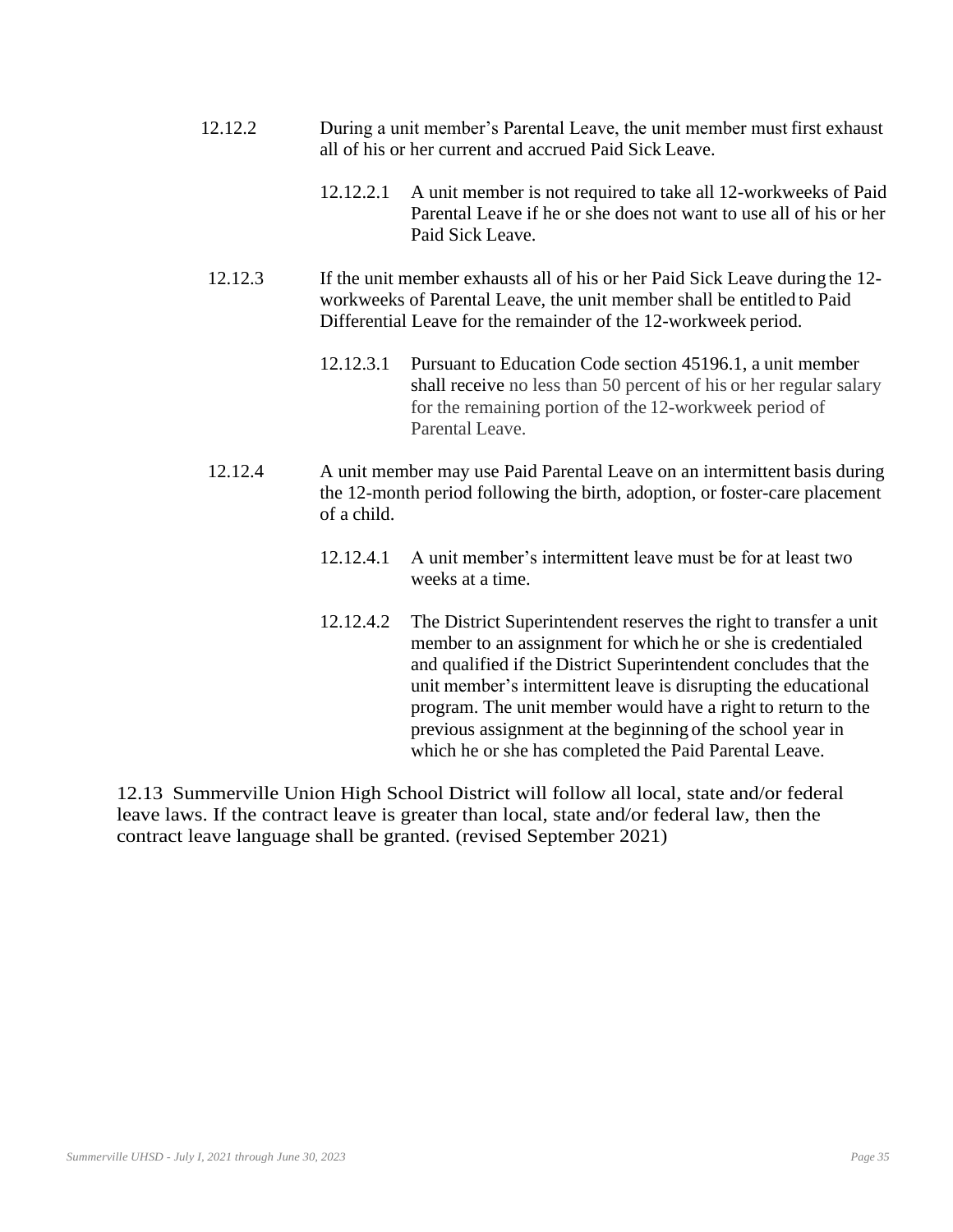# **ARTICLE XIII**

# HIRING AND JOB INFORMATION

- 13.1 Short-Term Employees: Persons hired for a specific temporary project of limited duration (no more than seventy-five percent (75%) of the school year) upon the completion of which, the service required or similar services will not be extended or needed on a continuing basis shall not be classified employees and members of the bargaining unit. Seventy-five percent (75%) of the school year means 195 working days including holidays, sick leave, vacation and other leaves of absence, irrespective of the number of hours worked per day. Shortterm employees who work more than 75% of the school year shall immediately become classified employees and their service in the classified service shall be counted from initial date of employment.
- 13.2 Distribution of Job Information: Upon initial employment and each change in classification each affected employee in the bargaining unit shall receive a copy of the applicable job description, a specification of the monthly and hourly rates applicable to his/her position, a statement of the duties of the position, a statement of the employee's regular work site, regularly assigned work shift, the hours per day, days per week, and months per year.
- 13.3 New Hires: A probationary employee who has been employed by the District for six (6) months or 130 days of paid service, whichever is longer, shall be classified as a permanent employee of the District (Education Code 45113, 45301) (revised September 2021)

#### 13.4 Upward Transfers

- 13.4.1 Any employee who transfers to a classification on a higher pay range as defined in Section 14.8 shall serve a twelve (12) month probationary period. If a probationary employee will have completed at least six (6) months of service by June 30<sup>th</sup> in the assignment to which he or she has transferred, the District may grant that employee permanent status at that time.
- 13.4.2
- 13.4.3 A permanent employee who accepts an upward transfer and fails to complete the probationary period for that upward transfer shall be reemployed in the classification from which he or shetransferred.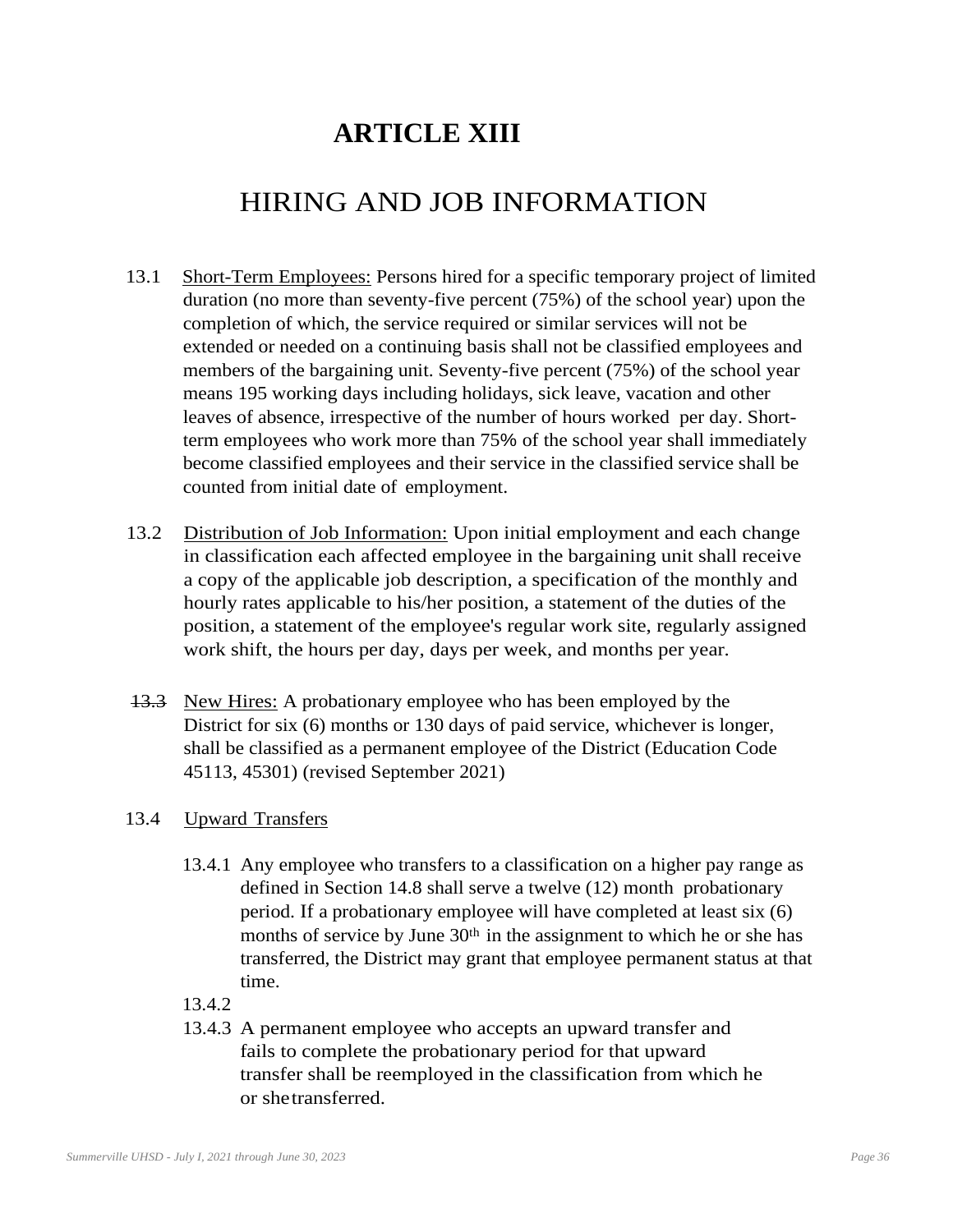# **ARTICLE XIV**

## TRANSFERS AND VACANCIES

- 14.1 First Consideration: Employees in the bargaining unit shall be given first consideration in filling any new position which is created orany existing position which becomes vacant, according to the provisions of this Article, after the announcement of the position beingopen.
- 14.2 Definition of Transfer: The definition of a transfer is a reassignment from one position in a classification within the District to another position in the same classification or different classification within theDistrict.
- 14.3 Voluntary and Involuntary Transfers: A voluntary transfer is a transfer initiated by the employee, by filing with the District Superintendent. An involuntary transfer is one initiated by the District for disciplinary reasons or lack of work or lack of funds. A vacancy to which an employee is being involuntarily transferred shall not be advertised as a vacancy open for voluntary transfer.
- 14.4 Posting of Notice: Notice of all job vacancies shall be posted on bulletin boards in prominent locations at each District job site. The job vacancy notice shall remain posted for a period of at least ten (10) full working days. Any employee, who will be on leave or layoff on the date the position is posted, shall be mailed a copy of the notice by First Class Mail within fortyeight (48) hours of that date.
- 14.5 Notice Contents: The job vacancy shall include: the job title, a brief description of the position and duties, the minimum qualifications required for the position, the assigned job site, the number of hours per day, regular assigned work shift times, days per week, and months per year assigned to the position, the salary range, and the deadline for filing to fill the vacancy.
- 14.6 Filing: Any employees may file for the vacancy by submitting written notice to the District within the filing period.
- 14.7 Lateral Transfers: A lateral transfer is defined as a reassignment from one position in a classification to another position in the same classification within the District. When a new position is created or an existing position comes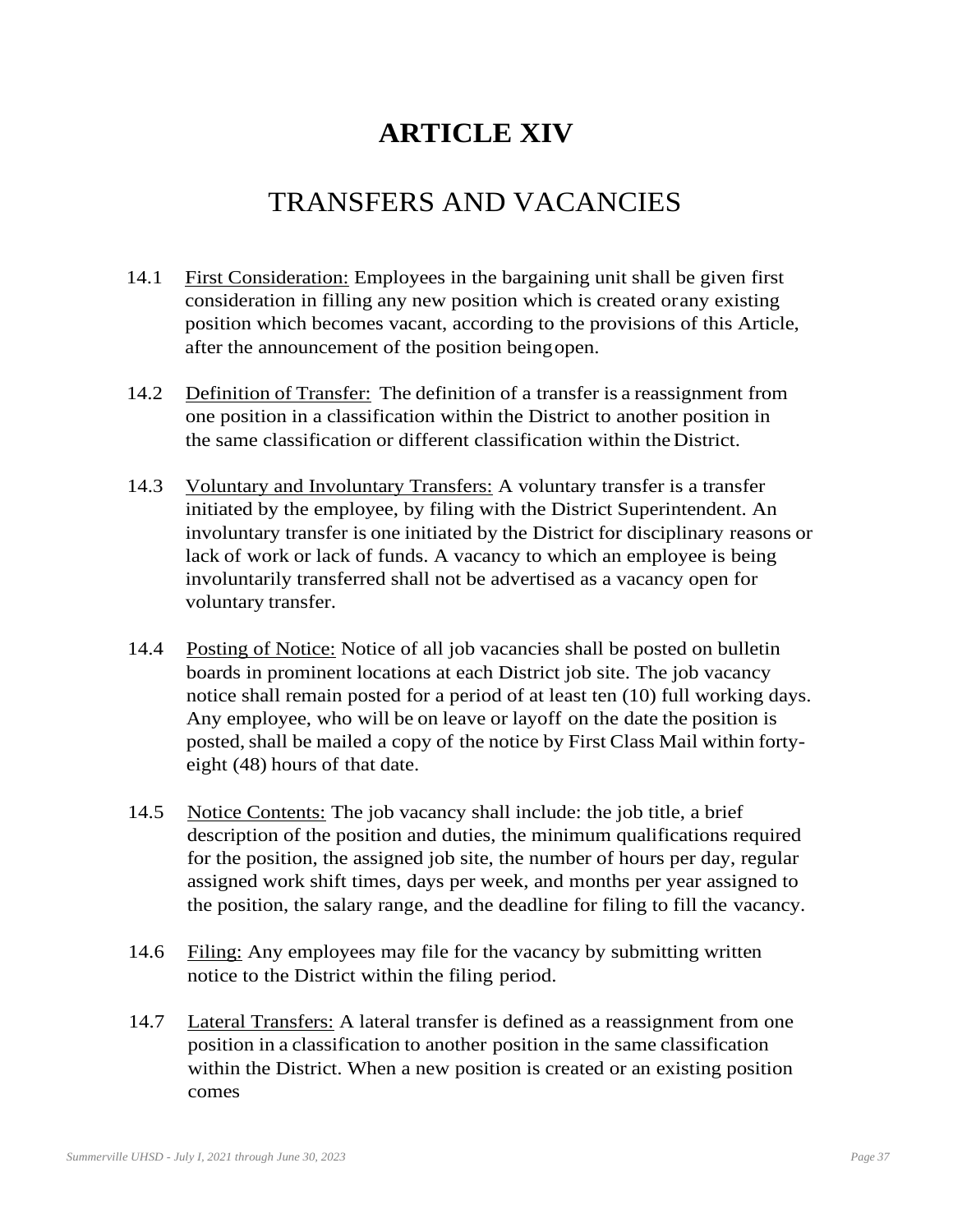vacant, the District shall first offer the opportunity to transfer to bargaining unit employees serving in the same class in the District by posting the vacancy as outlined in Sections 14.4 and 14.5 of this Article. If more than one employee wishes to be transferred to a particular vacancy, the employee with the greatest seniority shall be transferred. In the event that two (2) or more employees have identical seniority, the employee to fill the position shall be selected by lot.

- 14.8 Upward Transfer: The definition of an upward transfer is a reassignment from a position in one classification to a position in another classification. Any bargaining unit employee may file for any upward transfers as defined in this Section.
- 14.9 Medical Transfers: The District shall give alternate work when same is available to an employee who is qualified to do the work, and who has become medically unable to satisfactorily perform his/her regular job class duties. The alternate work may constitute promotion, lateral transfer to a related class, and with the employee's permission, demotion. Justification for a medical transfer must be verified by a statement from the employee's doctor.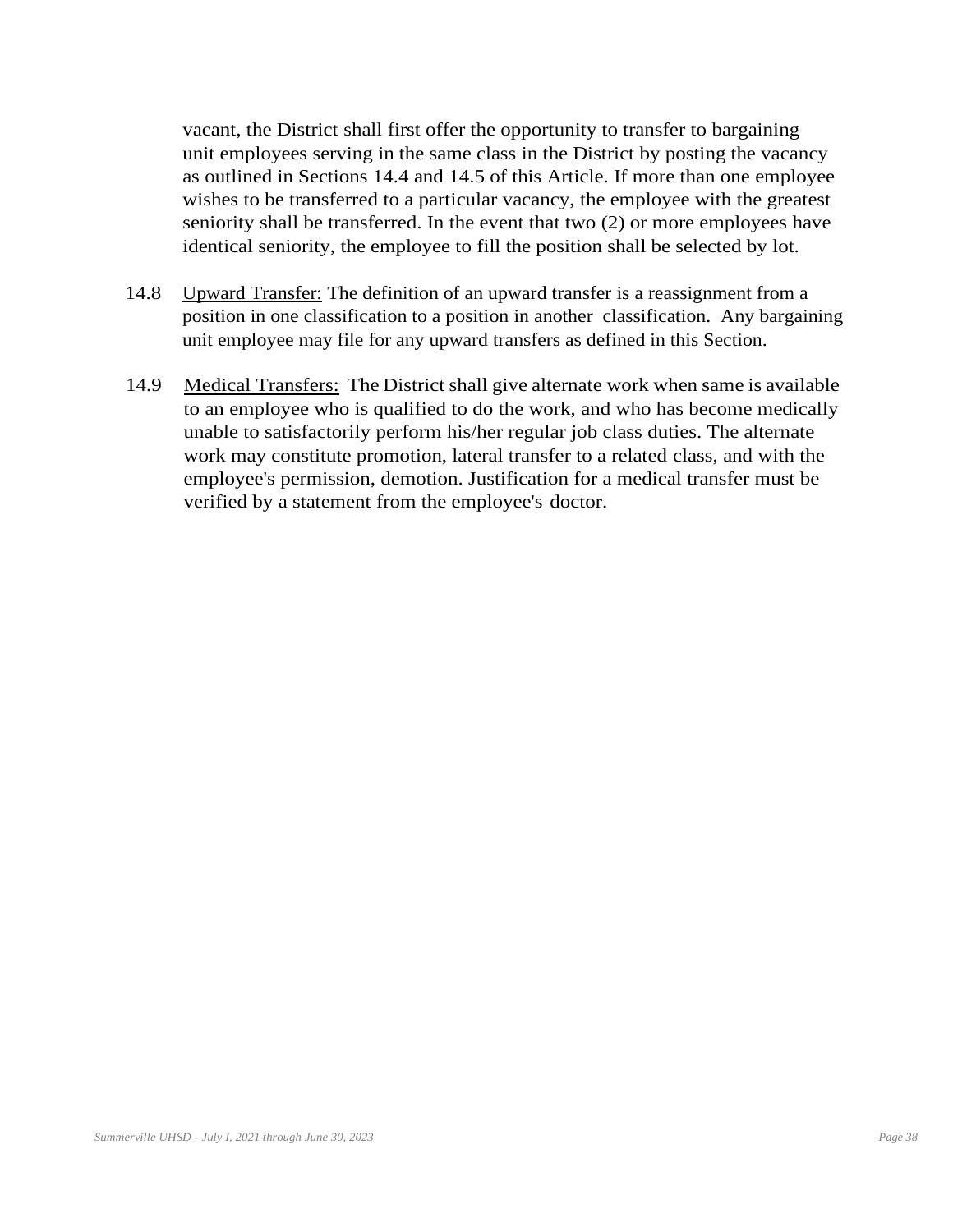# **ARTICLE XV**

# CLASSIFICATION,RECLASSIFICATION AND ABOLITION OF POSITIONS

- 15.1 Placement in Classification: Every bargaining unit position shall be placed in a classification.
	- 15.1.1 For purposes of this Article and the entire contract, the term"class" and "classification" shall have the same substantive meaning.
- 15.2 Classification and Reclassification Requirement: Position classification and reclassification shall be subject to mutual written agreement between the District and CSEA, and any dispute shall be subject to the grievance procedure. Either party may propose a reclassification at any time during the life of this agreement for any position.
- 15.3 Incumbent Rights: When a position(s) or class of positions is reclassified, the incumbents in the positions shall be entitled to serve in the new positions.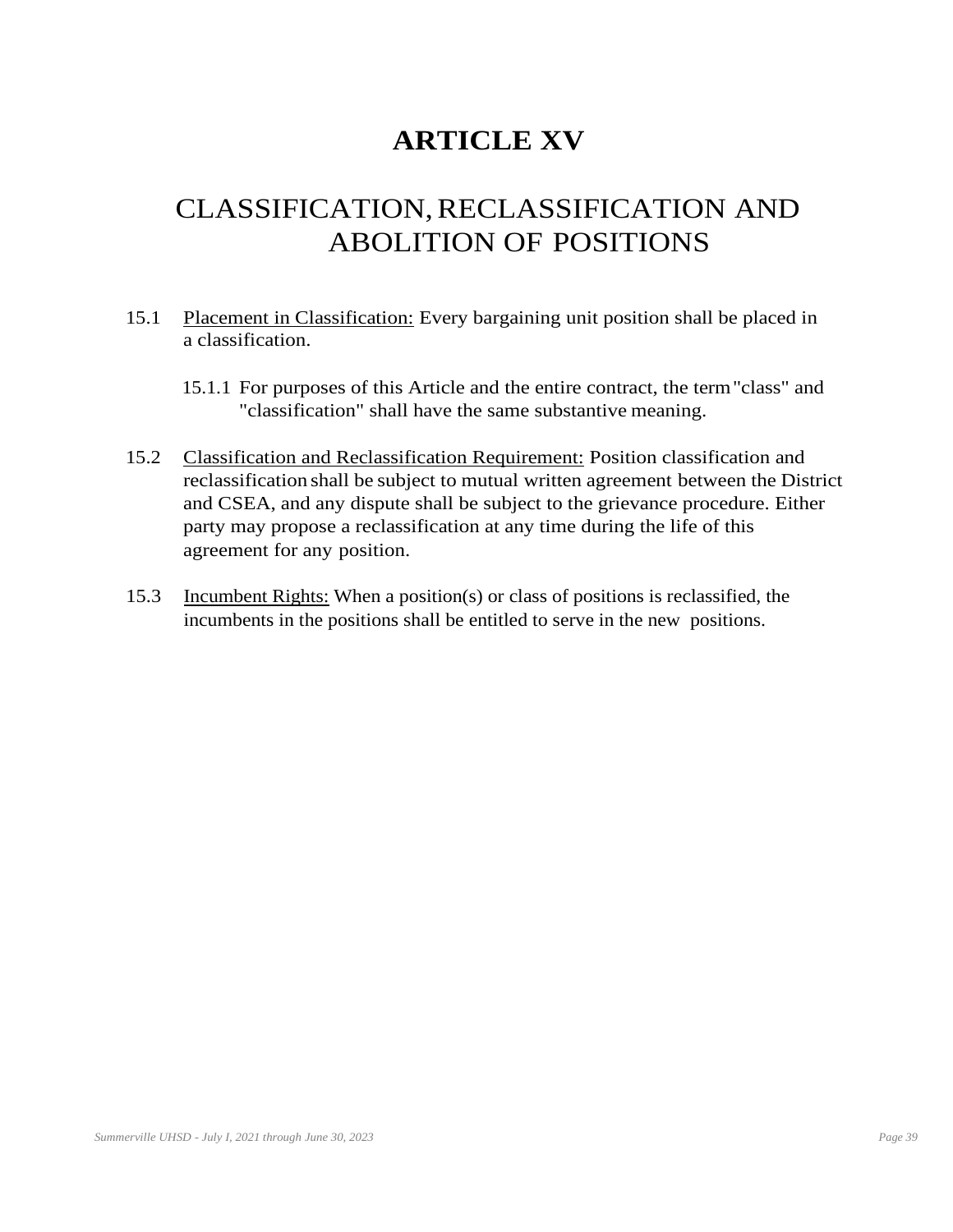### **ARTICLE XVI**

## LAYOFF AND REEMPLOYMENT

16.1 Reason for Layoff: Layoff shall occur for lack of work or lack of funds.

#### 16.2 Notice of Layoff:

- 16.2.1 When, as a result of the expiration of a specially funded program, classified positions must be eliminated at the end of any school year, and employees will be subject to layoff, the employees to be laid off at the end of such school year shall be given written notice on or before May 29 informing them of their layoff effective at the end of such school year and of their displacement rights, if any, and reemployment rights. However, if the termination date of any specially funded programs is other than June 30, such notice shall be given not less than sixty (60) days prior to the effective date of their layoff.
- 16.2.2 If, because of lack of work or lack of funds, employees will be subject to layoff, affected employees shall be given notice of layoff not lessthan sixty (60) days prior to the effective date of layoff, and informed of their displacement rights, if any, and reemployment rights. Any notice of layoffs shall specify the reason for layoff and identify by name and classification and work site the employees designated for layoff. The District shall notify CSEA and shall meet with them in order to discuss and review the proposed layoff. Failure to give proper written notice under the provisions of this Section shall invalidate the layoff.
- 16.3 Order of Layoff: Any layoff shall be administered within a class. The order of layoff shall be based on seniority within that class and higher classes, throughout the District, in which the employee has served. An employee with the least seniority shall be laid off first. Seniority within a class and higher classes shall be based on the unit member's first date of paid service within that class, plus higher classes.
- 16.4 Bumping Rights: An employee laid off from his/her present class may bump a less senior employee in the next equal or lower class in which the employee has greater seniority, as defined in Section 16.3 of this Article. The employee may continue to bump into such equal or lower classes to avoid layoff.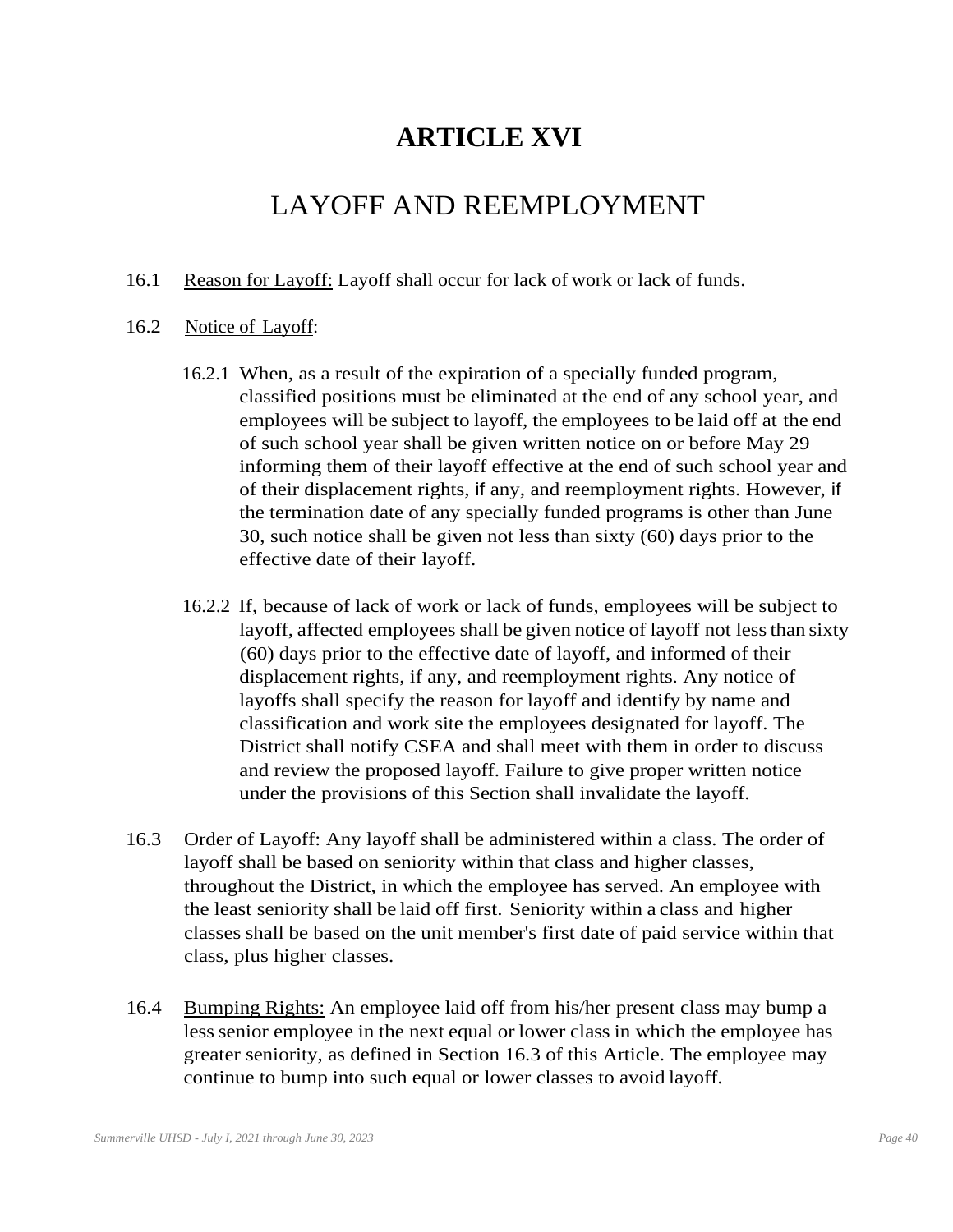- 16.5 Layoff in Lieu of Bumping: An employee who elects a layoff in lieu of bumping maintains his/her reemployment rights under this agreement.
- 16.6 Equal Senioritv: If two (2) or more employees subject to layoff have equal class seniority, the determination as to who shall be laid off will be made on the basis of the greater hire date seniority, and if that be equal, the determination shall be made by lot.
- 16.7 Reemployment Rights: A person who has been laid off is eligible for reemployment in in the class from which he or she was laid off for a thirty-nine (39) month period.
	- 16.7.1 When there is a vacancy, the District shall comply with Article XIV even if there are employees on the 39-month or 63 month reemployment list. Employees on a reemployment list shall be offered the opportunity to apply for the vacancy in the order of their seniority within the classification in which the vacancy occurs.
	- 16.7.2 Employees on the reemployment list shall also be notified of vacancies which occur in other classifications within the District even if they do not have seniority in that classification. Unless the employee has seniority within that classification, he or she shall not have reemployment rights to that position. However, if an employee on the reemployment list meets the minimum qualifications for a vacancy in a classified where he or she does not have seniority, the District must offer that person the job before the District may offer the position to a non-District employee. The person employed in a classification in which he or she had no prior seniority shall be employed in that classification as a probationary employee.
- 16.8 Reduction in Hours: Any reduction in regularly assigned time shall be considered a layoff under the provisions of this Article.
- 16.9 Voluntary Demotion or Voluntary Reduction In Hours: An employee has a right to his regularly assigned time, and shall not have it involuntarily reduced. Employees who take voluntary demotions or voluntary reductions in assigned time in lieu of layoff shall be, at the employee's option, returned to a position in their former class or to present/ former position with increased assigned time as vacancies become available, for a period of five (5) years and three (3) months, except that they shall be ranked in accordance with their seniority on any valid reemployment list.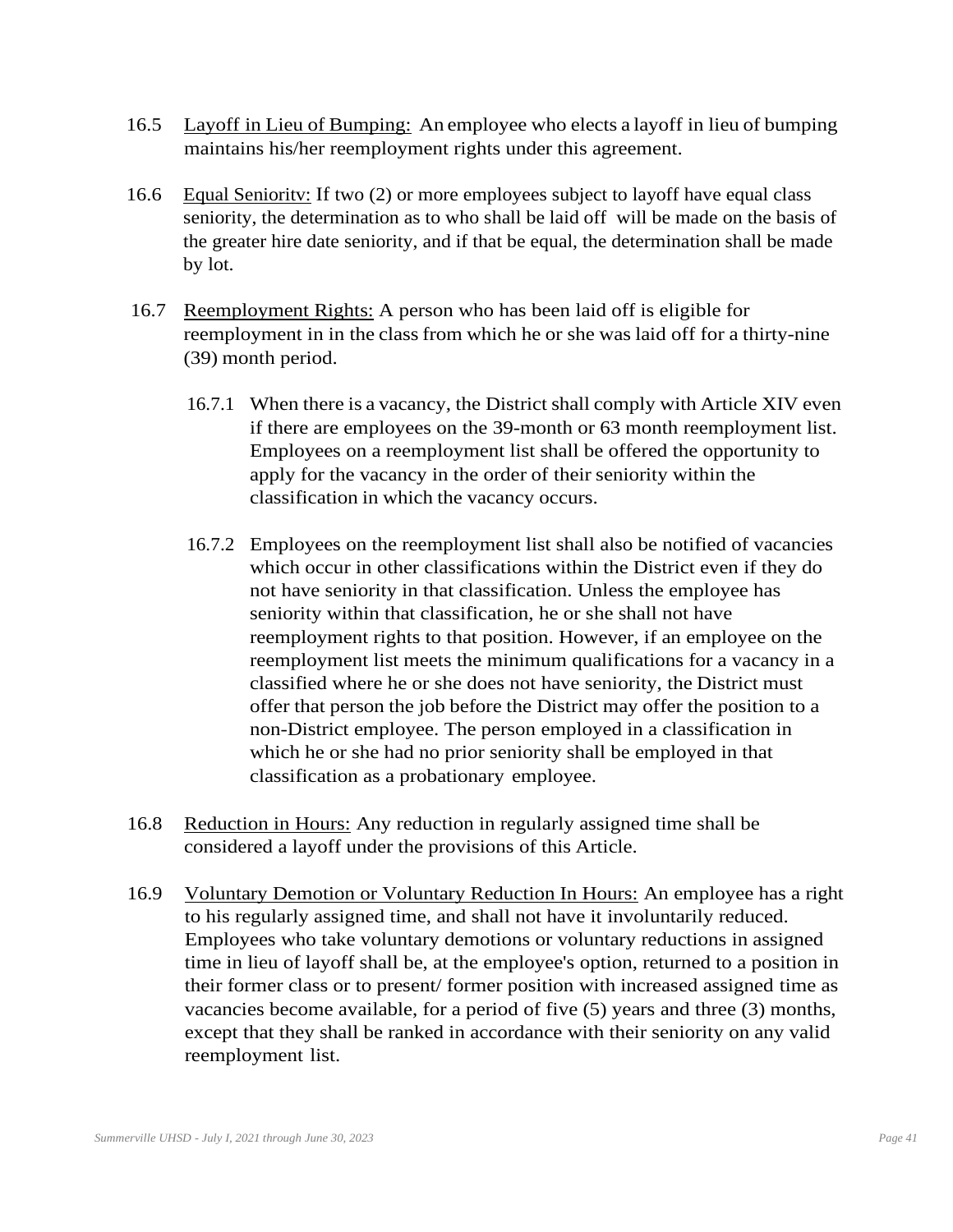- 16.10 Retirement in Lieu of Layoff: Any employee who was subject to being, or was in fact, laid off and who is qualified for and who elected service retirement from the Public Employee's Retirement System shall be placed on an appropriate reemployment list. The District shall notify the Board of Administration of the Public Employee's Retirement System of the fact that retirement was due to layoff. If he/ she is subsequently subject to reemployment and accepts, in writing the appropriate vacant position, the District shall maintain the vacancy, but may fill it on a temporary basis until the Board of Administration of the Public Employee's Retirement System has properly processed his/her request for reinstatement from retirement.
- 16.11 Seniority Roster: The District shall maintain an updated seniority roster, indicating employee's class seniority and hire date seniority. Such rosters shall be available to CSEA.
- 16.12 Notification of Reemployment Opening: Any employee who is laid off and is subsequently eligible for reemployment shall be notified in writing by the District. Such notice shall be sent, with a "Proof of Service by Mail" form, to the last address given the District by the employee and a copy shall be sent to CSEA.
	- 16.12.1 An employee shall send notification to the District of his/her intent to accept or refuse reemployment within ten (10) working days from the date of the reemployment notice. An employee given an offer of reemployment need not accept the reemployment to maintain the employee's eligibility on the reemployment list provided the employee sends notification to the District of refusal of employment within ten (10) working days from the employee's actual receipt of the reemployment notice. If the employee accepts reemployment, he/ she must be willing to report to work within ten (10) working days following notification to the District of his/her acceptance. If the employee accepts reemployment but fails to report to work within the ten (10) working days following notification, except in cases of illness or emergencies, the employee will be removed from the reemployment list.
- 16.13 Reemployment in Highest Class: Employees shall be reemployed in the highest rated job classification available in accordance with their class seniority. Any employee who accepts a position lower than his/her highest former class, or in an equal but different class or classes, shall retain his/her original thirty-nine (39) months rights to the higher paid position, or the original 5 years and 3 months of reemployment rights of eligibility.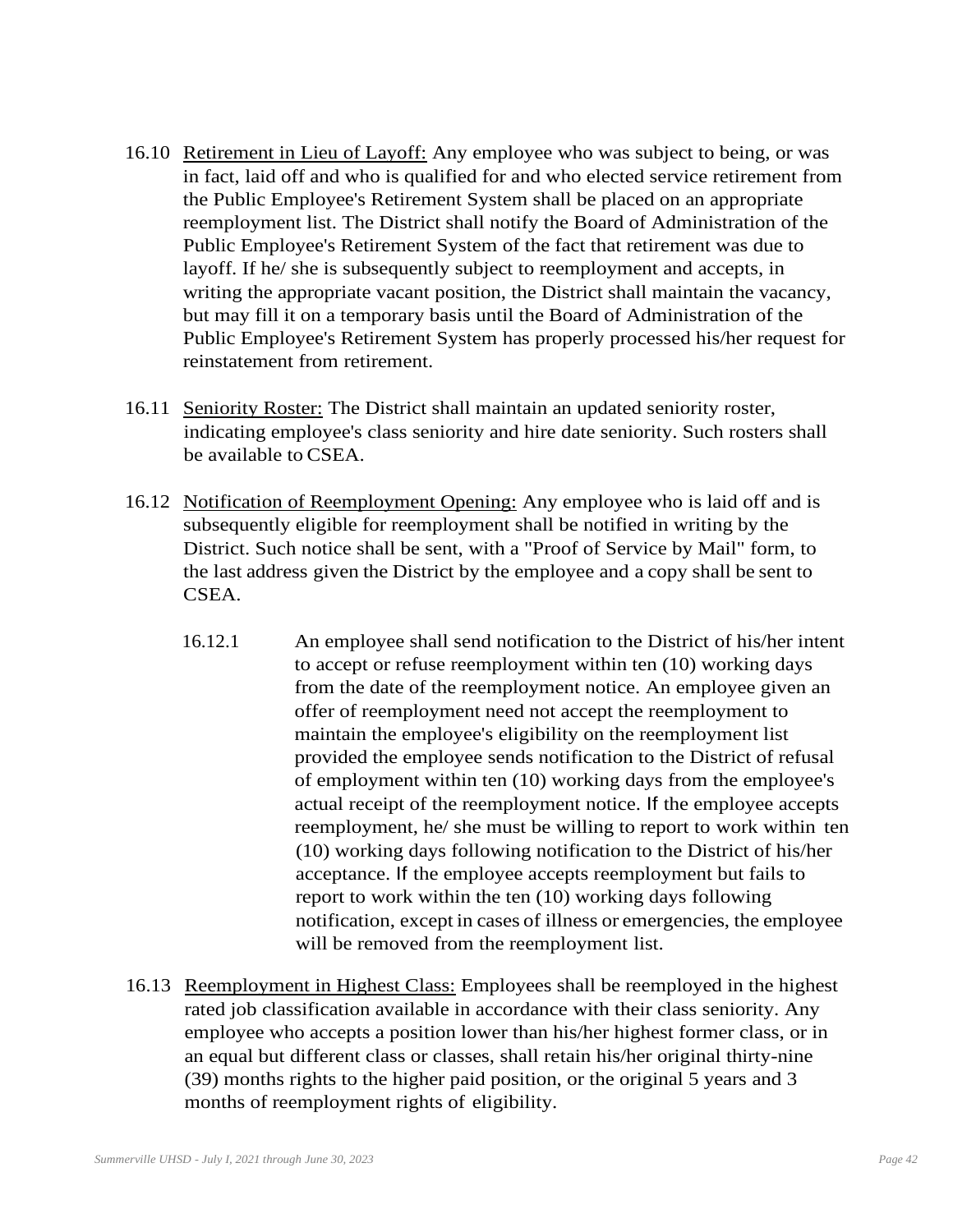### **ARTICLE XVII**

### DISCIPLINARY ACTION

- 17.1 Exclusive Procedure: Discipline shall be imposed upon employees only pursuant to this Article.
	- 17.1.1 Probationary Employees At any time prior to the expiration of the probationary period, the Superintendent or designee may, at his or her discretion, dismiss a probationary employee from District employment. Probationary employees are not entitled to a hearing. (revised September 2021)
	- 17.1.2 Permanent Employees Permanent employees shall be subject to discipline only for just cause. Except in extreme cases, the District shall utilize a "progressive discipline" procedure which includes the following: Verbal warning(s), conferences with written memorandum of summary, and or reprimands in written form with the unit member having the right to respond in writing and have such response attached to the original reprimand. (revised September 2021)

#### 17.2 Disciplinary Procedure - General Outline:

17.2.1 Discipline shall be imposed upon employees only for just cause. *Just Cause is defined as:*

- *a) Falsifying any information supplied to the District, including, but not limited to, information supplied on application forms, employment records or any other District records.*
- *b) Incompetence.*
- *c) Inefficiency.*
- *d) Neglect of duty.*
- *e) Insubordination of the direct supervisor.*
- *f) Dishonesty.*
- *g) Drinking alcoholic beverages or being under the influence of a controlled substance while on duty or in such close proximity thereto cause any detrimental effect upon the employee or upon employees associated with him/her.*
- *h) Possessing alcoholic beverages or a controlled substance at work or furnishing alcoholic beverages or a controlled substance to a minor*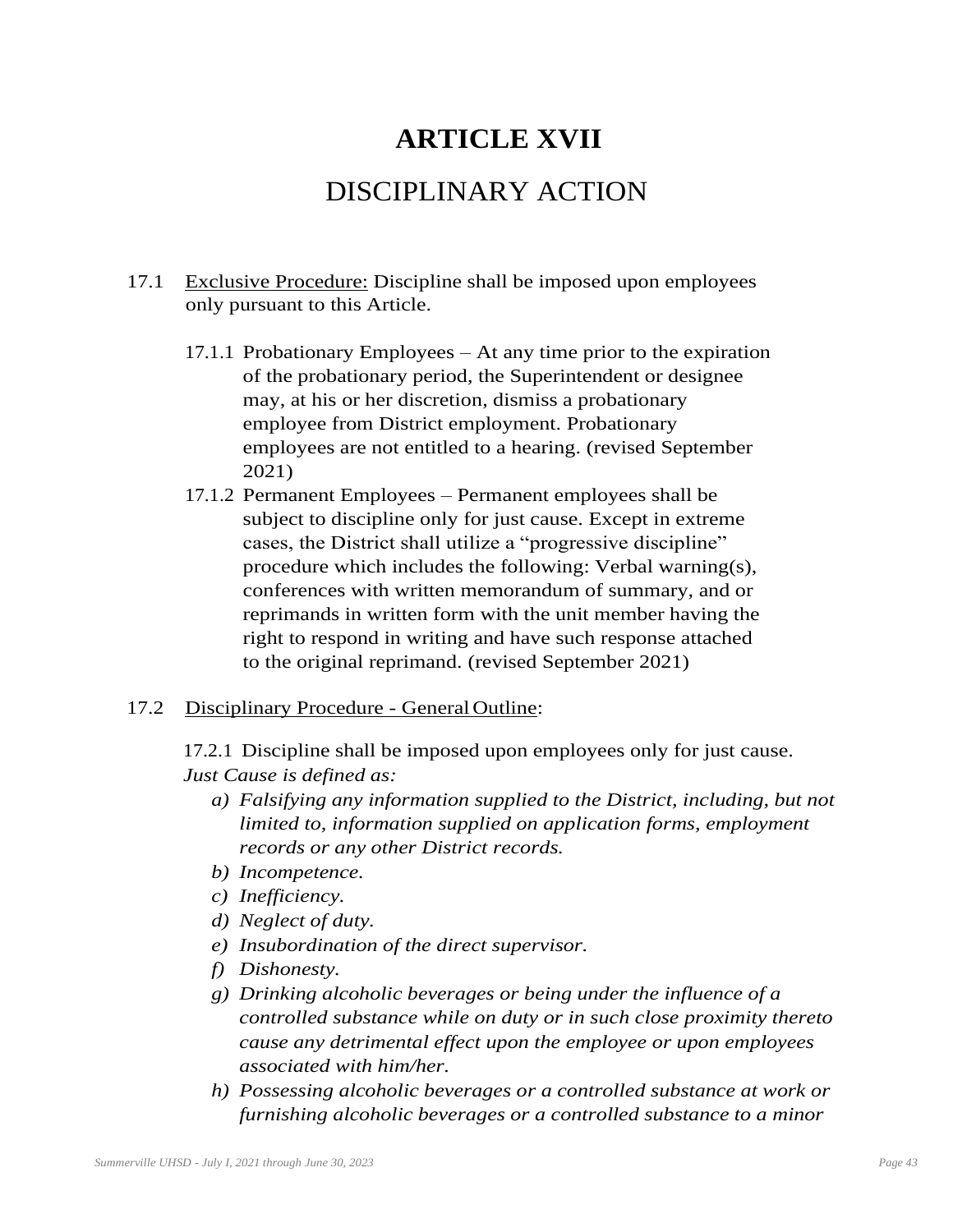*while acting in the capacity of a District employee.* 

- *i) Conviction of a felony, conviction of any sex offense made relevant by provision of law, or conviction of a misdemeanor which is of such nature to adversely affect the employee's ability to perform the duties and responsibilities of his/her position. A plea or verdict of guilty, or a conviction following a plea of nolo contender, is deemed to be a conviction for this purpose.*
- *j) Absence without leave.*
- *k) Immoral conduct.*
- *l) Discourteous treatment of the public, students or other employees.*
- *m) Misuse of District property.*
- *n) Knowingly violate District or Board policy or procedure.*
- *o) Failure to possess or keep in effect any license, certificate, or other similar requirement specified in the employee's job description or otherwise necessary for the employee to perform the duties of the position.*
- *p) A physical or mental disability which precludes the employee from the proper performance of his/her duties and responsibilities, as determined by a competent medical authority, except as otherwise provided by contract or law regulating the retirement of the employee.*
- *q) Unlawful discrimination, including harassment, on the basis of age, race or ethnicity, color, actual or perceived ancestry, nationality, national origin, immigration status, ethnic group identification, age, religion, marital status, pregnancy or related conditions, parental status, physical or mental disability, sex, sexual orientation, gender, gender identity, gender expression, or genetic information, or any other characteristics identified in Education Code 200 or 220, Government Code 11135, or Penal Code 422.55 or based on his/her association with a person or group with one of these actual or perceived characteristics against the public of other employees while acting in the capacity of a District employee.*
- *r) Unlawful retaliation against any other District officer or member of the public who, in good faith, reports, discloses, divulges, or otherwise brings to the attention of any appropriate authority any information relative to an actual or suspected violation of state or federal law occurring on the job or directly related thereto.*
- *s) Any other failure of good behavior either during or outside of duty hours which is of such nature that it causes discredit to the District or his/her employment.*

Disciplinary action is deemed to be any action which deprives any employee of any classification or any incident of classification or employment and includes dismissal, demotion, suspension, reduction in hours or class, or reassignment without the employee's voluntary consent, except for a layoff for lack of work or lack of funds. (revised September 2021)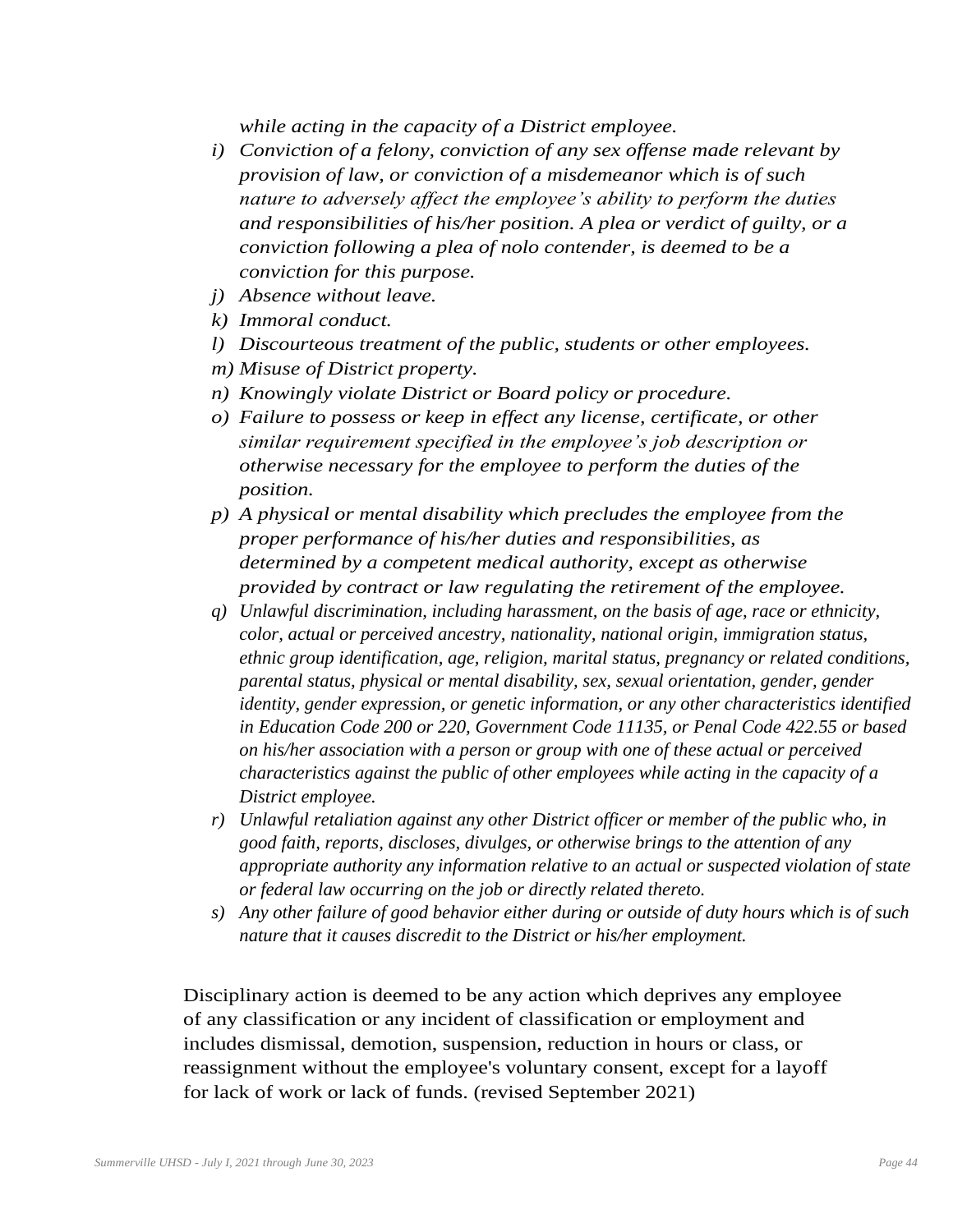- 17.2.2 No permanent classified employee shall be subject to disciplinary action until he/ she has received a Notice of Disciplinary Action, and until he/ she has had an opportunity to respond to the charges presented in the Notice at a hearing conducted by a hearing officer from the State Office of Administrative Hearings or by the Board of Trustees, as determined at the sole discretion of the Board of Trustees.
- 17.2.3 A Notice of Disciplinary Action shall contain a statement in ordinary and concise language of: (1) the specific charges against the employee which shall include times, dates, and locations of chargeable actions and/ or omissions, (2) the penalty proposed, and (3) a statement of the employee's rights to a hearing to dispute the charges and/ or the proposed penalty. The Notice of Disciplinary Action shall be made in writing and served in person or by registered mail upon the employee. A copy of any Notice of Disciplinary Action shall be delivered to CSEA within twenty-four (24) hours after service on the employee. If it is claimed that an employee has violated a rule or regulation of the District, such rule or regulation shall be set forth in said notice, but must be supported by specific charges. A proceeding may be brought by or on behalf of the employee to restrain any further proceedings under any Notice of Disciplinary Action that violates Education Code Section 45116 or its successor.
- 17.2.4 If there is a clear and present danger to the health, safety, and well being of fellow employees and students, an employee may be suspended with pay pending a hearing.
- 17.2.5 The District shall not initiate any disciplinary action for any cause alleged to have arisen prior to the employee's becoming permanent nor for any cause alleged to have arisen more than two (2) years preceding the filing of the Notice of Disciplinary Action by the District unless such cause was concealed or not disclosed by such employee when it could be reasonably assumed that the employee should have disclosed the facts to the District.
- 17.3 Disciplinary Procedure Specific Steps: "Disciplinary cases shall be handledas follows:
	- 17.3.1 The employee shall be informed, through a Notice of Disciplinary Action, that charges are being filed against him/her.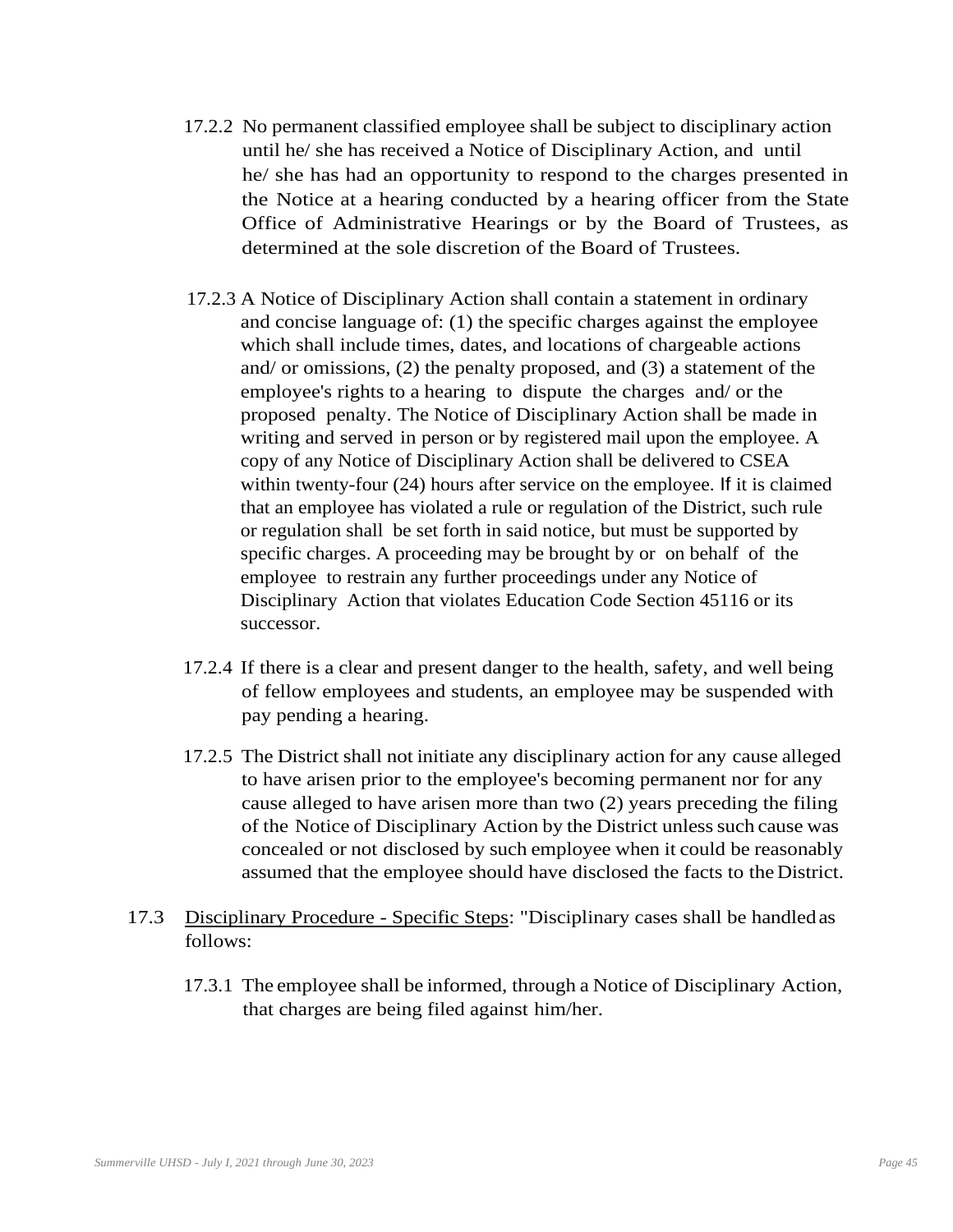- 17.3.2 Accompanying the Notice of Disciplinary Action shall be a written statement outlining his/her rights to a hearing on such charges, and the time within which such a hearing may be requested, which shall be within ten (10) days after service of the Notice on the employee.
- 17.3.3 A card or paper must accompany the Notice of Disciplinary Action, the signing and filing of which shall constitute a demand for a hearing and a denial of allcharges.
- 17.3.4 The burden of proof shall remain with the District, and any rule or regulation to the contrary shall be void.
- 17.3.5 If the employee does not respond and request a hearing within the ten (10) days after receipt of the Notice of Disciplinary Action, the recommendation of the Superintendent in the Notice shall be acted upon by the Board of Trustees. The decision of the Board shall be final.
- 17.3.6 Upon receipt of an appeal from the employee, the District shall order a hearing before a hearing officer or the Board of Trustees and, within thirty (30) days after receipt of the appeal, shall permit the hearing where the hearing officer or the Board shall render judgment to affirm, modify, or revoke the proposed disciplinary action recommended by the Superintendent. Following notice of a request for a hearing, the District must notify the employee within ten (10) days asto the date onwhich the hearing will be held and whether the Board or a hearing officer will conduct the hearing. In any event, the employee must be given at least ten (10) days after notification of the hearing date to prepare for such hearing. The employee shall have the right to appear in person on his/her behalf, with counsel or with representation, as he/ she considers necessary, and be heard in his/her defense.
- 17.3.7 All hearings shall be held in executive session, unless the appealing employee requests an open hearing in his/her written appeal.
- 17.3.8 If the appeal of the employee is sustained, the hearing officer or Board shall order immediate dismissal of all charges, and if the employee has been suspended with pay, order the immediate reinstatement of the employee.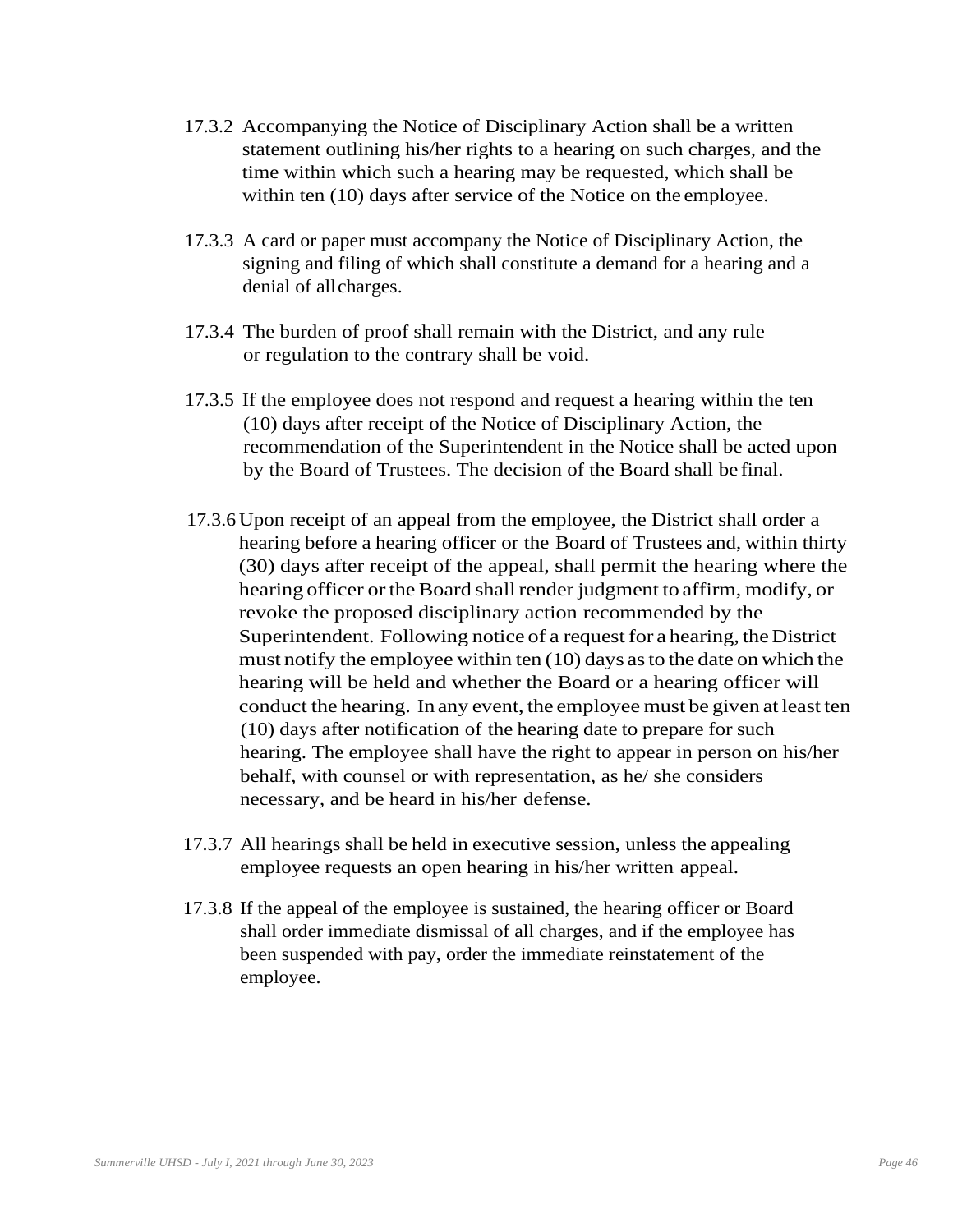### **ARTICLE XVIII**

### GRIEVANCE PROCEDURE

#### 18.1 Definitions:

- 18.1.1 A "grievance" means a claim by one or more employees of the bargaining unit, or CSEA alleging a violation, misinterpretation, or misapplication of a provision of this agreement.
- 18.1.2 A" grievant" means the person, persons, or CSEA making the claim.
- 18.2 Purpose: The purpose of this procedure is to secure, at the lowest possible administrative level, equitable solutions to the problems which may from time to time arise affecting the welfare or working conditions of the employees. These proceedings will be kept informal and confidential at any level of the procedure.
- 18.3 Employee Processed Grievances: An employee covered by this agreement may present a grievance directly and have such grievance adjusted without intervention of CSEA as long as the adjustment is not inconsistent with the terms of this Agreement. CSEA shall be provided copies of any grievances filed by employees directly and any responses by the District. Prior to any resolution of any grievance, CSEA shall be given an opportunity to file a written response to the proposed resolution. Any disagreement concerning whether the settlement is inconsistent with the terms of this Agreement shall be subject to the grievance procedure.
- 18.4 Grievance Release Time: Any employee required by either party to participate as a witness, grievant, or a grievant representative in the handling and processing of a grievance shall be released from regular duties without loss of pay for up to two (2) hours per case, in addition to time requested at the hearing or meetings with District representatives.
- 18.5 Separate Grievance File: All materials concerning an employee's grievance shall be kept in a file separate from the employee's personnel file, which shall be available for inspection, only by the employee, the CSEA representatives, and those management supervisory and confidential employees directly involved in the grievance procedure.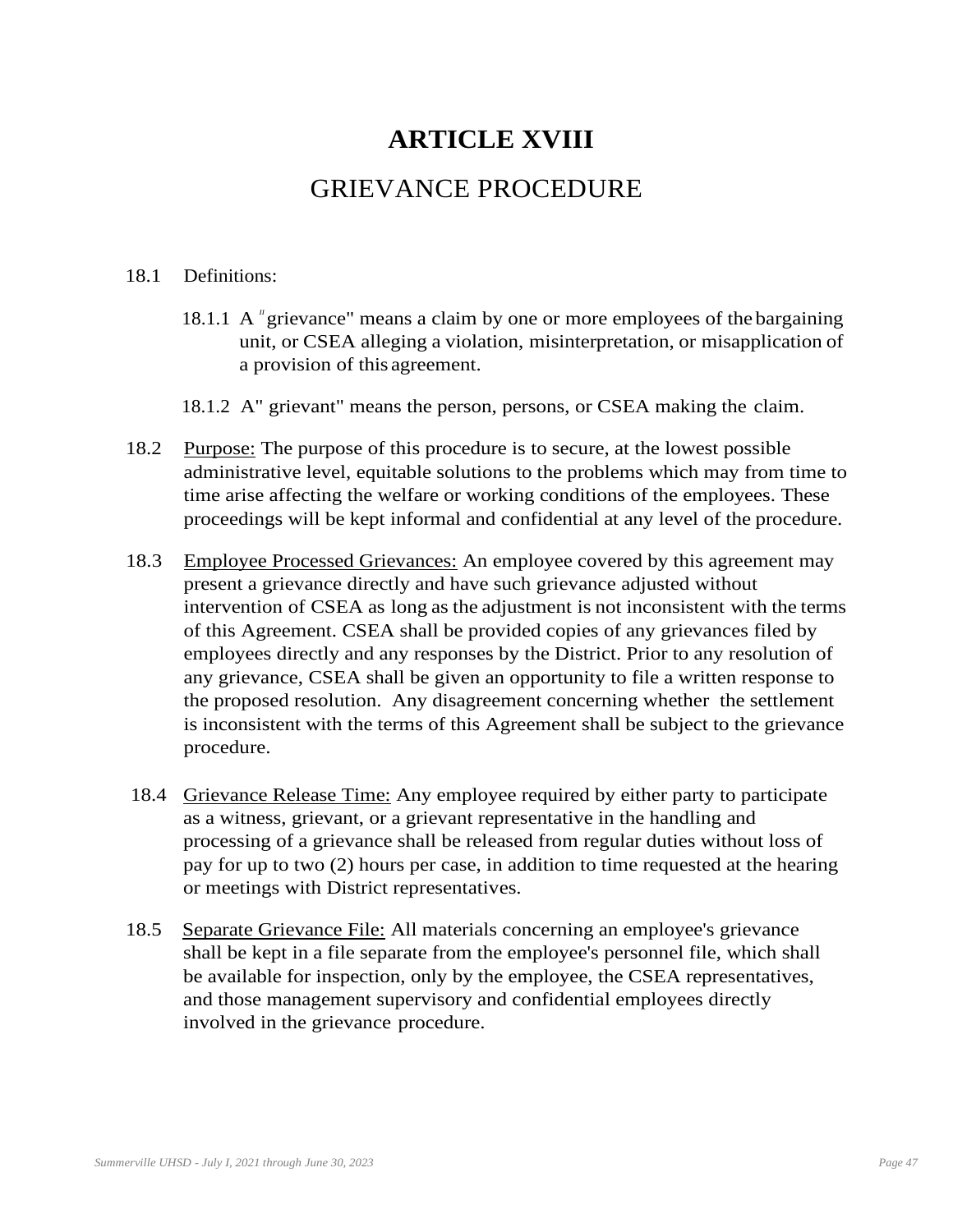- 18.6 Procedure: Since it is important that grievances be processed as rapidly as possible, the time table specified at each level hereinafter followed should be considered as a maximum, and every effort should be made to expedite the process. The time limits specified may, however, be extended by mutual agreement. Grievances shall be handled in the following manner:
	- 18.6.1 Level One: A grievant having a grievance will first discuss it with the Superintendent or his/her designee, either directly or through CSEA designated representative, with the objective of resolving the matter informally. If the grievance is not satisfactorily adjusted informally within five (5) working days the grievant may proceed to Level Two.
	- 18.6.2 Level Two: If the grievant is not satisfied with the disposition of his/her grievance at Level One, he/ she may file the grievance in writing to the Superintendent's office within five (5) working days after the decision or lack of a decision at Level One. Within ten (10) working days after receipt of the written grievance by the Superintendent's office, he/she or his/her designee will meet with the aggrieved person and a representative of CSEA, in an effort to resolve it. At Level Two of the grievance procedure the grievant may elect in writing to represent himself/herself rather than have CSEA provide representation. If the grievant elects to represent himself/herself at this step, or at any later step, CSEA shall be relieved of any further obligation of representation and shall be relieved of any further obligation to share in any further expense of the grievance procedure.
	- 18.6.3 Level Three Advisory Fact-Finding Panel: In the event that the grievance is not satisfactorily resolved at Level Two, the grievant may submit a request in writing to the District that the grievance be submitted to an Advisory Fact-Finding Panel. The request shall be made within five (5) working days of the receipt of the response at Level Two, or the failure of the District to timely respond. The Fact-Finding Panel shall operate as follows: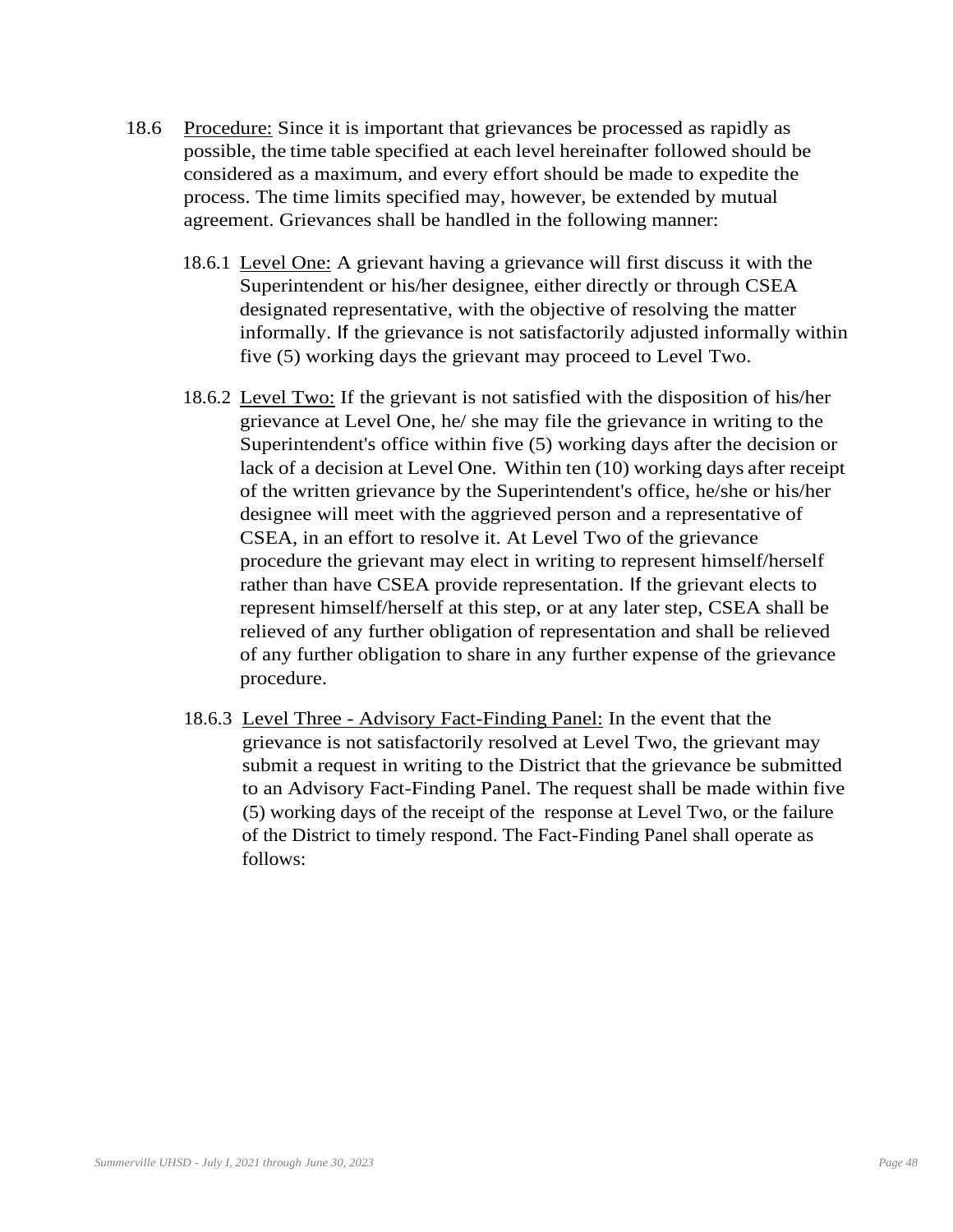- 18.6.3.1 The panel shall be composed of three (3) members, one appointed by the grievant, one appointed by the District, and one mutually selected by the parties from the California State Mediation and Conciliation Service. The memberfrom the State Mediation and Conciliation Service shall be the chairperson of the panel. If the parties cannot mutually agree upon a member from the State Mediation and Conciliation Service to serve as chairperson, the parties shall request a list of five (5) mediators from the Conciliation Service. The parties shall alternately strike the name of a mediator from the list until one is left. This person will serve as chairperson of the panel. The party who strikes the first name from the list shall be selected by lot. The panel shall convene a hearing as soon as possible, preferably within ten (10) working days from the date this step was initiated, to take evidence and hear testimony from the parties concerning the grievance. Either party may call witnesses, or present evidence on behalf of its case. The panel shall then issue its advisory decision within five (5) working days after the hearing. The Fact-Finding Panel Report shall be written by the chairperson. Either party may appeal the decision of the Fact-Finding Panel to the Board of Trustees, but must do so within five (5) working days from the receipt of the decision of the panel. Any costs incurred at this step will be shared jointly by the District andCSEA.
- 18.6.4 Level Four Governing Board: If the decision of the Fact-Finding Panel at Level Three is appealed, the Board of Trustees shall conduct a hearing at a session of the Board to hear arguments on the case from the parties to the grievance. The Board of Trustees shall act as "an impartial trier of fact" at the hearing, and shall render a written decision no later than thirty (30) days following completion of the hearing. The decision of the Board of Trustees shall be the final step of the grievance procedure.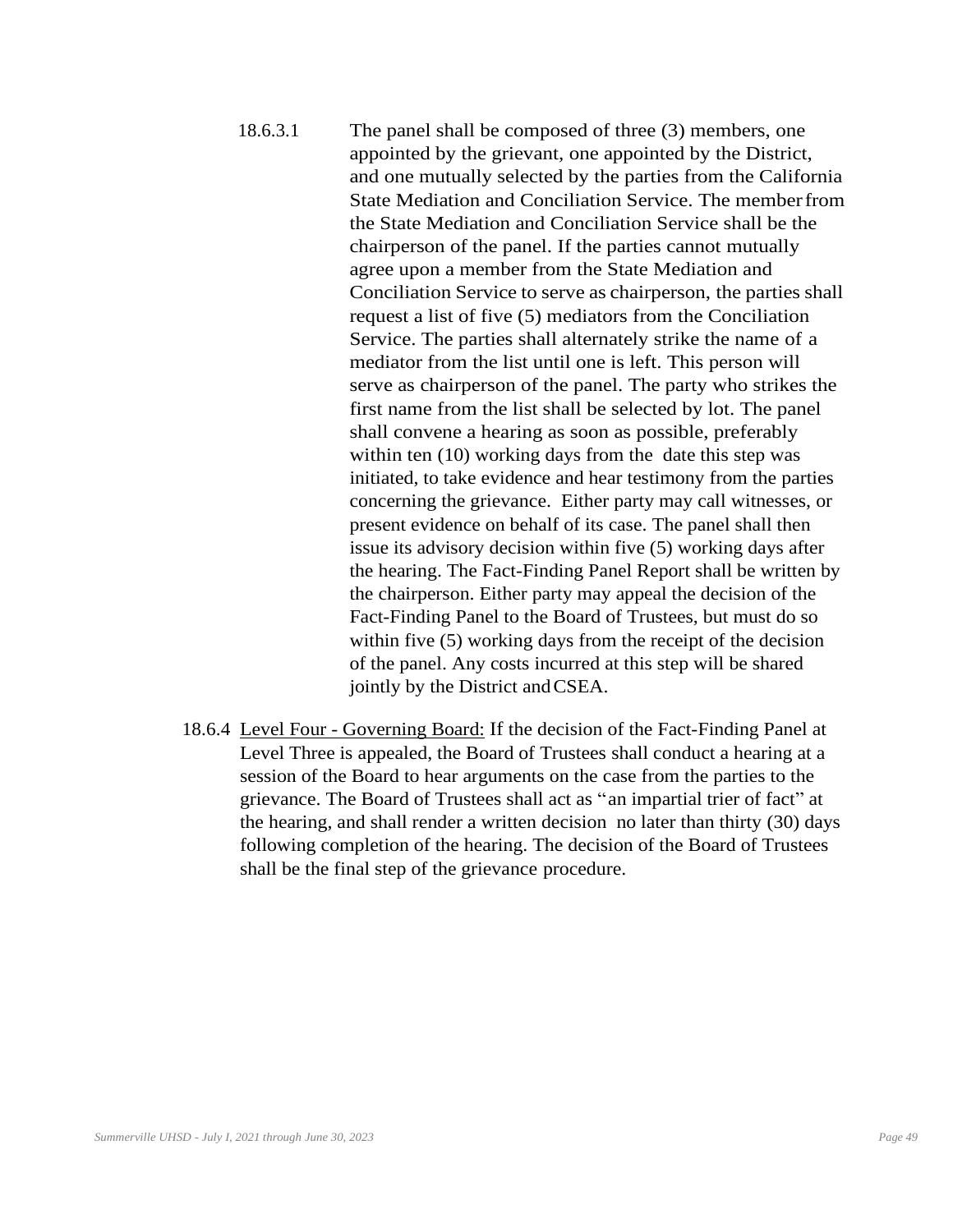# **ARTICLE XIX**

### **SAFETY**

- 19.1 District Compliance: The District shall conform to and comply with all health, safety, and sanitation requirements imposed by state or federal law or regulations adopted under state or federal law.
- 19.2 Employee Report: Every employee shall report unsafe working conditions to his/her immediate supervisor. Further, the District agrees to review existing practices and to develop guidelines to provide safe, secure and adequate storage for custodial and maintenance supplies and materials.
- 19.3 CAL-OSHA: If the Superintendent and employee cannot mutually agree upon the existence of an unsafe condition, determination shall be made by CAL-OSHA or other appropriate agency.
- 19.4 No Discrimination: No employee shall be in any way discriminated against as a result of reporting any condition believed to be a violation of Section 19.1
- 19.5 Labor Code 6311: No employee shall be laid off or discharged for refusing to perform work in the performance of which this code, including Section 6400, any occupational safety or health standard or any safety order of the division or standards board will be violated, where the violation would create a real and apparent hazard to the employee or his or her fellow employees. Any employee who is laid off or discharged in violation of this section or is otherwise not paid because he or she refused to perform work in the performance of which this code, any occupational safety or health standard or any safety order of the division or standards board will be violated and where the violation would create a real and apparent hazard to the employee or his or her fellow employees shall have a right of action for wages for the time the employee is without work as a result of the layoff or discharge.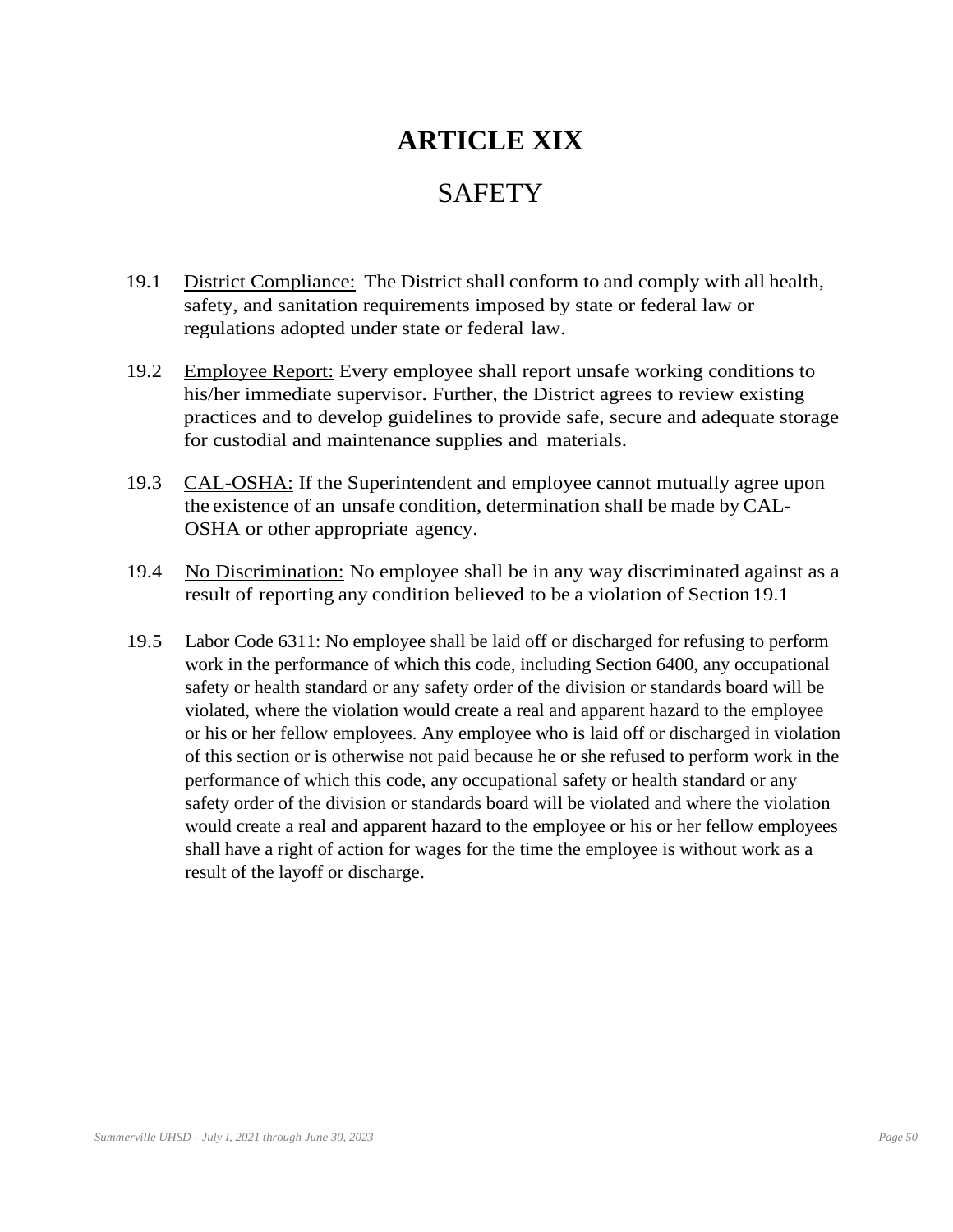# **ARTICLE XX**

### SEVERABILITY

- 20.1 Savings Clause: If any provisions of this Agreement are held to be contrary to law by a court of competent jurisdiction such provisions will not be deemed valid and subsisting except to the extent permitted by law, but all other provisions will continue in full force and effect.
- 20.2 Replacement For Severed Provision: In the event of suspension or invalidation of any Article or Section of this agreement, the parties agree to meet and negotiate within thirty (30) days after such determination for the purpose of arriving at a mutually satisfactory replacement for such Article or Section.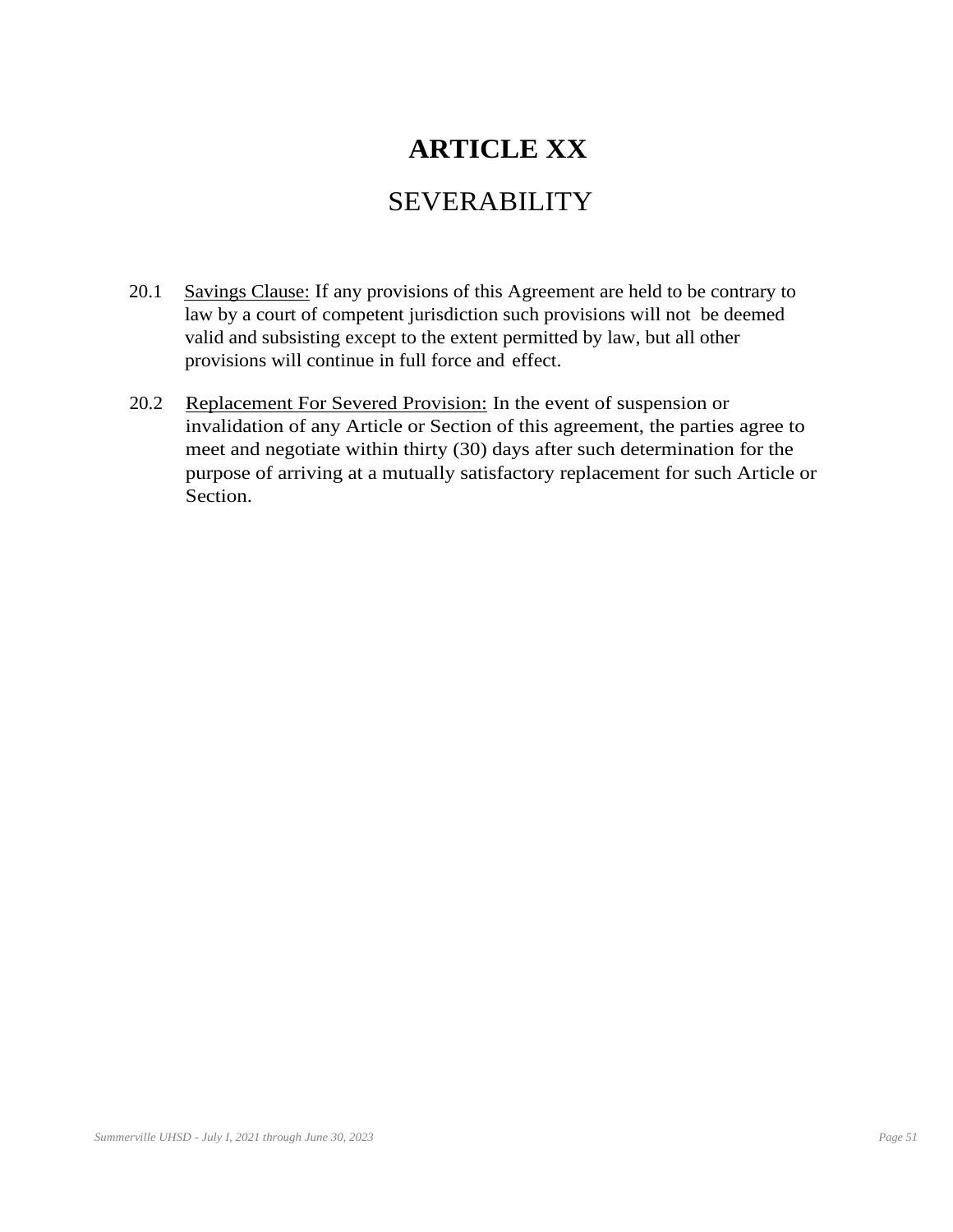# **ARTICLE XXI**

### NEGOTIATIONS

- 21.1 Release Time For Negotiations: CSEA shall have the right to designate three (3) employees who shall be given reasonable release time to participate in negotiations. Those participating will not be paid for any time spent in negotiations after their regular work hours.
- 21.2 Ratification of Agreement: Any tentative agreement between the parties reached through the negotiations process shall not be effective unless reduced to writing and officially ratified and signed by both parties.
- 21.3 Commencement of Negotiations: No later than May1, either party to this agreement may make a proposal for re-openers as follows:
	- 21.3.1 For the 2022-2023 school year, the parties agree to re-open up to two (2) Articles each, excluding Salary and Health and Welfare benefits.
	- 21.3.2 For the 2023-2024 -school year, the parties agree to re-open up to two (2) Articles each, excluding Salary and Health and Welfare benefits.
	- 21.3.3 The District and CSEA shall meet and negotiate in good faith on said successor agreement. Negotiations shall take place at mutually agreeable times and places.
- 21.4 Completion of Meet and Negotiate: During the term of this Agreement, the parties waive and relinquish the right to meet and negotiate except as provided below and elsewhere in this Agreement, and agree that they shall not be obligated to meet and negotiate with respect to any subject or matter referred to or covered in this Agreement, nor on those subjects or matters which were proposed by either party and later withdrawn. Negotiations may be reopened at any time on any section of this contract on petition of either party and with the concurrence of the second party.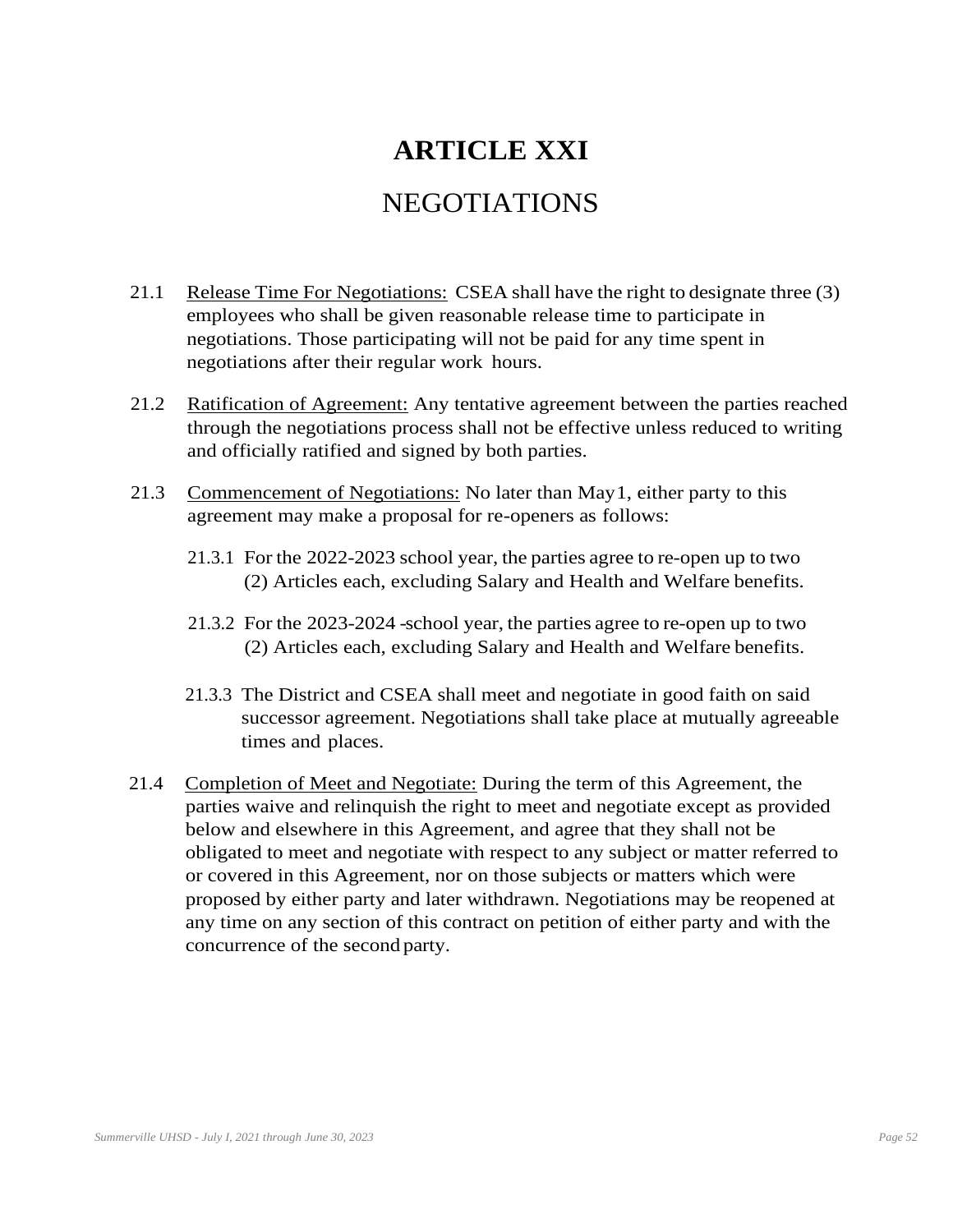## **ARTICLE XXII**

### FEDERAL 125PLAN

22.1 Federal 125 Plan: The District agrees to establish a Federal "125" tax benefit opportunity which would include the availability of utilizing any savings attributed to health and benefits choices based on the District contribution of \$10,600.00 at the member's discretion within the parameters of the law.